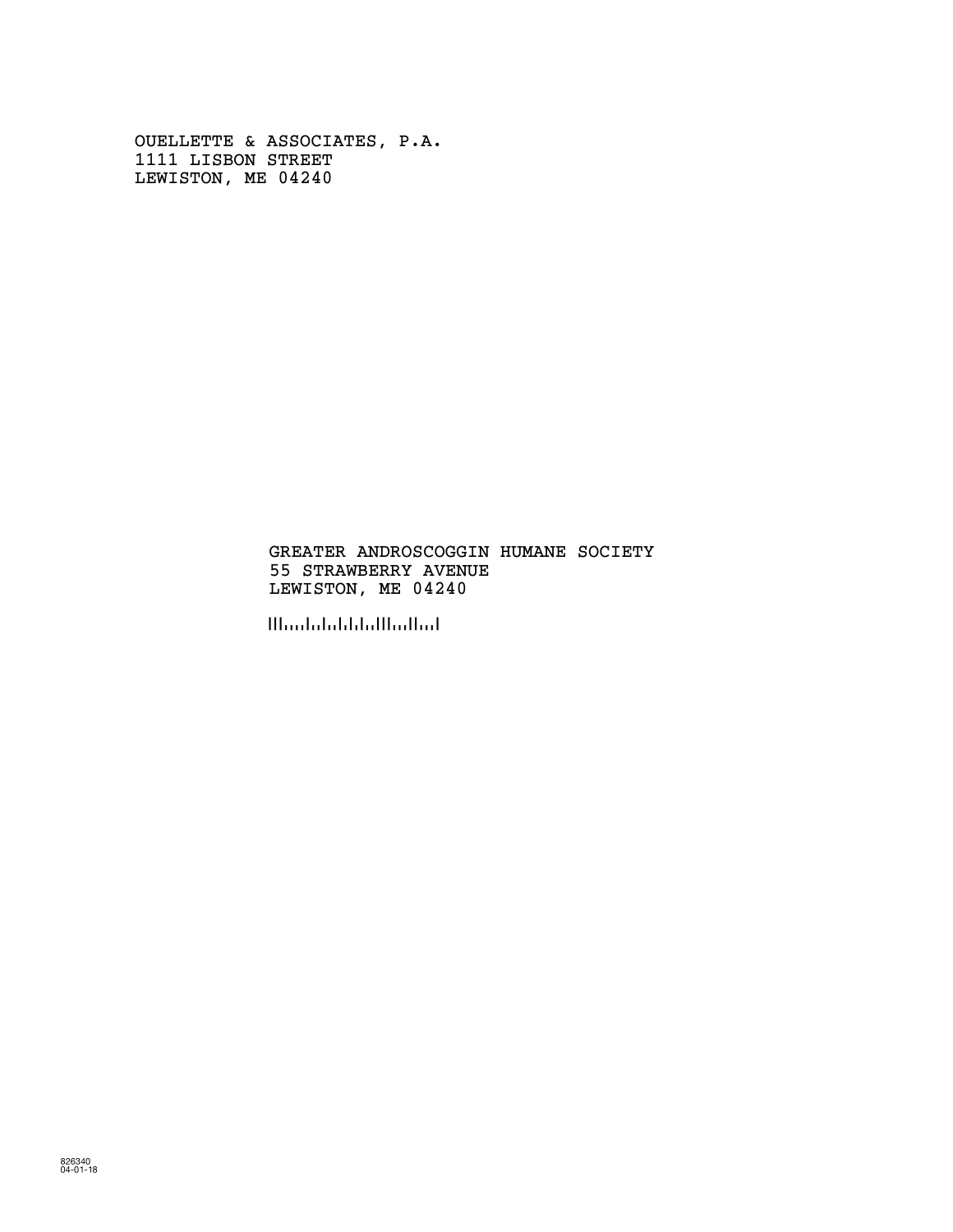Caution: Forms printed from within Adobe Acrobat products may not meet IRS or state taxing agency specifications. When using Acrobat, select the "Actual Size" in the Adobe "Print" dialog.

CLIENT'S COPY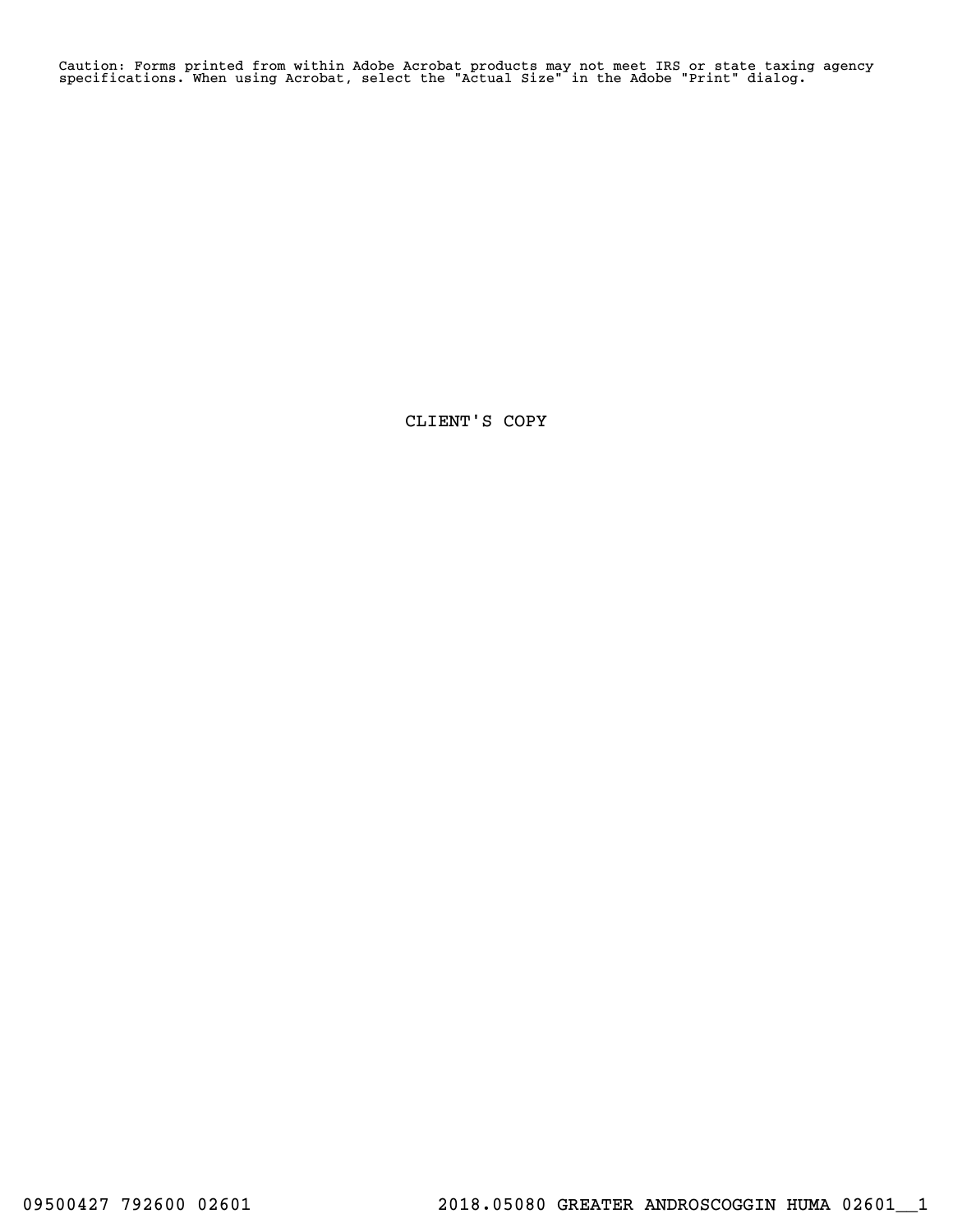

April 27, 2020

GREATER ANDROSCOGGIN HUMANE SOCIETY 55 STRAWBERRY AVENUE LEWISTON, ME 04240

GREATER ANDROSCOGGIN HUMANE SOCIETY:

Enclosed is the organization's 2018 Exempt Organization return.

Specific filing instructions are as follows.

FORM 990 RETURN:

This return has been prepared for electronic filing. If you wish to have it transmitted electronically to the IRS, please sign, date, and return Form 8879-EO to our office. We will then submit the electronic return to the IRS. Do not mail a paper copy of the return to the IRS. Return Form 8879-EO to us by May 15, 2020.

A copy of the return is enclosed for your files. We suggest that you retain this copy indefinitely.

Sincerely,

JOSEPH E. LAVIGNE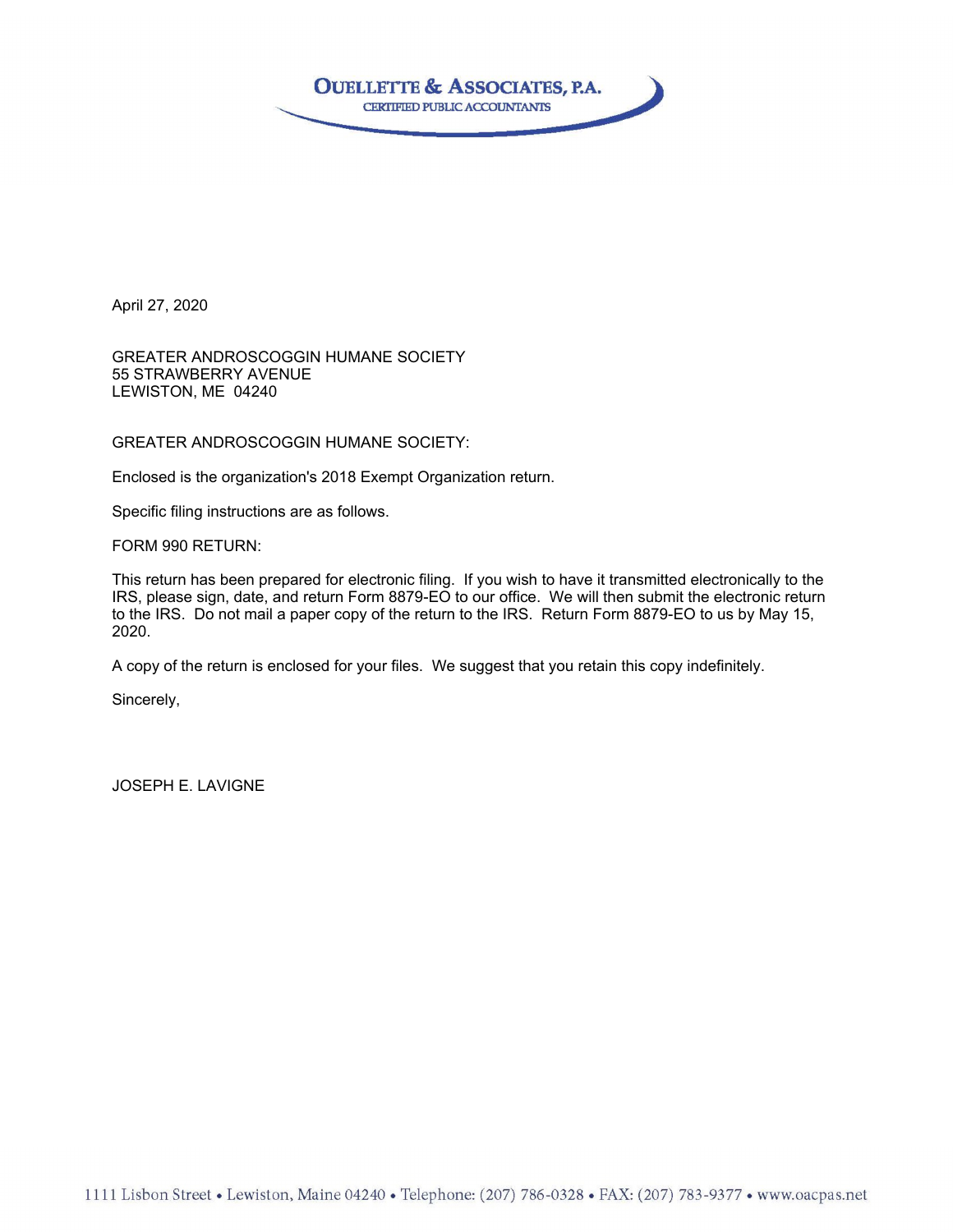| Form 8879-EO |  |
|--------------|--|
|              |  |

### **IRS e-file Signature Authorization for an Exempt Organization**

For calendar year 2018, or fiscal year beginning  $\rm\,JUL~$   $1$   $\rm\,$  , 2018, and ending  $\rm\,JUN~$   $30$   $\rm\,$  , 20 $19$ 

**| Do not send to the IRS. Keep for your records.**

| 20 | 10<br>۰<br>I O<br>J |
|----|---------------------|
|----|---------------------|

Department of the Treasury Internal Revenue Service

Name of exempt organization

**| Go to www.irs.gov/Form8879EO for the latest information.**

**Employer identification number**

#### GREATER ANDROSCOGGIN HUMANE SOCIETY 01-6011843

Name and title of officer STEVEN DOSTIE

EXECUTIVE DIRECTOR

**Part I** | Type of Return and Return Information (Whole Dollars Only)

on line **1a, 2a, 3a, 4a,** or **5a,** below, and the amount on that line for the return being filed with this form was blank, then leave line **1b, 2b, 3b, 4b,** or **5b,** whichever is applicable, blank (do not enter -0-). But, if you entered -0- on the return, then enter -0- on the applicable line below. **Do not** complete more Check the box for the return for which you are using this Form 8879-EO and enter the applicable amount, if any, from the return. If you check the box than one line in Part I.

| <b>1a</b> Form 990 check here $\blacktriangleright \begin{bmatrix} X \end{bmatrix}$                                          |     | 1,546,019. |
|------------------------------------------------------------------------------------------------------------------------------|-----|------------|
| 2a Form 990-EZ check here $\blacktriangleright$<br><b>b</b> Total revenue, if any (Form 990-EZ, line 9) <i></i>              | 2b  |            |
| 3a Form 1120-POL check here $\blacktriangleright$                                                                            | 3b. |            |
| 4a Form 990-PF check here $\blacktriangleright$<br><b>b</b> Tax based on investment income (Form 990-PF, Part VI, line 5) 4b |     |            |
| 5a Form 8868 check here $\blacktriangleright$                                                                                | .5b |            |
|                                                                                                                              |     |            |

#### **Part II Declaration and Signature Authorization of Officer**

**(a)** an acknowledgement of receipt or reason for rejection of the transmission, (b) the reason for any delay in processing the return or refund, and (c) Under penalties of perjury, I declare that I am an officer of the above organization and that I have examined a copy of the organization's 2018 electronic return and accompanying schedules and statements and to the best of my knowledge and belief, they are true, correct, and complete. I further declare that the amount in Part I above is the amount shown on the copy of the organization's electronic return. I consent to allow my intermediate service provider, transmitter, or electronic return originator (ERO) to send the organization's return to the IRS and to receive from the IRS the date of any refund. If applicable, I authorize the U.S. Treasury and its designated Financial Agent to initiate an electronic funds withdrawal (direct debit) entry to the financial institution account indicated in the tax preparation software for payment of the organization's federal taxes owed on this return, and the financial institution to debit the entry to this account. To revoke a payment, I must contact the U.S. Treasury Financial Agent at 1-888-353-4537 no later than 2 business days prior to the payment (settlement) date. I also authorize the financial institutions involved in the processing of the electronic payment of taxes to receive confidential information necessary to answer inquiries and resolve issues related to the payment. I have selected a personal identification number (PIN) as my signature for the organization's electronic return and, if applicable, the organization's consent to electronic funds withdrawal.

#### **Officer's PIN: check one box only**

| lauthorize OUELLETTE & ASSOCIATES, P.A.<br>-X I                                                                                                                                                                                                                                                                                                                                  | 12345<br>to enter my PIN                          |
|----------------------------------------------------------------------------------------------------------------------------------------------------------------------------------------------------------------------------------------------------------------------------------------------------------------------------------------------------------------------------------|---------------------------------------------------|
| <b>ERO</b> firm name                                                                                                                                                                                                                                                                                                                                                             | Enter five numbers, but<br>do not enter all zeros |
| as my signature on the organization's tax year 2018 electronically filed return. If I have indicated within this return that a copy of the return<br>is being filed with a state agency(ies) regulating charities as part of the IRS Fed/State program, I also authorize the aforementioned ERO to<br>enter my PIN on the return's disclosure consent screen.                    |                                                   |
| As an officer of the organization, I will enter my PIN as my signature on the organization's tax year 2018 electronically filed return. If I have<br>indicated within this return that a copy of the return is being filed with a state agency(ies) regulating charities as part of the IRS Fed/State<br>program, I will enter my PIN on the return's disclosure consent screen. |                                                   |
| Officer's signature $\blacktriangleright$                                                                                                                                                                                                                                                                                                                                        | Date $\blacktriangleright$                        |
| <b>Certification and Authentication</b><br>Part III                                                                                                                                                                                                                                                                                                                              |                                                   |
| <b>ERO's EFIN/PIN.</b> Enter your six-digit electronic filing identification<br>number (EFIN) followed by your five-digit self-selected PIN.                                                                                                                                                                                                                                     | 01056467890<br>Do not enter all zeros             |
| I certify that the above numeric entry is my PIN, which is my signature on the 2018 electronically filed return for the organization indicated above. I<br>confirm that I am submitting this return in accordance with the requirements of Pub. 4163, Modernized e-File (MeF) Information for Authorized IRS<br>e-file Providers for Business Returns.                           |                                                   |
| ERO's signature > JOSEPH E. LAVIGNE                                                                                                                                                                                                                                                                                                                                              | Date $\triangleright$ 04/27/20                    |
| <b>ERO Must Retain This Form - See Instructions</b><br>Do Not Submit This Form to the IRS Unless Requested To Do So                                                                                                                                                                                                                                                              |                                                   |
| LHA For Paperwork Reduction Act Notice, see instructions.                                                                                                                                                                                                                                                                                                                        | Form 8879-EO (2018)                               |

823051 10-26-18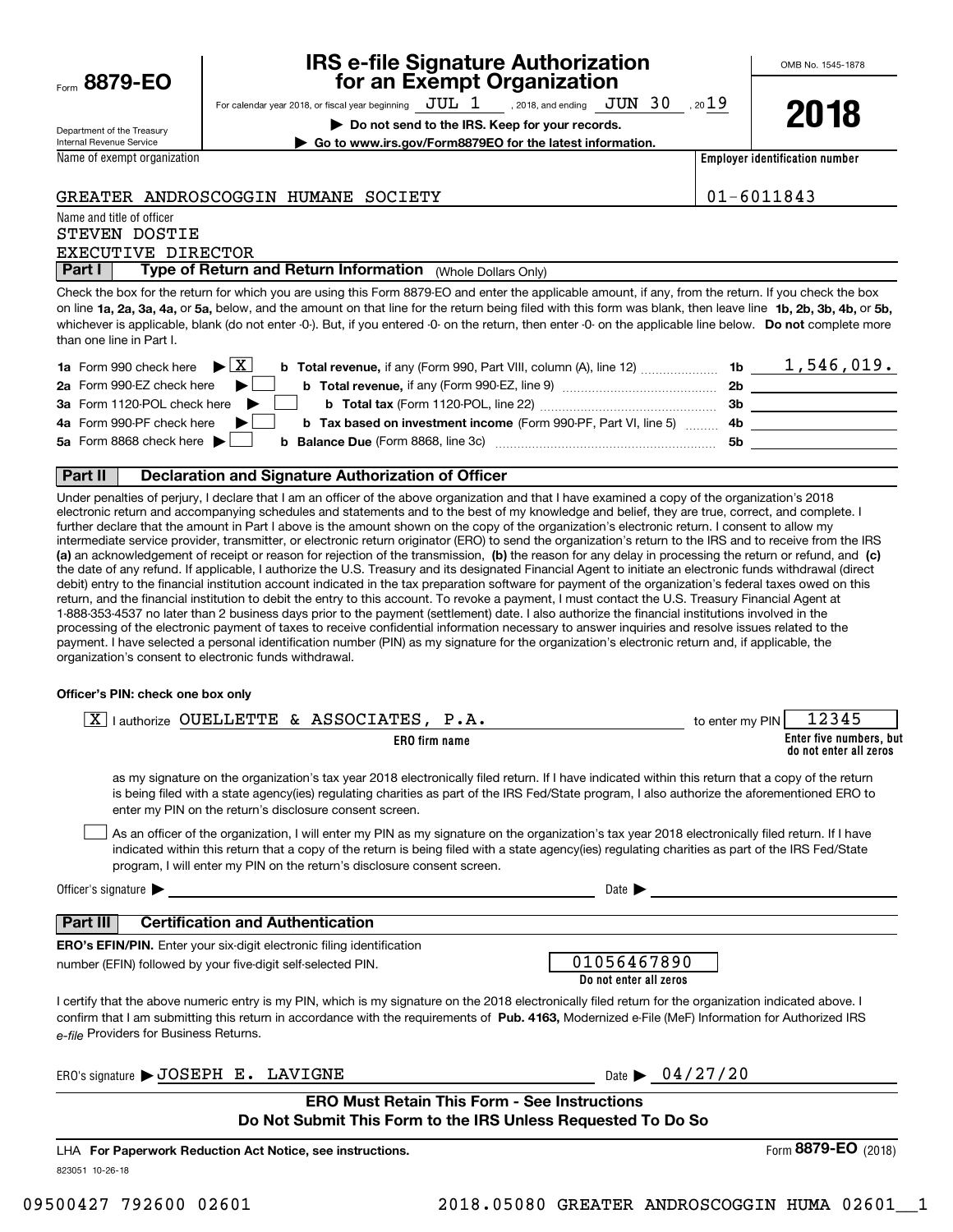|                                                                                        |                                                   | <b>Return of Organization Exempt From Income Tax</b>                                                                                      | Extended to May 15, 2020 |                                                     | OMB No. 1545-0047                                                                                                                   |  |
|----------------------------------------------------------------------------------------|---------------------------------------------------|-------------------------------------------------------------------------------------------------------------------------------------------|--------------------------|-----------------------------------------------------|-------------------------------------------------------------------------------------------------------------------------------------|--|
| Form <b>990</b>                                                                        |                                                   | Under section 501(c), 527, or 4947(a)(1) of the Internal Revenue Code (except private foundations)                                        |                          |                                                     |                                                                                                                                     |  |
|                                                                                        | Department of the Treasury                        | Do not enter social security numbers on this form as it may be made public.                                                               |                          |                                                     | <b>Open to Public</b>                                                                                                               |  |
| Internal Revenue Service                                                               |                                                   | Go to www.irs.gov/Form990 for instructions and the latest information.                                                                    |                          | Inspection                                          |                                                                                                                                     |  |
|                                                                                        |                                                   | 2018<br>JUL 1,<br>A For the 2018 calendar year, or tax year beginning                                                                     |                          | and ending JUN 30, 2019                             |                                                                                                                                     |  |
| <b>B</b> Check if<br>applicable:                                                       |                                                   | <b>C</b> Name of organization                                                                                                             |                          | D Employer identification number                    |                                                                                                                                     |  |
| Address<br>change                                                                      |                                                   | GREATER ANDROSCOGGIN HUMANE SOCIETY                                                                                                       |                          |                                                     |                                                                                                                                     |  |
| Name<br>change                                                                         |                                                   | Doing business as                                                                                                                         |                          |                                                     | $01 - 6011843$                                                                                                                      |  |
| Initial<br>return                                                                      |                                                   | Number and street (or P.O. box if mail is not delivered to street address)<br>Room/suite                                                  |                          | E Telephone number                                  |                                                                                                                                     |  |
| Final<br>return/                                                                       |                                                   | 55 STRAWBERRY AVENUE                                                                                                                      |                          |                                                     | $(207)783 - 2311$                                                                                                                   |  |
| termin-<br>ated                                                                        |                                                   | City or town, state or province, country, and ZIP or foreign postal code                                                                  |                          | G Gross receipts \$                                 | 1,569,861.                                                                                                                          |  |
| Amended<br>∣return                                                                     |                                                   | 04240<br>LEWISTON, ME                                                                                                                     |                          | $H(a)$ is this a group return                       |                                                                                                                                     |  |
| Applica-<br>tion<br>pending                                                            |                                                   | F Name and address of principal officer: KATIE LISNIK                                                                                     |                          | for subordinates?                                   | $\blacksquare$ Yes $\boxed{\text{X}}$ No                                                                                            |  |
|                                                                                        | 55                                                | 04240<br>STRAWBERRY AVENUE, LEWISTON, ME                                                                                                  |                          | $H(b)$ Are all subordinates included? $\Box$ Yes    | No                                                                                                                                  |  |
|                                                                                        | Tax-exempt status: $\boxed{\mathbf{X}}$ 501(c)(3) | $501(c)$ (<br>$\sqrt{\frac{1}{1}}$ (insert no.)<br>$4947(a)(1)$ or                                                                        | 527                      |                                                     | If "No," attach a list. (see instructions)                                                                                          |  |
|                                                                                        |                                                   | J Website: > www.gahumane.org                                                                                                             |                          | $H(c)$ Group exemption number $\blacktriangleright$ |                                                                                                                                     |  |
|                                                                                        |                                                   | <b>K</b> Form of organization: $\boxed{\mathbf{X}}$ Corporation<br>Other $\blacktriangleright$<br>Trust<br>Association                    |                          |                                                     | L Year of formation: $1885$ M State of legal domicile: ME                                                                           |  |
| Part I                                                                                 | Summary                                           |                                                                                                                                           |                          |                                                     |                                                                                                                                     |  |
| 1.                                                                                     |                                                   | Briefly describe the organization's mission or most significant activities: TO PROVIDE FOOD, SHELTER,                                     |                          |                                                     |                                                                                                                                     |  |
|                                                                                        |                                                   | MEDICAL CARE FOR HOMELESS ANIMALS AND PERFORM ADOPTION SERVICES.                                                                          |                          |                                                     |                                                                                                                                     |  |
| 2                                                                                      |                                                   | Check this box $\blacktriangleright \Box$ if the organization discontinued its operations or disposed of more than 25% of its net assets. |                          |                                                     |                                                                                                                                     |  |
| З                                                                                      |                                                   | Number of voting members of the governing body (Part VI, line 1a)                                                                         |                          | 3                                                   |                                                                                                                                     |  |
| 4                                                                                      |                                                   |                                                                                                                                           |                          | $\overline{\mathbf{4}}$                             |                                                                                                                                     |  |
| 5                                                                                      |                                                   |                                                                                                                                           |                          |                                                     |                                                                                                                                     |  |
|                                                                                        |                                                   |                                                                                                                                           |                          | 5                                                   |                                                                                                                                     |  |
|                                                                                        |                                                   |                                                                                                                                           |                          | 6                                                   |                                                                                                                                     |  |
|                                                                                        |                                                   |                                                                                                                                           |                          | 7a                                                  |                                                                                                                                     |  |
|                                                                                        |                                                   |                                                                                                                                           |                          | 7 <sub>b</sub>                                      |                                                                                                                                     |  |
|                                                                                        |                                                   |                                                                                                                                           |                          | <b>Prior Year</b>                                   | <b>Current Year</b>                                                                                                                 |  |
| 8                                                                                      |                                                   | Contributions and grants (Part VIII, line 1h)                                                                                             |                          | 714,340.                                            |                                                                                                                                     |  |
| 9                                                                                      |                                                   | Program service revenue (Part VIII, line 2g)                                                                                              |                          | 319,079.                                            |                                                                                                                                     |  |
| 10                                                                                     |                                                   |                                                                                                                                           |                          | 231.                                                |                                                                                                                                     |  |
| 11                                                                                     |                                                   |                                                                                                                                           |                          | 44,634.                                             |                                                                                                                                     |  |
| 12                                                                                     |                                                   | Total revenue - add lines 8 through 11 (must equal Part VIII, column (A), line 12)                                                        |                          | 1,078,284.                                          |                                                                                                                                     |  |
| 13                                                                                     |                                                   | Grants and similar amounts paid (Part IX, column (A), lines 1-3)                                                                          |                          | $0$ .                                               |                                                                                                                                     |  |
| 14                                                                                     |                                                   |                                                                                                                                           |                          | 0.                                                  |                                                                                                                                     |  |
|                                                                                        |                                                   | 15 Salaries, other compensation, employee benefits (Part IX, column (A), lines 5-10)                                                      |                          | 628,112.                                            |                                                                                                                                     |  |
|                                                                                        |                                                   |                                                                                                                                           |                          | 0.                                                  |                                                                                                                                     |  |
|                                                                                        |                                                   | 198,632.<br><b>b</b> Total fundraising expenses (Part IX, column (D), line 25)                                                            |                          |                                                     |                                                                                                                                     |  |
| 17                                                                                     |                                                   |                                                                                                                                           |                          | 704,915.                                            |                                                                                                                                     |  |
| 18                                                                                     |                                                   | Total expenses. Add lines 13-17 (must equal Part IX, column (A), line 25)                                                                 |                          | 1,333,027.                                          |                                                                                                                                     |  |
| 19                                                                                     |                                                   |                                                                                                                                           |                          | $-254, 743.$                                        |                                                                                                                                     |  |
|                                                                                        |                                                   |                                                                                                                                           |                          | <b>Beginning of Current Year</b>                    | <b>End of Year</b>                                                                                                                  |  |
| 20                                                                                     |                                                   | Total assets (Part X, line 16)                                                                                                            |                          | 2,963,771.                                          |                                                                                                                                     |  |
| 21                                                                                     |                                                   | Total liabilities (Part X, line 26)                                                                                                       |                          | 85,876.                                             | 1,057,657.<br>419,477.<br>258.<br>68,627.<br>1,546,019.<br>676, 706.<br>747,496.<br>1,424,202.<br>121,817.<br>3,081,658.<br>81,946. |  |
| Activities & Governance<br>Revenue<br>Expenses<br>t Assets or<br>d Balances<br>혏<br>22 |                                                   |                                                                                                                                           |                          | 2,877,895.                                          | 2,999,712.                                                                                                                          |  |

| Sign     | Signature of officer                                                                                                                                                                                                              |                         | Date                                  |  |  |  |  |
|----------|-----------------------------------------------------------------------------------------------------------------------------------------------------------------------------------------------------------------------------------|-------------------------|---------------------------------------|--|--|--|--|
| Here     | KATIE LISNIK, EXECUTIVE DIRECTOR<br>Type or print name and title                                                                                                                                                                  |                         |                                       |  |  |  |  |
|          | Print/Type preparer's name                                                                                                                                                                                                        | Preparer's signature    | Date<br><b>PTIN</b><br>Check          |  |  |  |  |
| Paid     | UOSEPH E. LAVIGNE                                                                                                                                                                                                                 | UOSEPH<br>LAVIGNE<br>Е. | P01208466<br>$04/27/20$ self-employed |  |  |  |  |
| Preparer |                                                                                                                                                                                                                                   |                         | $01 - 0448675$<br>Firm's $EIN$        |  |  |  |  |
| Use Only | Firm's address 1111 LISBON STREET                                                                                                                                                                                                 |                         |                                       |  |  |  |  |
|          | Phone no. $(207)$ 786 - 0328<br>LEWISTON, ME 04240                                                                                                                                                                                |                         |                                       |  |  |  |  |
|          | May the IRS discuss this return with the preparer shown above? (see instructions)                                                                                                                                                 |                         | ΧI<br>No<br>Yes                       |  |  |  |  |
|          | $\mathbf{r}$ . The contract of the contract of the contract of the contract of the contract of the contract of the contract of the contract of the contract of the contract of the contract of the contract of the contract of th |                         | $\sim$ 000 $\sim$                     |  |  |  |  |

true, correct, and complete. Declaration of preparer (other than officer) is based on all information of which preparer has any knowledge.

832001\_12-31-18 LHA **For Paperwork Reduction Act Notice, see the separate instructions.** Form 990 (2018)

**990**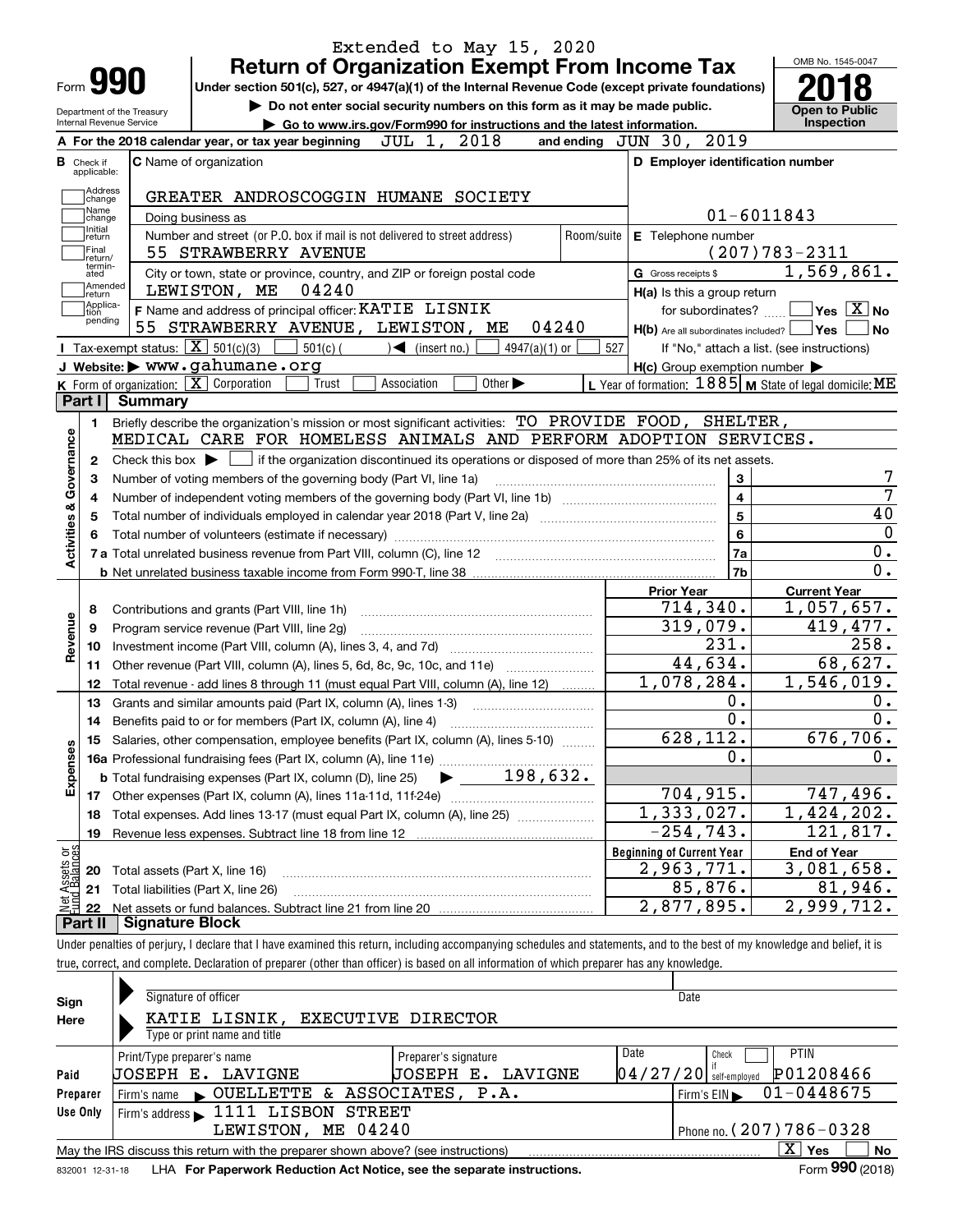|              | GREATER ANDROSCOGGIN HUMANE SOCIETY<br>Form 990 (2018)<br>Part III Statement of Program Service Accomplishments                              | $01 - 6011843$<br>Page 2                                        |
|--------------|----------------------------------------------------------------------------------------------------------------------------------------------|-----------------------------------------------------------------|
|              |                                                                                                                                              |                                                                 |
| 1.           | Briefly describe the organization's mission:                                                                                                 |                                                                 |
|              | GREATER ANDROSCOGGIN HUMANE SOCIETY IS COMMITTED TO PROMOTING A HUMANE                                                                       |                                                                 |
|              | COMMUNITY BY PROVIDING THE BEST POSSIBLE CARE FOR STRAY, ABANDONED AND                                                                       |                                                                 |
|              | ABUSED ANIMALS.                                                                                                                              |                                                                 |
| $\mathbf{2}$ | Did the organization undertake any significant program services during the year which were not listed on the                                 |                                                                 |
|              | prior Form 990 or 990-EZ?                                                                                                                    | $\overline{\mathsf{Yes} \mathrel{\hspace{0.5pt}\mathsf{X}}}$ No |
|              | If "Yes," describe these new services on Schedule O.                                                                                         |                                                                 |
| 3            | Did the organization cease conducting, or make significant changes in how it conducts, any program services?                                 | $\overline{\mathsf{Yes} \mathrel{\hspace{0.5pt}\mathsf{X}}}$ No |
|              | If "Yes," describe these changes on Schedule O.                                                                                              |                                                                 |
| 4            | Describe the organization's program service accomplishments for each of its three largest program services, as measured by expenses.         |                                                                 |
|              | Section 501(c)(3) and 501(c)(4) organizations are required to report the amount of grants and allocations to others, the total expenses, and |                                                                 |
|              | revenue, if any, for each program service reported.<br><u> 1989 - Johann Barn, mars ann an t-Amhair an t-A</u>                               | 441, 114.                                                       |
| 4a           | $(Ex)$ (Expenses \$<br>(Code:<br>PROVIDE FOOD AND SHELTER FOR HOMELESS ANIMALS ALONG WITH ADOPTION AND                                       |                                                                 |
|              | MEDICAL SERVICES.                                                                                                                            |                                                                 |
|              |                                                                                                                                              |                                                                 |
|              |                                                                                                                                              |                                                                 |
|              |                                                                                                                                              |                                                                 |
|              |                                                                                                                                              |                                                                 |
|              |                                                                                                                                              |                                                                 |
|              |                                                                                                                                              |                                                                 |
|              |                                                                                                                                              |                                                                 |
|              |                                                                                                                                              |                                                                 |
|              |                                                                                                                                              |                                                                 |
|              |                                                                                                                                              |                                                                 |
| 4b           |                                                                                                                                              |                                                                 |
|              |                                                                                                                                              |                                                                 |
|              |                                                                                                                                              |                                                                 |
|              |                                                                                                                                              |                                                                 |
|              |                                                                                                                                              |                                                                 |
|              |                                                                                                                                              |                                                                 |
|              |                                                                                                                                              |                                                                 |
|              |                                                                                                                                              |                                                                 |
|              |                                                                                                                                              |                                                                 |
|              |                                                                                                                                              |                                                                 |
|              |                                                                                                                                              |                                                                 |
|              |                                                                                                                                              |                                                                 |
|              |                                                                                                                                              |                                                                 |
| 4с           |                                                                                                                                              |                                                                 |
|              |                                                                                                                                              |                                                                 |
|              |                                                                                                                                              |                                                                 |
|              |                                                                                                                                              |                                                                 |
|              |                                                                                                                                              |                                                                 |
|              |                                                                                                                                              |                                                                 |
|              |                                                                                                                                              |                                                                 |
|              |                                                                                                                                              |                                                                 |
|              |                                                                                                                                              |                                                                 |
|              |                                                                                                                                              |                                                                 |
|              |                                                                                                                                              |                                                                 |
|              |                                                                                                                                              |                                                                 |
| 4d           | Other program services (Describe in Schedule O.)                                                                                             |                                                                 |
|              | (Expenses \$<br>(Revenue \$<br>including grants of \$                                                                                        |                                                                 |
| 4e           | 1,082,517.<br>Total program service expenses                                                                                                 |                                                                 |
|              |                                                                                                                                              | Form 990 (2018)                                                 |
|              | 832002 12-31-18                                                                                                                              |                                                                 |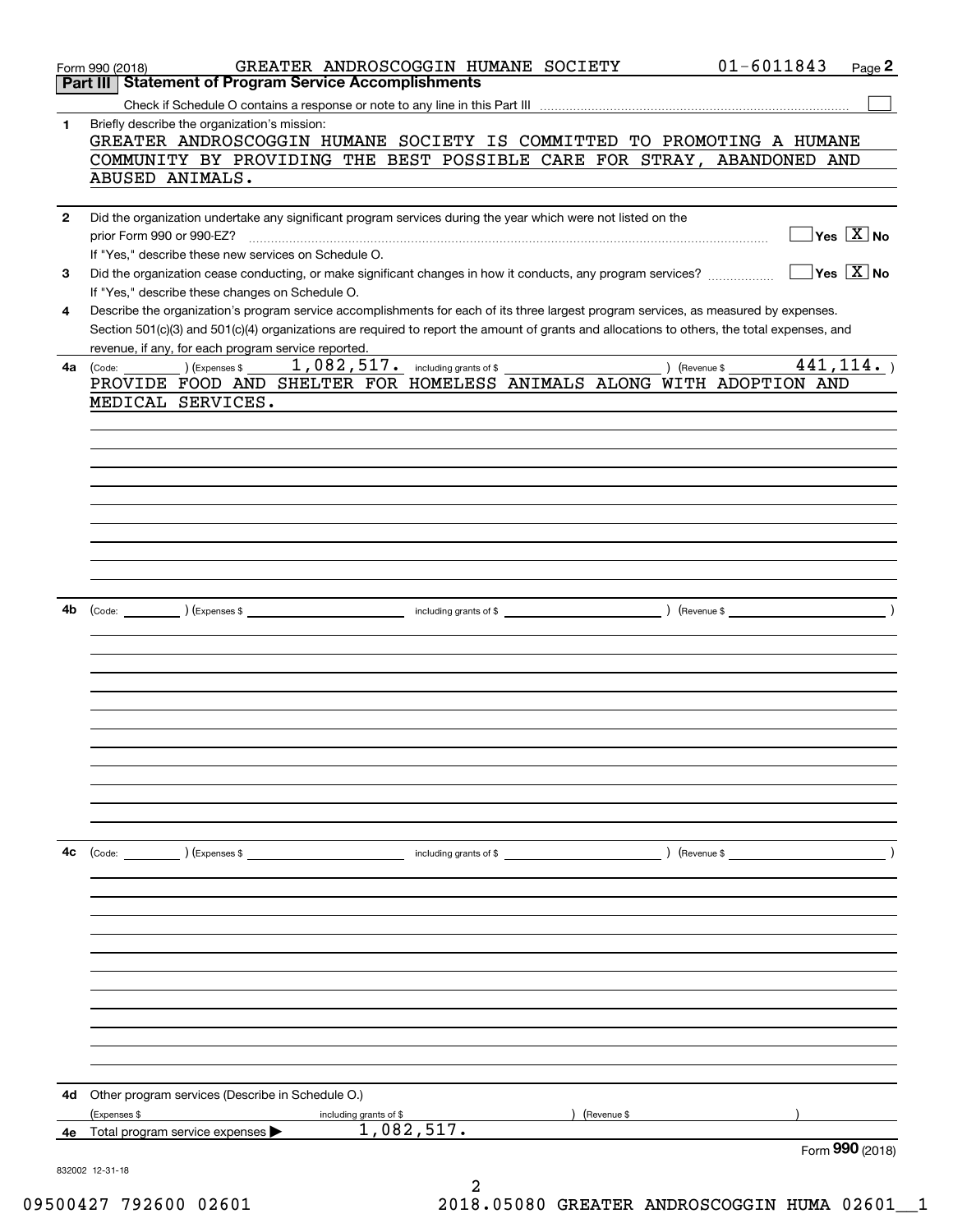|  | Form 990 (2018) |  |
|--|-----------------|--|

|     |                                                                                                                                                                                                                                                   |                  | Yes                     | No                |
|-----|---------------------------------------------------------------------------------------------------------------------------------------------------------------------------------------------------------------------------------------------------|------------------|-------------------------|-------------------|
| 1.  | Is the organization described in section $501(c)(3)$ or $4947(a)(1)$ (other than a private foundation)?                                                                                                                                           |                  |                         |                   |
|     |                                                                                                                                                                                                                                                   | 1.               | X                       |                   |
| 2   |                                                                                                                                                                                                                                                   | $\overline{2}$   | $\overline{\mathbf{x}}$ |                   |
| 3   | Did the organization engage in direct or indirect political campaign activities on behalf of or in opposition to candidates for                                                                                                                   |                  |                         |                   |
|     |                                                                                                                                                                                                                                                   | 3                |                         | x                 |
| 4   | Section 501(c)(3) organizations. Did the organization engage in lobbying activities, or have a section 501(h) election in effect                                                                                                                  |                  |                         |                   |
|     |                                                                                                                                                                                                                                                   | 4                |                         | x                 |
| 5   | Is the organization a section 501(c)(4), 501(c)(5), or 501(c)(6) organization that receives membership dues, assessments, or                                                                                                                      |                  |                         | x                 |
|     |                                                                                                                                                                                                                                                   | 5                |                         |                   |
| 6   | Did the organization maintain any donor advised funds or any similar funds or accounts for which donors have the right to                                                                                                                         |                  |                         | x                 |
| 7   | provide advice on the distribution or investment of amounts in such funds or accounts? If "Yes," complete Schedule D, Part I<br>Did the organization receive or hold a conservation easement, including easements to preserve open space,         | 6                |                         |                   |
|     |                                                                                                                                                                                                                                                   | $\overline{7}$   |                         | x                 |
| 8   | Did the organization maintain collections of works of art, historical treasures, or other similar assets? If "Yes," complete                                                                                                                      |                  |                         |                   |
|     |                                                                                                                                                                                                                                                   | 8                |                         | X.                |
| 9   | Did the organization report an amount in Part X, line 21, for escrow or custodial account liability, serve as a custodian for                                                                                                                     |                  |                         |                   |
|     | amounts not listed in Part X; or provide credit counseling, debt management, credit repair, or debt negotiation services?                                                                                                                         |                  |                         |                   |
|     | If "Yes," complete Schedule D, Part IV                                                                                                                                                                                                            | 9                |                         | x                 |
| 10  | Did the organization, directly or through a related organization, hold assets in temporarily restricted endowments, permanent                                                                                                                     |                  |                         |                   |
|     |                                                                                                                                                                                                                                                   | 10               |                         | x.                |
| 11  | If the organization's answer to any of the following questions is "Yes," then complete Schedule D, Parts VI, VIII, VIII, IX, or X                                                                                                                 |                  |                         |                   |
|     | as applicable.                                                                                                                                                                                                                                    |                  |                         |                   |
|     | a Did the organization report an amount for land, buildings, and equipment in Part X, line 10? If "Yes," complete Schedule D,                                                                                                                     |                  |                         |                   |
|     |                                                                                                                                                                                                                                                   | 11a              | Х                       |                   |
|     | <b>b</b> Did the organization report an amount for investments - other securities in Part X, line 12 that is 5% or more of its total                                                                                                              |                  |                         |                   |
|     |                                                                                                                                                                                                                                                   | 11b              |                         | x                 |
|     | c Did the organization report an amount for investments - program related in Part X, line 13 that is 5% or more of its total                                                                                                                      |                  |                         |                   |
|     |                                                                                                                                                                                                                                                   | 11c              |                         | x                 |
|     | d Did the organization report an amount for other assets in Part X, line 15 that is 5% or more of its total assets reported in                                                                                                                    |                  |                         |                   |
|     |                                                                                                                                                                                                                                                   | 11d              |                         | x<br>$\mathbf{X}$ |
|     | e Did the organization report an amount for other liabilities in Part X, line 25? If "Yes," complete Schedule D, Part X                                                                                                                           | 11e              |                         |                   |
| f   | Did the organization's separate or consolidated financial statements for the tax year include a footnote that addresses                                                                                                                           | 11f              | Х                       |                   |
|     | the organization's liability for uncertain tax positions under FIN 48 (ASC 740)? If "Yes," complete Schedule D, Part X<br>12a Did the organization obtain separate, independent audited financial statements for the tax year? If "Yes," complete |                  |                         |                   |
|     |                                                                                                                                                                                                                                                   | 12a              |                         | X.                |
|     | Schedule D, Parts XI and XII<br><b>b</b> Was the organization included in consolidated, independent audited financial statements for the tax year?                                                                                                |                  |                         |                   |
|     | If "Yes," and if the organization answered "No" to line 12a, then completing Schedule D, Parts XI and XII is optional manum                                                                                                                       | 12b              |                         | ᅀ                 |
| 13  |                                                                                                                                                                                                                                                   | 13               |                         | X                 |
| 14a | Did the organization maintain an office, employees, or agents outside of the United States?                                                                                                                                                       | 14a              |                         | х                 |
| b   | Did the organization have aggregate revenues or expenses of more than \$10,000 from grantmaking, fundraising, business,                                                                                                                           |                  |                         |                   |
|     | investment, and program service activities outside the United States, or aggregate foreign investments valued at \$100,000                                                                                                                        |                  |                         |                   |
|     |                                                                                                                                                                                                                                                   | 14b              |                         | X.                |
| 15  | Did the organization report on Part IX, column (A), line 3, more than \$5,000 of grants or other assistance to or for any                                                                                                                         |                  |                         |                   |
|     |                                                                                                                                                                                                                                                   | 15               |                         | X.                |
| 16  | Did the organization report on Part IX, column (A), line 3, more than \$5,000 of aggregate grants or other assistance to                                                                                                                          |                  |                         |                   |
|     |                                                                                                                                                                                                                                                   | 16               |                         | X.                |
| 17  | Did the organization report a total of more than \$15,000 of expenses for professional fundraising services on Part IX,                                                                                                                           |                  |                         |                   |
|     |                                                                                                                                                                                                                                                   | 17               |                         | x                 |
| 18  | Did the organization report more than \$15,000 total of fundraising event gross income and contributions on Part VIII, lines                                                                                                                      |                  |                         |                   |
|     |                                                                                                                                                                                                                                                   | 18               | х                       |                   |
| 19  | Did the organization report more than \$15,000 of gross income from gaming activities on Part VIII, line 9a? If "Yes."                                                                                                                            |                  |                         | X.                |
|     |                                                                                                                                                                                                                                                   | 19<br><b>20a</b> |                         | х                 |
|     | b If "Yes" to line 20a, did the organization attach a copy of its audited financial statements to this return?                                                                                                                                    | 20 <sub>b</sub>  |                         |                   |
| 21  | Did the organization report more than \$5,000 of grants or other assistance to any domestic organization or                                                                                                                                       |                  |                         |                   |
|     |                                                                                                                                                                                                                                                   | 21               |                         | X.                |
|     | 832003 12-31-18                                                                                                                                                                                                                                   |                  |                         | Form 990 (2018)   |

3

832003 12-31-18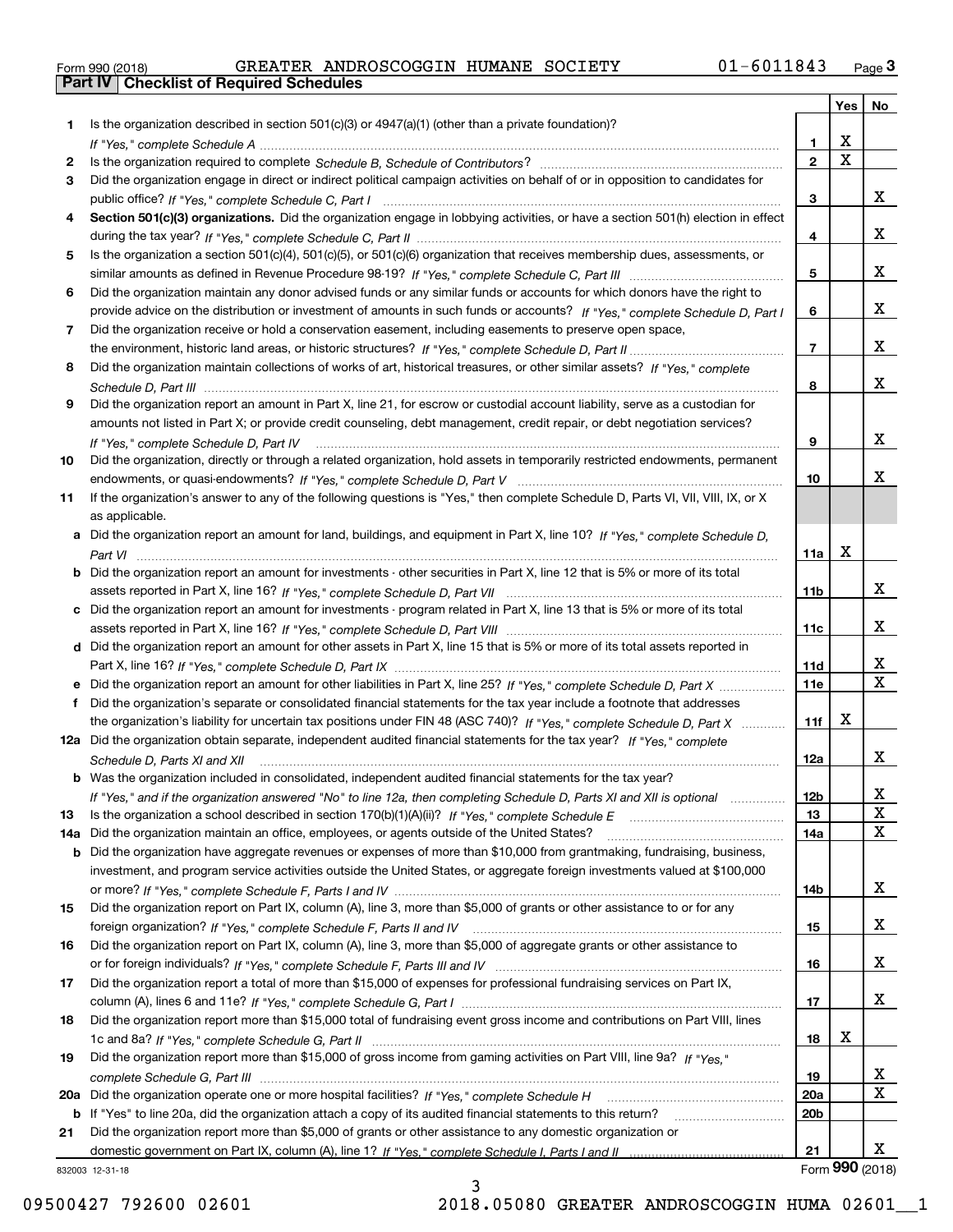|  | Form 990 (2018) |
|--|-----------------|
|  |                 |

*(continued)*

|    |                                                                                                                                                                                                                                                 |     | Yes                  | No                      |
|----|-------------------------------------------------------------------------------------------------------------------------------------------------------------------------------------------------------------------------------------------------|-----|----------------------|-------------------------|
| 22 | Did the organization report more than \$5,000 of grants or other assistance to or for domestic individuals on                                                                                                                                   |     |                      |                         |
|    |                                                                                                                                                                                                                                                 | 22  |                      | x                       |
| 23 | Did the organization answer "Yes" to Part VII, Section A, line 3, 4, or 5 about compensation of the organization's current                                                                                                                      |     |                      |                         |
|    | and former officers, directors, trustees, key employees, and highest compensated employees? If "Yes," complete                                                                                                                                  |     |                      |                         |
|    |                                                                                                                                                                                                                                                 | 23  |                      | x                       |
|    | 24a Did the organization have a tax-exempt bond issue with an outstanding principal amount of more than \$100,000 as of the                                                                                                                     |     |                      |                         |
|    | last day of the year, that was issued after December 31, 2002? If "Yes," answer lines 24b through 24d and complete                                                                                                                              |     |                      |                         |
|    |                                                                                                                                                                                                                                                 | 24a |                      | x                       |
|    |                                                                                                                                                                                                                                                 | 24b |                      |                         |
|    | c Did the organization maintain an escrow account other than a refunding escrow at any time during the year to defease                                                                                                                          |     |                      |                         |
|    |                                                                                                                                                                                                                                                 | 24c |                      |                         |
|    |                                                                                                                                                                                                                                                 | 24d |                      |                         |
|    | 25a Section 501(c)(3), 501(c)(4), and 501(c)(29) organizations. Did the organization engage in an excess benefit                                                                                                                                |     |                      |                         |
|    |                                                                                                                                                                                                                                                 | 25a |                      | X                       |
|    | b Is the organization aware that it engaged in an excess benefit transaction with a disqualified person in a prior year, and                                                                                                                    |     |                      |                         |
|    | that the transaction has not been reported on any of the organization's prior Forms 990 or 990-EZ? If "Yes," complete                                                                                                                           |     |                      |                         |
|    | Schedule L, Part I                                                                                                                                                                                                                              | 25b |                      | x                       |
| 26 |                                                                                                                                                                                                                                                 |     |                      |                         |
|    | Did the organization report any amount on Part X, line 5, 6, or 22 for receivables from or payables to any current or<br>former officers, directors, trustees, key employees, highest compensated employees, or disqualified persons? If "Yes." |     |                      |                         |
|    |                                                                                                                                                                                                                                                 |     |                      | x                       |
|    |                                                                                                                                                                                                                                                 | 26  |                      |                         |
| 27 | Did the organization provide a grant or other assistance to an officer, director, trustee, key employee, substantial                                                                                                                            |     |                      |                         |
|    | contributor or employee thereof, a grant selection committee member, or to a 35% controlled entity or family member                                                                                                                             |     |                      |                         |
|    |                                                                                                                                                                                                                                                 | 27  |                      | x                       |
| 28 | Was the organization a party to a business transaction with one of the following parties (see Schedule L, Part IV                                                                                                                               |     |                      |                         |
|    | instructions for applicable filing thresholds, conditions, and exceptions):                                                                                                                                                                     |     |                      |                         |
|    |                                                                                                                                                                                                                                                 | 28a |                      | х                       |
| b  | A family member of a current or former officer, director, trustee, or key employee? If "Yes," complete Schedule L, Part IV                                                                                                                      | 28b |                      | $\overline{\mathbf{X}}$ |
| с  | An entity of which a current or former officer, director, trustee, or key employee (or a family member thereof) was an officer,                                                                                                                 |     |                      |                         |
|    |                                                                                                                                                                                                                                                 | 28c |                      | X                       |
| 29 |                                                                                                                                                                                                                                                 | 29  |                      | $\overline{\mathbf{X}}$ |
| 30 | Did the organization receive contributions of art, historical treasures, or other similar assets, or qualified conservation                                                                                                                     |     |                      |                         |
|    |                                                                                                                                                                                                                                                 | 30  |                      | x                       |
| 31 | Did the organization liquidate, terminate, or dissolve and cease operations?                                                                                                                                                                    |     |                      |                         |
|    |                                                                                                                                                                                                                                                 | 31  |                      | x                       |
| 32 | Did the organization sell, exchange, dispose of, or transfer more than 25% of its net assets? If "Yes," complete                                                                                                                                |     |                      |                         |
|    |                                                                                                                                                                                                                                                 | 32  |                      | x                       |
|    | Did the organization own 100% of an entity disregarded as separate from the organization under Regulations                                                                                                                                      |     |                      |                         |
|    |                                                                                                                                                                                                                                                 | 33  |                      | X                       |
|    |                                                                                                                                                                                                                                                 |     |                      |                         |
| 34 | Was the organization related to any tax-exempt or taxable entity? If "Yes," complete Schedule R, Part II, III, or IV, and                                                                                                                       |     |                      |                         |
|    |                                                                                                                                                                                                                                                 | 34  |                      | X                       |
|    | 35a Did the organization have a controlled entity within the meaning of section 512(b)(13)?                                                                                                                                                     | 35a |                      | X                       |
|    | b If "Yes" to line 35a, did the organization receive any payment from or engage in any transaction with a controlled entity                                                                                                                     |     |                      |                         |
|    |                                                                                                                                                                                                                                                 | 35b |                      |                         |
| 36 | Section 501(c)(3) organizations. Did the organization make any transfers to an exempt non-charitable related organization?                                                                                                                      |     |                      |                         |
|    |                                                                                                                                                                                                                                                 | 36  |                      | x                       |
| 37 | Did the organization conduct more than 5% of its activities through an entity that is not a related organization                                                                                                                                |     |                      |                         |
|    |                                                                                                                                                                                                                                                 | 37  |                      | x                       |
| 38 | Did the organization complete Schedule O and provide explanations in Schedule O for Part VI, lines 11b and 19?                                                                                                                                  |     |                      |                         |
|    | Note. All Form 990 filers are required to complete Schedule O                                                                                                                                                                                   | 38  | X                    |                         |
|    | <b>Statements Regarding Other IRS Filings and Tax Compliance</b><br><b>Part V</b>                                                                                                                                                               |     |                      |                         |
|    | Check if Schedule O contains a response or note to any line in this Part V                                                                                                                                                                      |     |                      |                         |
|    |                                                                                                                                                                                                                                                 |     | Yes                  | No                      |
|    | 6<br>1a                                                                                                                                                                                                                                         |     |                      |                         |
|    | 0<br><b>b</b> Enter the number of Forms W-2G included in line 1a. Enter -0- if not applicable<br>1b                                                                                                                                             |     |                      |                         |
|    |                                                                                                                                                                                                                                                 |     |                      |                         |
|    | c Did the organization comply with backup withholding rules for reportable payments to vendors and reportable gaming                                                                                                                            |     |                      |                         |
|    |                                                                                                                                                                                                                                                 |     |                      |                         |
|    | 832004 12-31-18                                                                                                                                                                                                                                 | 1c. | х<br>Form 990 (2018) |                         |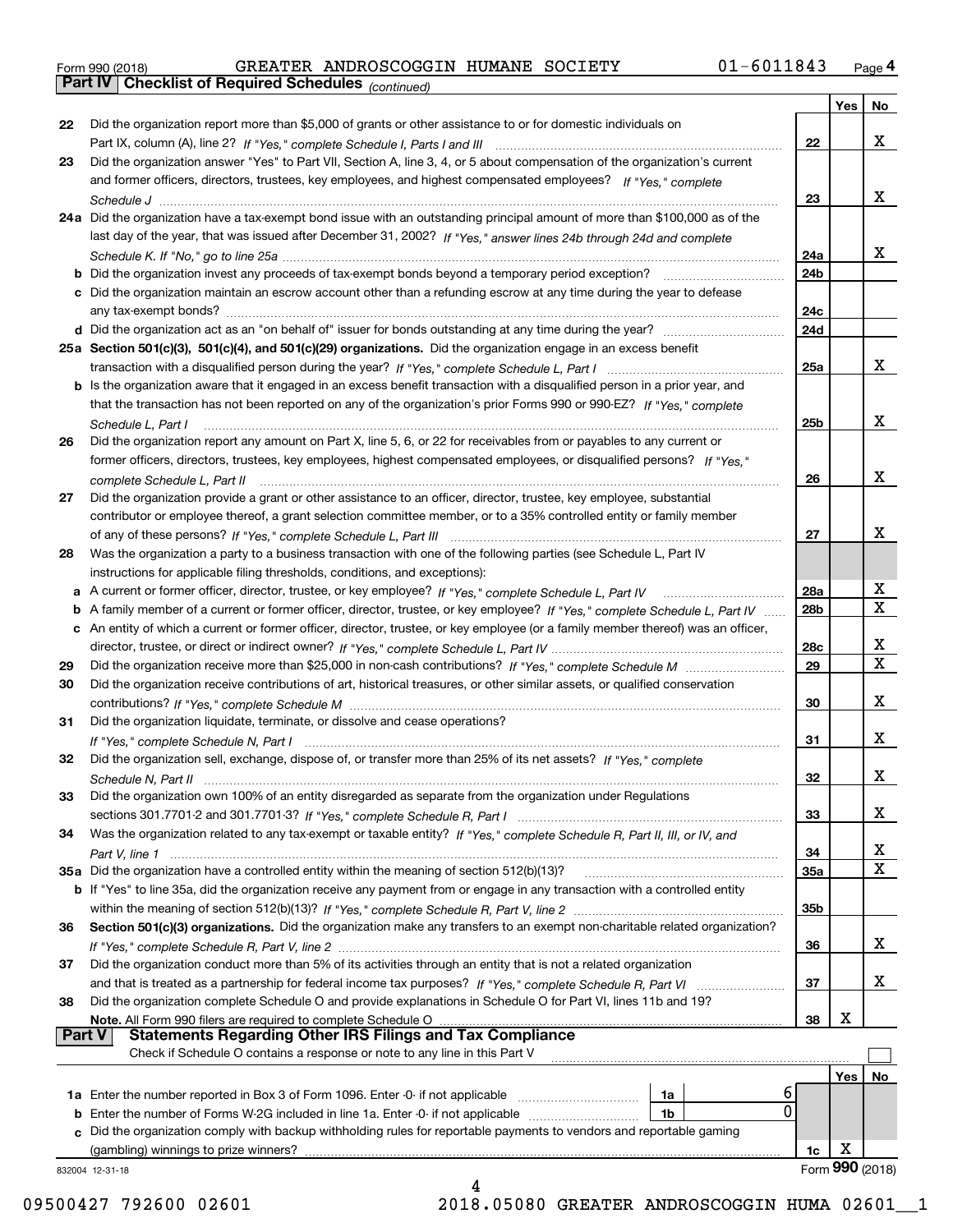| Form 990 (2018) |  | GREATER ANDROSCOGGIN HUMANE SOCIETY                                                            |  | $01 - 6011843$ | Page 5 |
|-----------------|--|------------------------------------------------------------------------------------------------|--|----------------|--------|
|                 |  | <b>Part V</b> Statements Regarding Other IRS Filings and Tax Compliance <sub>(continued)</sub> |  |                |        |

| Part V | Statements Regarding Other IRS Fillings and Tax Compilance<br>(continued)                                                                         |                |     |        |  |  |  |  |  |  |
|--------|---------------------------------------------------------------------------------------------------------------------------------------------------|----------------|-----|--------|--|--|--|--|--|--|
|        |                                                                                                                                                   |                | Yes | No     |  |  |  |  |  |  |
|        | 2a Enter the number of employees reported on Form W-3, Transmittal of Wage and Tax Statements,                                                    |                |     |        |  |  |  |  |  |  |
|        | 40<br>filed for the calendar year ending with or within the year covered by this return<br>2a                                                     |                |     |        |  |  |  |  |  |  |
|        |                                                                                                                                                   | 2 <sub>b</sub> | X   |        |  |  |  |  |  |  |
|        |                                                                                                                                                   |                |     |        |  |  |  |  |  |  |
|        | 3a Did the organization have unrelated business gross income of \$1,000 or more during the year?                                                  |                |     |        |  |  |  |  |  |  |
|        |                                                                                                                                                   |                |     |        |  |  |  |  |  |  |
|        | 4a At any time during the calendar year, did the organization have an interest in, or a signature or other authority over, a                      |                |     |        |  |  |  |  |  |  |
|        |                                                                                                                                                   |                |     |        |  |  |  |  |  |  |
|        | <b>b</b> If "Yes," enter the name of the foreign country: $\blacktriangleright$                                                                   |                |     |        |  |  |  |  |  |  |
|        | See instructions for filing requirements for FinCEN Form 114, Report of Foreign Bank and Financial Accounts (FBAR).                               |                |     |        |  |  |  |  |  |  |
| 5а     | Was the organization a party to a prohibited tax shelter transaction at any time during the tax year?                                             | 5а             |     | х<br>х |  |  |  |  |  |  |
|        |                                                                                                                                                   | 5b             |     |        |  |  |  |  |  |  |
|        |                                                                                                                                                   | 5c             |     |        |  |  |  |  |  |  |
| 6а     | Does the organization have annual gross receipts that are normally greater than \$100,000, and did the organization solicit                       |                |     | х      |  |  |  |  |  |  |
|        | any contributions that were not tax deductible as charitable contributions?                                                                       | 6a             |     |        |  |  |  |  |  |  |
|        | <b>b</b> If "Yes," did the organization include with every solicitation an express statement that such contributions or gifts                     |                |     |        |  |  |  |  |  |  |
|        | were not tax deductible?                                                                                                                          | 6b             |     |        |  |  |  |  |  |  |
| 7      | Organizations that may receive deductible contributions under section 170(c).                                                                     |                |     | х      |  |  |  |  |  |  |
|        | a Did the organization receive a payment in excess of \$75 made partly as a contribution and partly for goods and services provided to the payor? | 7a             |     |        |  |  |  |  |  |  |
|        | <b>b</b> If "Yes," did the organization notify the donor of the value of the goods or services provided?                                          | 7b             |     |        |  |  |  |  |  |  |
|        | c Did the organization sell, exchange, or otherwise dispose of tangible personal property for which it was required<br>to file Form 8282?         | 7c             |     | х      |  |  |  |  |  |  |
|        | 7d<br>d If "Yes," indicate the number of Forms 8282 filed during the year                                                                         |                |     |        |  |  |  |  |  |  |
| е      | Did the organization receive any funds, directly or indirectly, to pay premiums on a personal benefit contract?                                   | 7е             |     |        |  |  |  |  |  |  |
| f      | Did the organization, during the year, pay premiums, directly or indirectly, on a personal benefit contract?                                      | 7f             |     |        |  |  |  |  |  |  |
| g      | If the organization received a contribution of qualified intellectual property, did the organization file Form 8899 as required?                  |                |     |        |  |  |  |  |  |  |
| h      | If the organization received a contribution of cars, boats, airplanes, or other vehicles, did the organization file a Form 1098-C?                |                |     |        |  |  |  |  |  |  |
| 8      | Sponsoring organizations maintaining donor advised funds. Did a donor advised fund maintained by the                                              | 7h             |     |        |  |  |  |  |  |  |
|        | sponsoring organization have excess business holdings at any time during the year?                                                                | 8              |     |        |  |  |  |  |  |  |
| 9      | Sponsoring organizations maintaining donor advised funds.                                                                                         |                |     |        |  |  |  |  |  |  |
| а      | Did the sponsoring organization make any taxable distributions under section 4966?                                                                | 9а             |     |        |  |  |  |  |  |  |
| b      | Did the sponsoring organization make a distribution to a donor, donor advisor, or related person?                                                 |                |     |        |  |  |  |  |  |  |
| 10     | Section 501(c)(7) organizations. Enter:                                                                                                           |                |     |        |  |  |  |  |  |  |
| а      | 10a                                                                                                                                               |                |     |        |  |  |  |  |  |  |
|        | b Gross receipts, included on Form 990, Part VIII, line 12, for public use of club facilities<br>10b                                              |                |     |        |  |  |  |  |  |  |
| 11.    | Section 501(c)(12) organizations. Enter:                                                                                                          |                |     |        |  |  |  |  |  |  |
|        | 11a                                                                                                                                               |                |     |        |  |  |  |  |  |  |
|        | <b>b</b> Gross income from other sources (Do not net amounts due or paid to other sources against                                                 |                |     |        |  |  |  |  |  |  |
|        | 11b                                                                                                                                               |                |     |        |  |  |  |  |  |  |
|        | 12a Section 4947(a)(1) non-exempt charitable trusts. Is the organization filing Form 990 in lieu of Form 1041?                                    | 12a            |     |        |  |  |  |  |  |  |
|        | 12 <sub>b</sub><br><b>b</b> If "Yes," enter the amount of tax-exempt interest received or accrued during the year <i>manument</i>                 |                |     |        |  |  |  |  |  |  |
| 13     | Section 501(c)(29) qualified nonprofit health insurance issuers.                                                                                  |                |     |        |  |  |  |  |  |  |
|        | a Is the organization licensed to issue qualified health plans in more than one state?                                                            | 13a            |     |        |  |  |  |  |  |  |
|        | Note. See the instructions for additional information the organization must report on Schedule O.                                                 |                |     |        |  |  |  |  |  |  |
|        | <b>b</b> Enter the amount of reserves the organization is required to maintain by the states in which the                                         |                |     |        |  |  |  |  |  |  |
|        | 13 <sub>b</sub>                                                                                                                                   |                |     |        |  |  |  |  |  |  |
|        | 13с                                                                                                                                               |                |     |        |  |  |  |  |  |  |
| 14a    | Did the organization receive any payments for indoor tanning services during the tax year?                                                        | 14a            |     | х      |  |  |  |  |  |  |
|        |                                                                                                                                                   | 14b            |     |        |  |  |  |  |  |  |
| 15     | Is the organization subject to the section 4960 tax on payment(s) of more than \$1,000,000 in remuneration or                                     |                |     |        |  |  |  |  |  |  |
|        |                                                                                                                                                   | 15             |     | x      |  |  |  |  |  |  |
|        | If "Yes," see instructions and file Form 4720, Schedule N.                                                                                        |                |     |        |  |  |  |  |  |  |
| 16     | Is the organization an educational institution subject to the section 4968 excise tax on net investment income?                                   | 16             |     | х      |  |  |  |  |  |  |
|        | If "Yes," complete Form 4720, Schedule O.                                                                                                         |                |     |        |  |  |  |  |  |  |

Form (2018) **990**

832005 12-31-18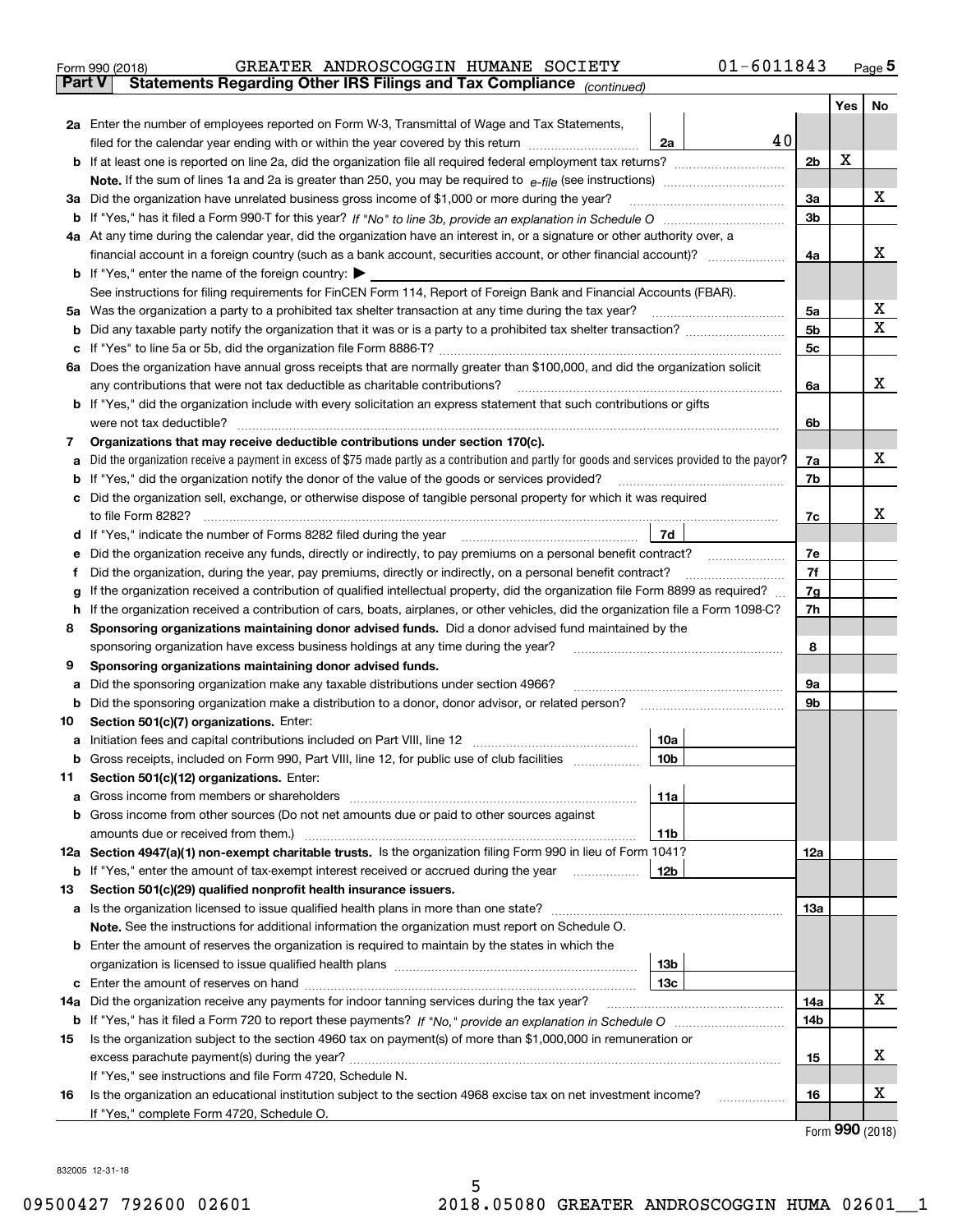| Form 990 (2018) |
|-----------------|
|-----------------|

| Form 990 (2018) |                                                                                                                               | GREATER ANDROSCOGGIN HUMANE SOCIETY |  | 01-6011843 | $P_{\text{aqe}}$ 6 |
|-----------------|-------------------------------------------------------------------------------------------------------------------------------|-------------------------------------|--|------------|--------------------|
|                 | Part VI   Governance, Management, and Disclosure For each "Yes" response to lines 2 through 7b below, and for a "No" response |                                     |  |            |                    |
|                 | to line 8a, 8b, or 10b below, describe the circumstances, processes, or changes in Schedule O. See instructions.              |                                     |  |            |                    |

|    | <b>Section A. Governing Body and Management</b>                                                                                                                            |                               |   |                 |                 |                         |
|----|----------------------------------------------------------------------------------------------------------------------------------------------------------------------------|-------------------------------|---|-----------------|-----------------|-------------------------|
|    |                                                                                                                                                                            |                               |   |                 | Yes             | No                      |
|    | 1a Enter the number of voting members of the governing body at the end of the tax year <i>manument</i>                                                                     | 1a                            |   |                 |                 |                         |
|    | If there are material differences in voting rights among members of the governing body, or if the governing                                                                |                               |   |                 |                 |                         |
|    | body delegated broad authority to an executive committee or similar committee, explain in Schedule O.                                                                      |                               |   |                 |                 |                         |
| b  | Enter the number of voting members included in line 1a, above, who are independent <i>manumum</i>                                                                          | 1b                            | 7 |                 |                 |                         |
| 2  | Did any officer, director, trustee, or key employee have a family relationship or a business relationship with any other                                                   |                               |   |                 |                 |                         |
|    | officer, director, trustee, or key employee?                                                                                                                               |                               |   | $\mathbf{2}$    |                 | х                       |
| 3  | Did the organization delegate control over management duties customarily performed by or under the direct supervision                                                      |                               |   |                 |                 |                         |
|    |                                                                                                                                                                            |                               |   | 3               |                 | х                       |
| 4  | Did the organization make any significant changes to its governing documents since the prior Form 990 was filed?                                                           |                               |   | 4               |                 | $\overline{\mathbf{x}}$ |
| 5  |                                                                                                                                                                            |                               |   | 5               |                 | $\overline{\textbf{x}}$ |
| 6  | Did the organization have members or stockholders?                                                                                                                         |                               |   | 6               |                 | $\overline{\mathbf{x}}$ |
|    | 7a Did the organization have members, stockholders, or other persons who had the power to elect or appoint one or                                                          |                               |   |                 |                 |                         |
|    |                                                                                                                                                                            |                               |   | 7a              |                 | х                       |
|    | <b>b</b> Are any governance decisions of the organization reserved to (or subject to approval by) members, stockholders, or                                                |                               |   |                 |                 |                         |
|    | persons other than the governing body?                                                                                                                                     |                               |   | 7b              |                 | х                       |
| 8  | Did the organization contemporaneously document the meetings held or written actions undertaken during the year by the following:                                          |                               |   |                 |                 |                         |
| a  |                                                                                                                                                                            |                               |   | 8а              | x               |                         |
|    |                                                                                                                                                                            |                               |   | 8b              |                 | $\mathbf X$             |
| 9  | Is there any officer, director, trustee, or key employee listed in Part VII, Section A, who cannot be reached at the                                                       |                               |   |                 |                 |                         |
|    |                                                                                                                                                                            |                               |   | 9               |                 | X                       |
|    | Section B. Policies (This Section B requests information about policies not required by the Internal Revenue Code.)                                                        |                               |   |                 |                 |                         |
|    |                                                                                                                                                                            |                               |   |                 | Yes             | No                      |
|    |                                                                                                                                                                            |                               |   | 10a             |                 | X                       |
|    | b If "Yes," did the organization have written policies and procedures governing the activities of such chapters, affiliates,                                               |                               |   |                 |                 |                         |
|    |                                                                                                                                                                            |                               |   | 10 <sub>b</sub> |                 |                         |
|    | 11a Has the organization provided a complete copy of this Form 990 to all members of its governing body before filing the form?                                            |                               |   | 11a             | X               |                         |
| b  | Describe in Schedule O the process, if any, used by the organization to review this Form 990.                                                                              |                               |   |                 |                 |                         |
|    |                                                                                                                                                                            |                               |   | <b>12a</b>      | Х               |                         |
| b  |                                                                                                                                                                            |                               |   | 12 <sub>b</sub> |                 | $\mathbf x$             |
|    | c Did the organization regularly and consistently monitor and enforce compliance with the policy? If "Yes," describe                                                       |                               |   |                 |                 |                         |
|    | in Schedule O how this was done www.communication.com/www.communications.com/www.communications.com/                                                                       |                               |   | 12c             |                 | х                       |
| 13 |                                                                                                                                                                            |                               |   | 13              |                 | $\overline{\mathbf{x}}$ |
| 14 |                                                                                                                                                                            |                               |   | 14              | X               |                         |
|    | Did the organization have a written document retention and destruction policy? manufactured and the organization have a written document retention and destruction policy? |                               |   |                 |                 |                         |
| 15 | Did the process for determining compensation of the following persons include a review and approval by independent                                                         |                               |   |                 |                 |                         |
|    | persons, comparability data, and contemporaneous substantiation of the deliberation and decision?                                                                          |                               |   |                 |                 | х                       |
|    |                                                                                                                                                                            |                               |   | 15a             | X               |                         |
|    | <b>b</b> Other officers or key employees of the organization                                                                                                               |                               |   | 15b             |                 |                         |
|    | If "Yes" to line 15a or 15b, describe the process in Schedule O (see instructions).                                                                                        |                               |   |                 |                 |                         |
|    | 16a Did the organization invest in, contribute assets to, or participate in a joint venture or similar arrangement with a                                                  |                               |   |                 |                 |                         |
|    | taxable entity during the year?                                                                                                                                            |                               |   | 16a             |                 | х                       |
|    | b If "Yes," did the organization follow a written policy or procedure requiring the organization to evaluate its participation                                             |                               |   |                 |                 |                         |
|    | in joint venture arrangements under applicable federal tax law, and take steps to safeguard the organization's                                                             |                               |   |                 |                 |                         |
|    | exempt status with respect to such arrangements?                                                                                                                           |                               |   | 16b             |                 |                         |
|    | <b>Section C. Disclosure</b>                                                                                                                                               |                               |   |                 |                 |                         |
| 17 | None<br>List the states with which a copy of this Form 990 is required to be filed $\blacktriangleright$                                                                   |                               |   |                 |                 |                         |
| 18 | Section 6104 requires an organization to make its Forms 1023 (1024 or 1024-A if applicable), 990, and 990-T (Section 501(c)(3)s only) available                            |                               |   |                 |                 |                         |
|    | for public inspection. Indicate how you made these available. Check all that apply.                                                                                        |                               |   |                 |                 |                         |
|    | $X$ Upon request<br>$X$ Another's website<br>Own website                                                                                                                   | Other (explain in Schedule O) |   |                 |                 |                         |
| 19 | Describe in Schedule O whether (and if so, how) the organization made its governing documents, conflict of interest policy, and financial                                  |                               |   |                 |                 |                         |
|    | statements available to the public during the tax year.                                                                                                                    |                               |   |                 |                 |                         |
| 20 | State the name, address, and telephone number of the person who possesses the organization's books and records                                                             |                               |   |                 |                 |                         |
|    | The Organization - $(207)783 - 2311$                                                                                                                                       |                               |   |                 |                 |                         |
|    | 55 STRAWBERRY AVENUE, LEWISTON, ME<br>04240                                                                                                                                |                               |   |                 |                 |                         |
|    |                                                                                                                                                                            |                               |   |                 | Form 990 (2018) |                         |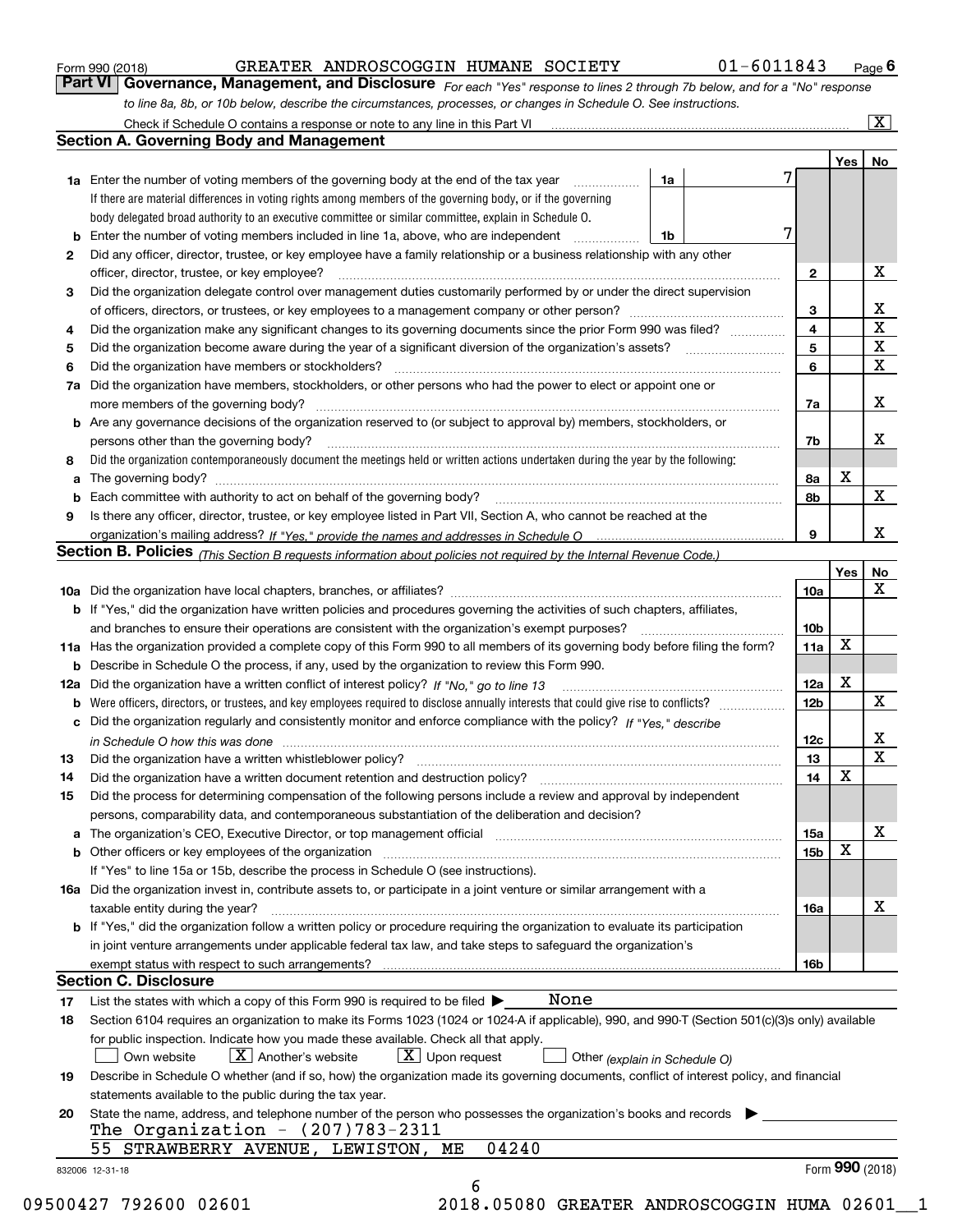**(A)**

 $\mathcal{L}^{\text{max}}$ 

**7Part VII Compensation of Officers, Directors, Trustees, Key Employees, Highest Compensated Employees, and Independent Contractors**

Check if Schedule O contains a response or note to any line in this Part VII

**Section A. Officers, Directors, Trustees, Key Employees, and Highest Compensated Employees**

**1a**  Complete this table for all persons required to be listed. Report compensation for the calendar year ending with or within the organization's tax year.

**•** List all of the organization's current officers, directors, trustees (whether individuals or organizations), regardless of amount of compensation. Enter -0- in columns  $(D)$ ,  $(E)$ , and  $(F)$  if no compensation was paid.

● List all of the organization's **current** key employees, if any. See instructions for definition of "key employee."

**•** List the organization's five current highest compensated employees (other than an officer, director, trustee, or key employee) who received reportable compensation (Box 5 of Form W-2 and/or Box 7 of Form 1099-MISC) of more than \$100,000 from the organization and any related organizations.

 $\bullet$  List all of the organization's **former** officers, key employees, and highest compensated employees who received more than \$100,000 of reportable compensation from the organization and any related organizations.

**•** List all of the organization's former directors or trustees that received, in the capacity as a former director or trustee of the organization, more than \$10,000 of reportable compensation from the organization and any related organizations.

List persons in the following order: individual trustees or directors; institutional trustees; officers; key employees; highest compensated employees; and former such persons.

Check this box if neither the organization nor any related organization compensated any current officer, director, or trustee.  $\mathcal{L}^{\text{max}}$ 

| (A)                  | (B)               |                                |                       |                         | (C)          |                                                                  |          | (D)                  | (E)                          | (F)                |
|----------------------|-------------------|--------------------------------|-----------------------|-------------------------|--------------|------------------------------------------------------------------|----------|----------------------|------------------------------|--------------------|
| Name and Title       | Average           |                                |                       | Position                |              | (do not check more than one                                      |          | Reportable           | Reportable                   | Estimated          |
|                      | hours per<br>week |                                |                       |                         |              | box, unless person is both an<br>officer and a director/trustee) |          | compensation<br>from | compensation<br>from related | amount of<br>other |
|                      | (list any         |                                |                       |                         |              |                                                                  |          | the                  | organizations                | compensation       |
|                      | hours for         |                                |                       |                         | organization | (W-2/1099-MISC)                                                  | from the |                      |                              |                    |
|                      | related           |                                |                       |                         |              |                                                                  |          | (W-2/1099-MISC)      |                              | organization       |
|                      | organizations     |                                |                       |                         |              |                                                                  |          |                      |                              | and related        |
|                      | below<br>line)    | Individual trustee or director | Institutional trustee | Officer                 | Key employee | Highest compensated<br>employee                                  | Former   |                      |                              | organizations      |
| (1) DENISE OUELLETTE | 2.00              |                                |                       |                         |              |                                                                  |          |                      |                              |                    |
| PRESIDENT            |                   | $\mathbf X$                    |                       | $\overline{\textbf{X}}$ |              |                                                                  |          | 0.                   | 0.                           | 0.                 |
| (2) ETHERIDGE TATE   | 2.00              |                                |                       |                         |              |                                                                  |          |                      |                              |                    |
| <b>TREASURER</b>     |                   | X                              |                       | $\overline{\textbf{X}}$ |              |                                                                  |          | 0.                   | 0.                           | $0_{.}$            |
| (3) LINDA ANN HILL   | 1.00              |                                |                       |                         |              |                                                                  |          |                      |                              |                    |
| <b>MEMBER</b>        |                   | $\mathbf X$                    |                       |                         |              |                                                                  |          | 0.                   | 0.                           | 0.                 |
| (4) JOANNE LEBEL     | 1.00              |                                |                       |                         |              |                                                                  |          |                      |                              |                    |
| <b>MEMBER</b>        |                   | $\rm X$                        |                       |                         |              |                                                                  |          | 0.                   | 0.                           | $\mathbf 0$ .      |
| (5) CANDACE PLATZ    | 1.00              |                                |                       |                         |              |                                                                  |          |                      |                              |                    |
| <b>MEMBER</b>        |                   | $\rm X$                        |                       |                         |              |                                                                  |          | 0.                   | 0.                           | 0.                 |
| (6) DIANE POIRIER    | 1.00              |                                |                       |                         |              |                                                                  |          |                      |                              |                    |
| VICE PRESIDENT       |                   | $\rm X$                        |                       | $\overline{\text{X}}$   |              |                                                                  |          | 0.                   | 0.                           | $\mathbf 0$ .      |
| (7) PAUL BRUNETTI    | 1.00              |                                |                       |                         |              |                                                                  |          |                      |                              |                    |
| <b>MEMBER</b>        |                   | $\mathbf X$                    |                       |                         |              |                                                                  |          | 0.                   | 0.                           | 0.                 |
| (8) JOANNE PREBLE    | 2.00              |                                |                       |                         |              |                                                                  |          |                      |                              |                    |
| <b>SECRETARY</b>     |                   | $\mathbf x$                    |                       | $\overline{\textbf{X}}$ |              |                                                                  |          | 0.                   | 0.                           | $0_{.}$            |
| (9) KATIE LISNIK     | 40.00             |                                |                       |                         |              |                                                                  |          |                      |                              |                    |
| EXECUTIVE DIRECTOR   |                   |                                |                       | $\overline{\textbf{X}}$ |              |                                                                  |          | 9,000.               | 0.                           | $\mathbf 0$ .      |
|                      |                   |                                |                       |                         |              |                                                                  |          |                      |                              |                    |
|                      |                   |                                |                       |                         |              |                                                                  |          |                      |                              |                    |
|                      |                   |                                |                       |                         |              |                                                                  |          |                      |                              |                    |
|                      |                   |                                |                       |                         |              |                                                                  |          |                      |                              |                    |
|                      |                   |                                |                       |                         |              |                                                                  |          |                      |                              |                    |
|                      |                   |                                |                       |                         |              |                                                                  |          |                      |                              |                    |
|                      |                   |                                |                       |                         |              |                                                                  |          |                      |                              |                    |
|                      |                   |                                |                       |                         |              |                                                                  |          |                      |                              |                    |
|                      |                   |                                |                       |                         |              |                                                                  |          |                      |                              |                    |
|                      |                   |                                |                       |                         |              |                                                                  |          |                      |                              |                    |
|                      |                   |                                |                       |                         |              |                                                                  |          |                      |                              |                    |
|                      |                   |                                |                       |                         |              |                                                                  |          |                      |                              |                    |

7

832007 12-31-18

Form (2018) **990**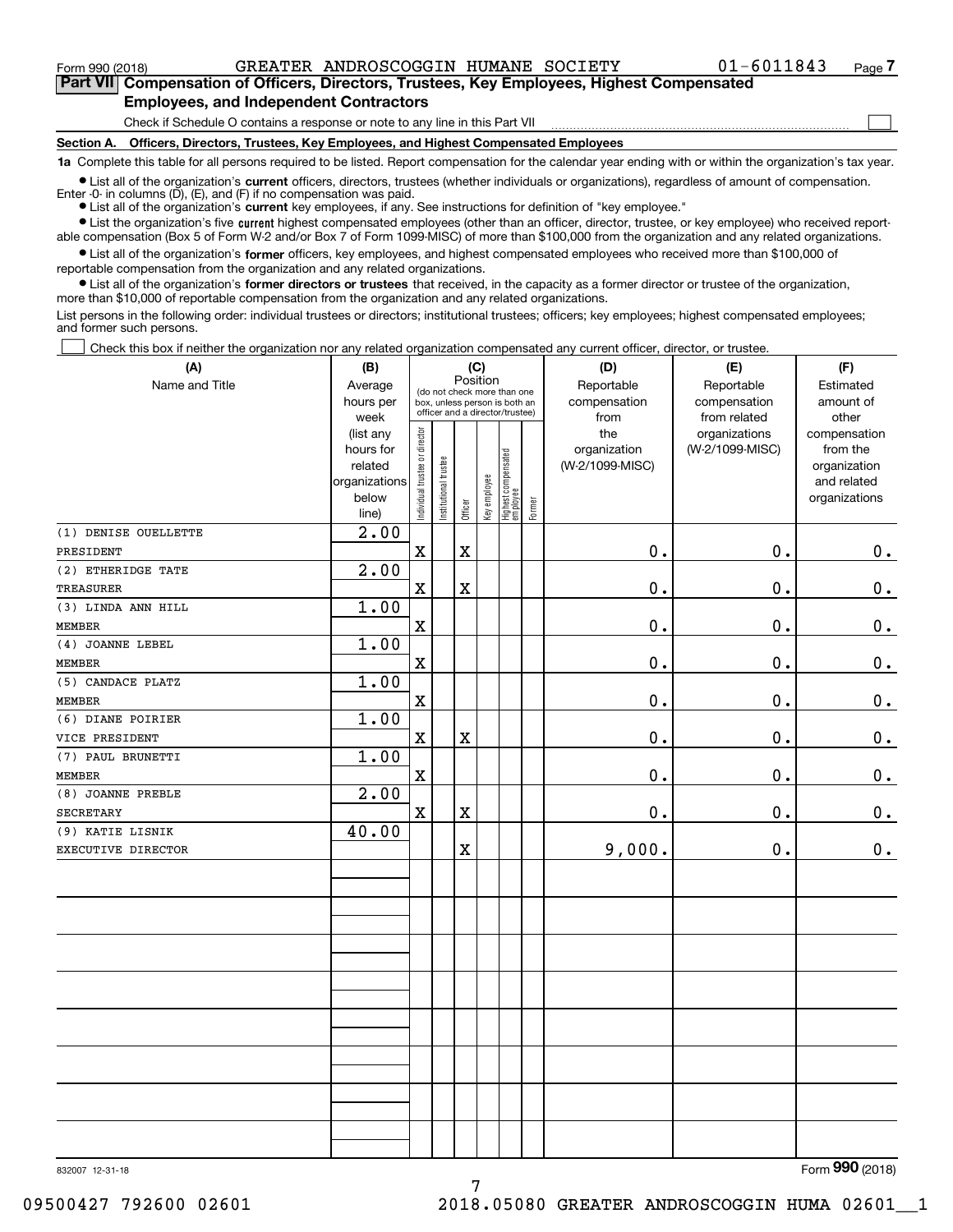|          | GREATER ANDROSCOGGIN HUMANE SOCIETY<br>Form 990 (2018)                                                                                                                                                                                                                      |                                                                      |                                |                            |         |              |                                 |        |                                                   | $01 - 6011843$                   |                                               |                                        |     | Page 8                               |
|----------|-----------------------------------------------------------------------------------------------------------------------------------------------------------------------------------------------------------------------------------------------------------------------------|----------------------------------------------------------------------|--------------------------------|----------------------------|---------|--------------|---------------------------------|--------|---------------------------------------------------|----------------------------------|-----------------------------------------------|----------------------------------------|-----|--------------------------------------|
| Part VII | Section A. Officers, Directors, Trustees, Key Employees, and Highest Compensated Employees (continued)                                                                                                                                                                      |                                                                      |                                |                            |         |              |                                 |        |                                                   |                                  |                                               |                                        |     |                                      |
|          | (C)<br>(B)<br>(A)<br>(D)<br>Position<br>Average<br>Reportable<br>Name and title<br>(do not check more than one<br>hours per<br>compensation<br>box, unless person is both an<br>officer and a director/trustee)<br>week<br>from                                             |                                                                      |                                |                            |         |              |                                 |        | (E)<br>Reportable<br>compensation<br>from related |                                  |                                               | (F)<br>Estimated<br>amount of<br>other |     |                                      |
|          |                                                                                                                                                                                                                                                                             | (list any<br>hours for<br>related<br>organizations<br>below<br>line) | Individual trustee or director | trustee<br>Institutional t | Officer | Key employee | Highest compensated<br>employee | Former | the<br>organization<br>(W-2/1099-MISC)            | organizations<br>(W-2/1099-MISC) |                                               |                                        |     |                                      |
|          |                                                                                                                                                                                                                                                                             |                                                                      |                                |                            |         |              |                                 |        |                                                   |                                  |                                               |                                        |     |                                      |
|          |                                                                                                                                                                                                                                                                             |                                                                      |                                |                            |         |              |                                 |        |                                                   |                                  |                                               |                                        |     |                                      |
|          |                                                                                                                                                                                                                                                                             |                                                                      |                                |                            |         |              |                                 |        |                                                   |                                  |                                               |                                        |     |                                      |
|          |                                                                                                                                                                                                                                                                             |                                                                      |                                |                            |         |              |                                 |        |                                                   |                                  |                                               |                                        |     |                                      |
|          |                                                                                                                                                                                                                                                                             |                                                                      |                                |                            |         |              |                                 |        |                                                   |                                  |                                               |                                        |     |                                      |
|          |                                                                                                                                                                                                                                                                             |                                                                      |                                |                            |         |              |                                 |        |                                                   |                                  |                                               |                                        |     |                                      |
|          |                                                                                                                                                                                                                                                                             |                                                                      |                                |                            |         |              |                                 |        |                                                   |                                  |                                               |                                        |     |                                      |
|          |                                                                                                                                                                                                                                                                             |                                                                      |                                |                            |         |              |                                 |        | 9,000.                                            |                                  | 0.                                            |                                        |     | $0$ .                                |
|          | c Total from continuation sheets to Part VII, Section A <b>manual</b> contains the Total from continuum                                                                                                                                                                     |                                                                      |                                |                            |         |              |                                 |        | 0.<br>9,000.                                      |                                  | $\overline{0}$ .<br>$\overline{\mathbf{0}}$ . |                                        |     | $\overline{0}$ .<br>$\overline{0}$ . |
| 2        | Total number of individuals (including but not limited to those listed above) who received more than \$100,000 of reportable<br>compensation from the organization $\blacktriangleright$                                                                                    |                                                                      |                                |                            |         |              |                                 |        |                                                   |                                  |                                               |                                        |     | 0                                    |
|          |                                                                                                                                                                                                                                                                             |                                                                      |                                |                            |         |              |                                 |        |                                                   |                                  |                                               |                                        | Yes | No                                   |
| з        | Did the organization list any former officer, director, or trustee, key employee, or highest compensated employee on                                                                                                                                                        |                                                                      |                                |                            |         |              |                                 |        |                                                   |                                  |                                               |                                        |     | x                                    |
| 4        | line 1a? If "Yes," complete Schedule J for such individual manufactured contained and the 1a? If "Yes," complete Schedule J for such individual<br>For any individual listed on line 1a, is the sum of reportable compensation and other compensation from the organization |                                                                      |                                |                            |         |              |                                 |        |                                                   |                                  |                                               | З                                      |     |                                      |
|          |                                                                                                                                                                                                                                                                             |                                                                      |                                |                            |         |              |                                 |        |                                                   |                                  |                                               | 4                                      |     | x                                    |
| 5        | Did any person listed on line 1a receive or accrue compensation from any unrelated organization or individual for services                                                                                                                                                  |                                                                      |                                |                            |         |              |                                 |        |                                                   |                                  |                                               |                                        |     |                                      |
|          | <b>Section B. Independent Contractors</b>                                                                                                                                                                                                                                   |                                                                      |                                |                            |         |              |                                 |        |                                                   |                                  |                                               | 5                                      |     | x                                    |
| 1        | Complete this table for your five highest compensated independent contractors that received more than \$100,000 of compensation from                                                                                                                                        |                                                                      |                                |                            |         |              |                                 |        |                                                   |                                  |                                               |                                        |     |                                      |
|          | the organization. Report compensation for the calendar year ending with or within the organization's tax year.<br>(A)                                                                                                                                                       |                                                                      |                                |                            |         |              |                                 |        | (B)                                               |                                  |                                               | (C)                                    |     |                                      |
|          | Name and business address                                                                                                                                                                                                                                                   |                                                                      |                                | <b>NONE</b>                |         |              |                                 |        | Description of services                           |                                  |                                               | Compensation                           |     |                                      |
|          |                                                                                                                                                                                                                                                                             |                                                                      |                                |                            |         |              |                                 |        |                                                   |                                  |                                               |                                        |     |                                      |
|          |                                                                                                                                                                                                                                                                             |                                                                      |                                |                            |         |              |                                 |        |                                                   |                                  |                                               |                                        |     |                                      |
|          |                                                                                                                                                                                                                                                                             |                                                                      |                                |                            |         |              |                                 |        |                                                   |                                  |                                               |                                        |     |                                      |
|          |                                                                                                                                                                                                                                                                             |                                                                      |                                |                            |         |              |                                 |        |                                                   |                                  |                                               |                                        |     |                                      |
| 2        | Total number of independent contractors (including but not limited to those listed above) who received more than<br>\$100,000 of compensation from the organization                                                                                                         |                                                                      |                                |                            |         | 0            |                                 |        |                                                   |                                  |                                               |                                        |     |                                      |
|          |                                                                                                                                                                                                                                                                             |                                                                      |                                |                            |         |              |                                 |        |                                                   |                                  |                                               | Form 990 (2018)                        |     |                                      |

832008 12-31-18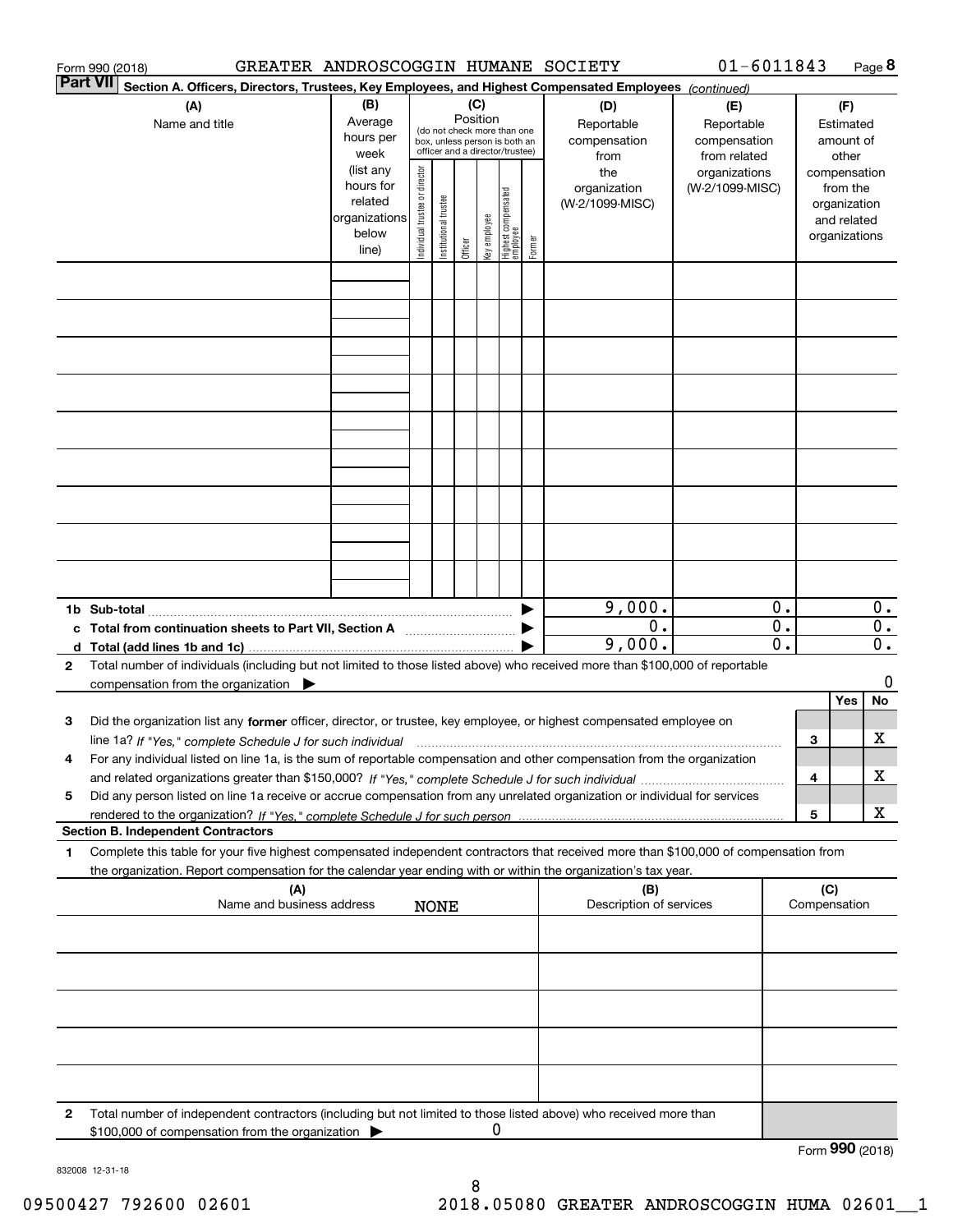| Form 990 (2018)                                                | GREATER ANDROSCOGGIN HUMANE SOCIETY                                                                                  |                                |                      |                                                 | $01 - 6011843$                                       | Page 9                                                             |
|----------------------------------------------------------------|----------------------------------------------------------------------------------------------------------------------|--------------------------------|----------------------|-------------------------------------------------|------------------------------------------------------|--------------------------------------------------------------------|
| <b>Part VIII</b>                                               | <b>Statement of Revenue</b>                                                                                          |                                |                      |                                                 |                                                      |                                                                    |
|                                                                | Check if Schedule O contains a response or note to any line in this Part VIII                                        |                                | (A)<br>Total revenue | (B)<br>Related or<br>exempt function<br>revenue | $\overline{(C)}$<br>Unrelated<br>business<br>revenue | (D)<br>Revenue excluded<br>from tax under<br>sections<br>512 - 514 |
|                                                                | 1 a Federated campaigns<br>1a                                                                                        |                                |                      |                                                 |                                                      |                                                                    |
| Contributions, Gifts, Grants<br>and Other Similar Amounts<br>b | 1 <sub>b</sub><br>Membership dues                                                                                    |                                |                      |                                                 |                                                      |                                                                    |
|                                                                | 1c<br>c Fundraising events                                                                                           |                                |                      |                                                 |                                                      |                                                                    |
|                                                                | 1 <sub>d</sub><br>d Related organizations                                                                            |                                |                      |                                                 |                                                      |                                                                    |
| е                                                              | 1e<br>Government grants (contributions)                                                                              | 153, 245.                      |                      |                                                 |                                                      |                                                                    |
|                                                                | f All other contributions, gifts, grants, and                                                                        |                                |                      |                                                 |                                                      |                                                                    |
|                                                                | 1f<br>similar amounts not included above                                                                             | 904, 412.                      |                      |                                                 |                                                      |                                                                    |
| g                                                              | Noncash contributions included in lines 1a-1f: \$                                                                    | 14,092.                        |                      |                                                 |                                                      |                                                                    |
| h.                                                             |                                                                                                                      | ▶                              | 1,057,657.           |                                                 |                                                      |                                                                    |
|                                                                |                                                                                                                      | <b>Business Code</b>           |                      |                                                 |                                                      |                                                                    |
|                                                                | 2 a ADOPTION PROGRAM SERVI                                                                                           | 900099                         | 419,477.             | 419,477.                                        |                                                      |                                                                    |
| b                                                              | <u> 1980 - Johann Barn, mars ann an t-Amhain Aonaich an t-Aonaich an t-Aonaich ann an t-Aonaich ann an t-Aonaich</u> |                                |                      |                                                 |                                                      |                                                                    |
| с                                                              | <u> 2000 - Jan James Alexandria (h. 1878).</u>                                                                       |                                |                      |                                                 |                                                      |                                                                    |
| d                                                              | the control of the control of the control of the control of the control of the control of                            |                                |                      |                                                 |                                                      |                                                                    |
| Program Service<br>Revenue<br>е                                |                                                                                                                      |                                |                      |                                                 |                                                      |                                                                    |
|                                                                | f All other program service revenue                                                                                  |                                |                      |                                                 |                                                      |                                                                    |
| g                                                              |                                                                                                                      | $\blacktriangleright$          | 419,477.             |                                                 |                                                      |                                                                    |
| 3                                                              | Investment income (including dividends, interest, and                                                                |                                |                      |                                                 |                                                      |                                                                    |
|                                                                |                                                                                                                      | ▶                              | 258.                 | 258.                                            |                                                      |                                                                    |
| 4                                                              | Income from investment of tax-exempt bond proceeds                                                                   |                                |                      |                                                 |                                                      |                                                                    |
| 5                                                              |                                                                                                                      |                                |                      |                                                 |                                                      |                                                                    |
|                                                                | (i) Real                                                                                                             | (ii) Personal                  |                      |                                                 |                                                      |                                                                    |
|                                                                | 6 a Gross rents                                                                                                      |                                |                      |                                                 |                                                      |                                                                    |
| b                                                              | Less: rental expenses                                                                                                |                                |                      |                                                 |                                                      |                                                                    |
| с                                                              | Rental income or (loss)                                                                                              |                                |                      |                                                 |                                                      |                                                                    |
|                                                                | <b>d</b> Net rental income or (loss)                                                                                 |                                |                      |                                                 |                                                      |                                                                    |
|                                                                | 7 a Gross amount from sales of<br>(i) Securities                                                                     | (ii) Other                     |                      |                                                 |                                                      |                                                                    |
|                                                                | assets other than inventory                                                                                          |                                |                      |                                                 |                                                      |                                                                    |
|                                                                | <b>b</b> Less: cost or other basis                                                                                   |                                |                      |                                                 |                                                      |                                                                    |
|                                                                | and sales expenses                                                                                                   |                                |                      |                                                 |                                                      |                                                                    |
|                                                                |                                                                                                                      |                                |                      |                                                 |                                                      |                                                                    |
|                                                                |                                                                                                                      |                                |                      |                                                 |                                                      |                                                                    |
|                                                                | 8 a Gross income from fundraising events (not                                                                        |                                |                      |                                                 |                                                      |                                                                    |
|                                                                | including $$$                                                                                                        |                                |                      |                                                 |                                                      |                                                                    |
|                                                                | contributions reported on line 1c). See                                                                              | $a$ 71,090.                    |                      |                                                 |                                                      |                                                                    |
|                                                                |                                                                                                                      | $b \mid 23,842.$               |                      |                                                 |                                                      |                                                                    |
|                                                                |                                                                                                                      | ▶                              | 47,248.              |                                                 |                                                      | 47,248.                                                            |
|                                                                | c Net income or (loss) from fundraising events                                                                       | .                              |                      |                                                 |                                                      |                                                                    |
|                                                                | 9 a Gross income from gaming activities. See                                                                         |                                |                      |                                                 |                                                      |                                                                    |
|                                                                |                                                                                                                      |                                |                      |                                                 |                                                      |                                                                    |
|                                                                |                                                                                                                      | $\mathbf b$                    |                      |                                                 |                                                      |                                                                    |
|                                                                | c Net income or (loss) from gaming activities<br>10 a Gross sales of inventory, less returns                         | ▶                              |                      |                                                 |                                                      |                                                                    |
|                                                                |                                                                                                                      |                                |                      |                                                 |                                                      |                                                                    |
|                                                                |                                                                                                                      | $\mathbf b$                    |                      |                                                 |                                                      |                                                                    |
|                                                                |                                                                                                                      |                                |                      |                                                 |                                                      |                                                                    |
|                                                                | c Net income or (loss) from sales of inventory                                                                       |                                |                      |                                                 |                                                      |                                                                    |
|                                                                | Miscellaneous Revenue<br>11 a RETAIL SALES<br>(TSHIRTS.                                                              | <b>Business Code</b><br>900099 | 20, 159.             | 20, 159.                                        |                                                      |                                                                    |
|                                                                | <b>b MISCELLANEOUS</b>                                                                                               | 900099                         | 1,220.               | 1,220.                                          |                                                      |                                                                    |
|                                                                |                                                                                                                      |                                |                      |                                                 |                                                      |                                                                    |
| с                                                              |                                                                                                                      |                                |                      |                                                 |                                                      |                                                                    |
| d                                                              |                                                                                                                      |                                | 21, 379.             |                                                 |                                                      |                                                                    |
| 12                                                             |                                                                                                                      |                                | 1,546,019.           | 441,114.                                        | 0.                                                   | 47,248.                                                            |
|                                                                |                                                                                                                      |                                |                      |                                                 |                                                      | Form 990 (2018)                                                    |

832009 12-31-18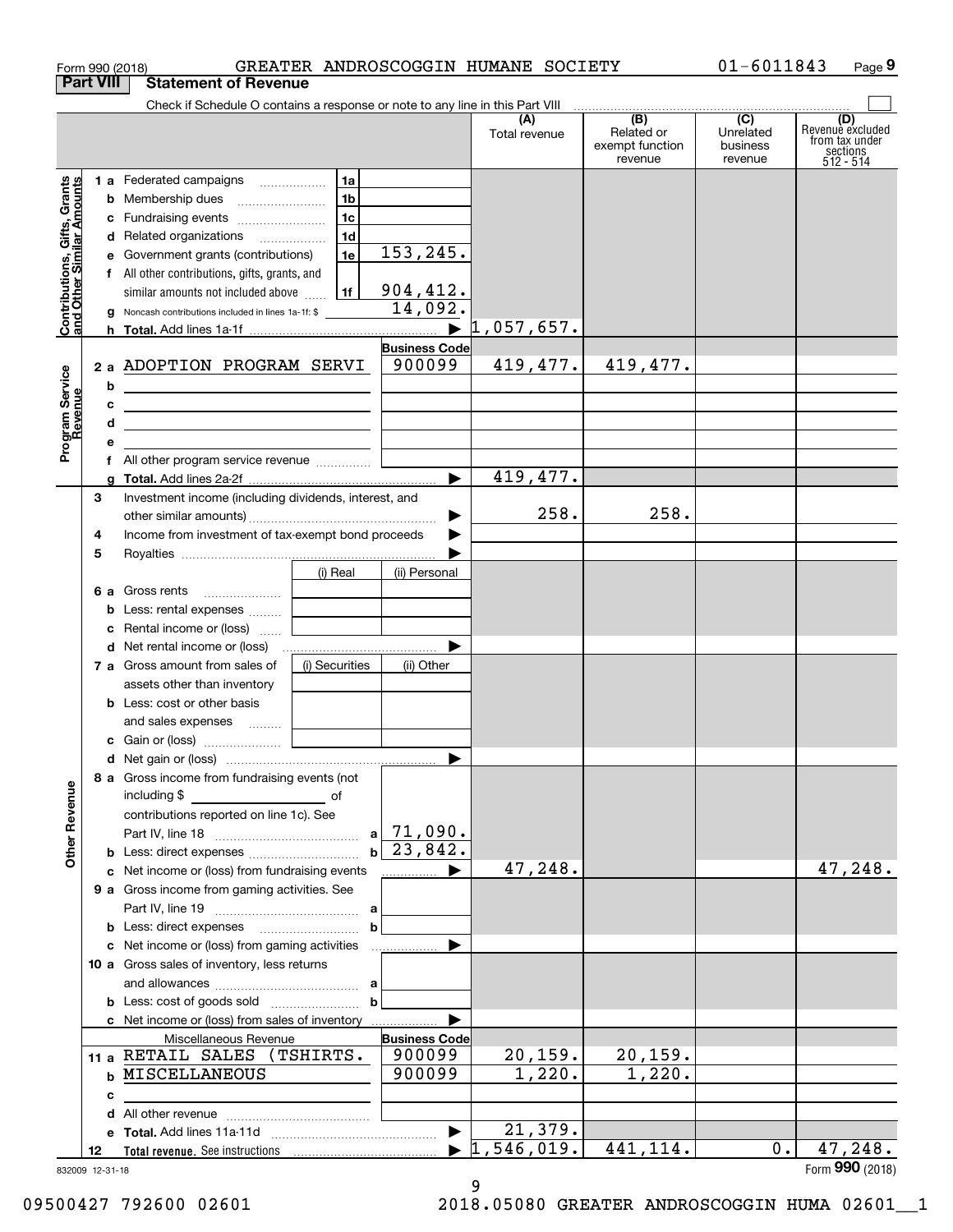$_{\rm Form}$  990 (2018) GREATER ANDROSCOGGIN HUMANE SOCIETY 0 $1$ –60 $11843$   $_{\rm Page}$ **Part IX Statement of Functional Expenses**

|                  | Section 501(c)(3) and 501(c)(4) organizations must complete all columns. All other organizations must complete column (A).                                                                                  |                       |                                    |                                                      |                                |
|------------------|-------------------------------------------------------------------------------------------------------------------------------------------------------------------------------------------------------------|-----------------------|------------------------------------|------------------------------------------------------|--------------------------------|
|                  | Check if Schedule O contains a response or note to any line in this Part IX                                                                                                                                 |                       |                                    |                                                      |                                |
|                  | Do not include amounts reported on lines 6b,<br>7b, 8b, 9b, and 10b of Part VIII.                                                                                                                           | (A)<br>Total expenses | (B)<br>Program service<br>expenses | $\overline{C}$<br>Management and<br>general expenses | (D)<br>Fundraising<br>expenses |
| 1.               | Grants and other assistance to domestic organizations                                                                                                                                                       |                       |                                    |                                                      |                                |
|                  | and domestic governments. See Part IV, line 21                                                                                                                                                              |                       |                                    |                                                      |                                |
| $\mathbf{2}$     | Grants and other assistance to domestic                                                                                                                                                                     |                       |                                    |                                                      |                                |
|                  | individuals. See Part IV, line 22                                                                                                                                                                           |                       |                                    |                                                      |                                |
| 3                | Grants and other assistance to foreign                                                                                                                                                                      |                       |                                    |                                                      |                                |
|                  | organizations, foreign governments, and foreign                                                                                                                                                             |                       |                                    |                                                      |                                |
|                  | individuals. See Part IV, lines 15 and 16                                                                                                                                                                   |                       |                                    |                                                      |                                |
| 4                | Benefits paid to or for members                                                                                                                                                                             |                       |                                    |                                                      |                                |
| 5                | Compensation of current officers, directors,                                                                                                                                                                |                       |                                    |                                                      |                                |
|                  |                                                                                                                                                                                                             | 9,000.                | 6,030.                             | 1,170.                                               | 1,800.                         |
| 6                | Compensation not included above, to disqualified                                                                                                                                                            |                       |                                    |                                                      |                                |
|                  | persons (as defined under section 4958(f)(1)) and                                                                                                                                                           |                       |                                    |                                                      |                                |
|                  | persons described in section $4958(c)(3)(B)$<br>$\sim$                                                                                                                                                      |                       |                                    |                                                      |                                |
| 7                |                                                                                                                                                                                                             | 570,292.              | 382,096.                           | 74,138.                                              | $\overline{114,058}$ .         |
| 8                | Pension plan accruals and contributions (include                                                                                                                                                            |                       |                                    |                                                      |                                |
|                  | section 401(k) and 403(b) employer contributions)                                                                                                                                                           |                       |                                    |                                                      |                                |
| 9                |                                                                                                                                                                                                             | 47,640.               | 31,919.                            | 6, 193.                                              | 9,528.                         |
| 10               |                                                                                                                                                                                                             | 49,774.               | 33,348.                            | 6,471.                                               | 9,955.                         |
| 11               | Fees for services (non-employees):                                                                                                                                                                          |                       |                                    |                                                      |                                |
| a                |                                                                                                                                                                                                             |                       |                                    |                                                      |                                |
| b                |                                                                                                                                                                                                             |                       |                                    |                                                      |                                |
| с                |                                                                                                                                                                                                             | 8,950.                |                                    | 8,950.                                               |                                |
| d                |                                                                                                                                                                                                             |                       |                                    |                                                      |                                |
| е                | Professional fundraising services. See Part IV, line 17                                                                                                                                                     |                       |                                    |                                                      |                                |
| f                | Investment management fees                                                                                                                                                                                  |                       |                                    |                                                      |                                |
| g                | Other. (If line 11g amount exceeds 10% of line 25,                                                                                                                                                          |                       |                                    |                                                      |                                |
|                  | column (A) amount, list line 11g expenses on Sch O.)                                                                                                                                                        | <u>8,175.</u>         |                                    |                                                      | $\frac{8,175.}{689.}$          |
| 12 <sup>12</sup> |                                                                                                                                                                                                             | 3,446.                | 2,309.                             | 448.                                                 |                                |
| 13               |                                                                                                                                                                                                             | 44,983.               | 4,498.                             | 31,488.                                              | 8,997.                         |
| 14               |                                                                                                                                                                                                             |                       |                                    |                                                      |                                |
| 15               |                                                                                                                                                                                                             |                       |                                    |                                                      |                                |
| 16               |                                                                                                                                                                                                             |                       |                                    |                                                      |                                |
| 17               |                                                                                                                                                                                                             |                       |                                    |                                                      |                                |
| 18               | Payments of travel or entertainment expenses                                                                                                                                                                |                       |                                    |                                                      |                                |
|                  | for any federal, state, or local public officials                                                                                                                                                           |                       |                                    |                                                      |                                |
| 19               | Conferences, conventions, and meetings                                                                                                                                                                      |                       |                                    |                                                      |                                |
| 20               | Interest                                                                                                                                                                                                    |                       |                                    |                                                      |                                |
| 21               |                                                                                                                                                                                                             |                       |                                    |                                                      |                                |
| 22               | Depreciation, depletion, and amortization                                                                                                                                                                   | 117,388.              | 117,388.                           |                                                      |                                |
| 23               | Insurance                                                                                                                                                                                                   | 28,955.               | 23, 164.                           | 4,343.                                               | 1,448.                         |
| 24               | Other expenses. Itemize expenses not covered<br>above. (List miscellaneous expenses in line 24e. If line<br>24e amount exceeds 10% of line 25, column (A)<br>amount, list line 24e expenses on Schedule O.) |                       |                                    |                                                      |                                |
|                  | a ANIMAL MEDICAL TREATMEN                                                                                                                                                                                   | 266,684.              | 266,684.                           |                                                      |                                |
| b                | UTILITIES                                                                                                                                                                                                   | 67,473.               | 60, 726.                           | 4,723.                                               | 2,024.                         |
|                  | REPAIRS AND MAINTENANCE                                                                                                                                                                                     | 45,279.               | 45, 279.                           |                                                      |                                |
| d                | <b>SUPPLIES</b>                                                                                                                                                                                             | 40,733.               | 40,733.                            |                                                      |                                |
|                  | e All other expenses                                                                                                                                                                                        | 115,430.              | 68,343.                            | 5,129.                                               | 41,958.                        |
| 25               | Total functional expenses. Add lines 1 through 24e                                                                                                                                                          | 1,424,202.            | 1,082,517.                         | 143,053.                                             | 198,632.                       |
| 26               | <b>Joint costs.</b> Complete this line only if the organization                                                                                                                                             |                       |                                    |                                                      |                                |
|                  | reported in column (B) joint costs from a combined                                                                                                                                                          |                       |                                    |                                                      |                                |
|                  | educational campaign and fundraising solicitation.                                                                                                                                                          |                       |                                    |                                                      |                                |
|                  | Check here $\blacktriangleright$<br>if following SOP 98-2 (ASC 958-720)                                                                                                                                     |                       |                                    |                                                      |                                |

10

832010 12-31-18

Form (2018) **990**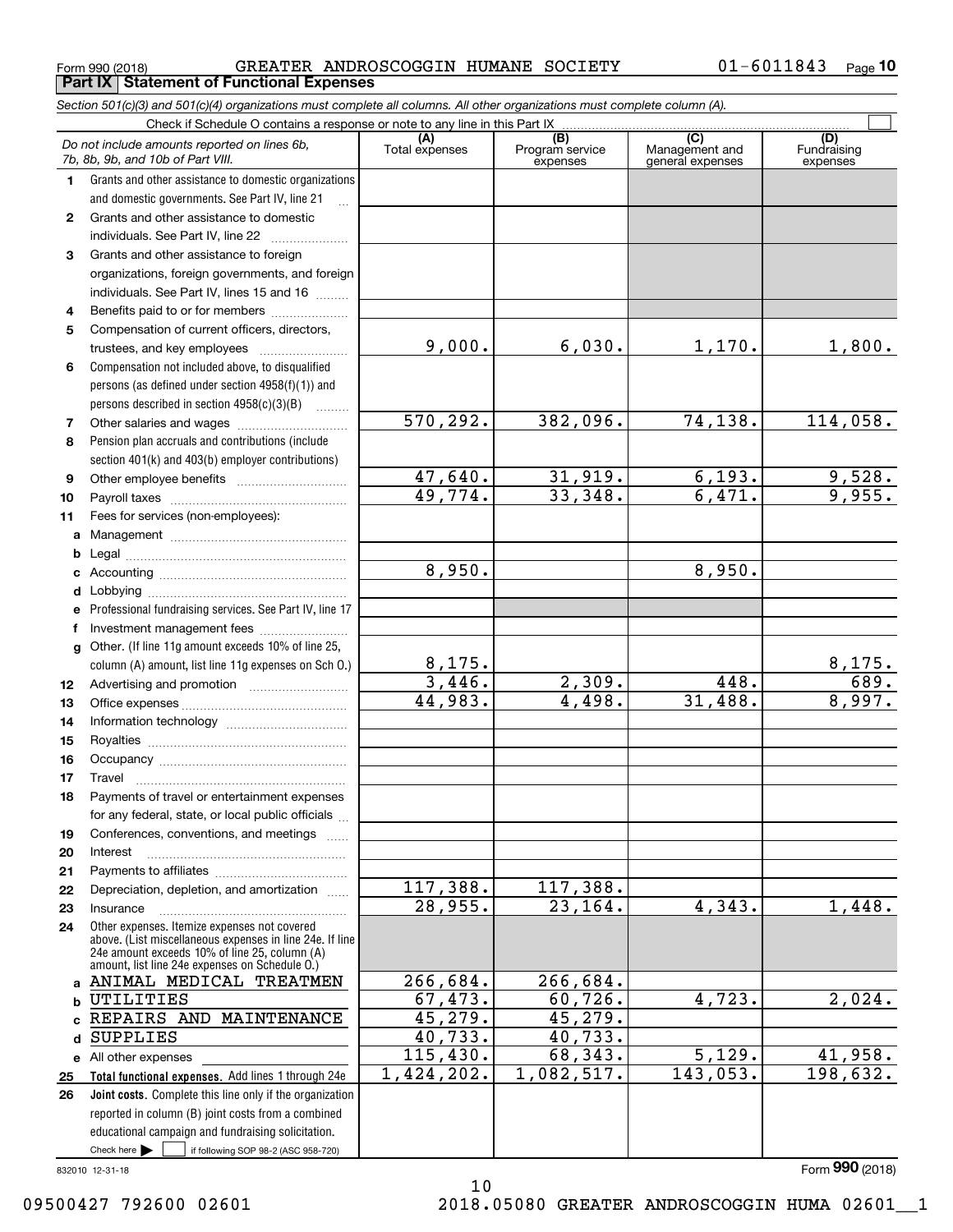**Net Assets or Fund Balances**

**Net Assets or Fund Balances** 

 $2,877,895.$  33 2,999,712.  $2,963,771.$   $34$  3,081,658.

Form (2018) **990**

**5678910a**Land, buildings, and equipment: cost or other **111213141516171819202122232425262728295678910c11121314151617181920212223242526b** Less: accumulated depreciation \_\_\_\_\_\_\_\_\_\_\_\_\_\_\_ Lub basis. Complete Part VI of Schedule D will aller **Total assets.**  Add lines 1 through 15 (must equal line 34) **Total liabilities.**  Add lines 17 through 25 Organizations that follow SFAS 117 (ASC 958), check here  $\blacktriangleright$   $\boxed{\text{X}}$  and **complete lines 27 through 29, and lines 33 and 34. 272829Organizations that do not follow SFAS 117 (ASC 958), check here** | **and complete lines 30 through 34.** Loans and other receivables from current and former officers, directors, trustees, key employees, and highest compensated employees. Complete Part II of Schedule L ~~~~~~~~~~~~~~~~~~~~~~~~~~~~ Loans and other receivables from other disqualified persons (as defined under section 4958(f)(1)), persons described in section 4958(c)(3)(B), and contributing employers and sponsoring organizations of section 501(c)(9) voluntary employees' beneficiary organizations (see instr). Complete Part II of Sch L ...... Notes and loans receivable, net ~~~~~~~~~~~~~~~~~~~~~~~ Inventories for sale or use ~~~~~~~~~~~~~~~~~~~~~~~~~~ Prepaid expenses and deferred charges Investments - publicly traded securities ~~~~~~~~~~~~~~~~~~~ Investments - other securities. See Part IV, line 11 ~~~~~~~~~~~~~~Investments - program-related. See Part IV, line 11 Intangible assets …………………………………………………………………………………… Other assets. See Part IV, line 11 ~~~~~~~~~~~~~~~~~~~~~~ Accounts payable and accrued expenses ~~~~~~~~~~~~~~~~~~Grants payable ~~~~~~~~~~~~~~~~~~~~~~~~~~~~~~~ Deferred revenue et al. and the state of the state of the state of the state of the state of the state of the state of the state of the state of the state of the state of the state of the state of the state of the state of Tax-exempt bond liabilities …………………………………………………………… Escrow or custodial account liability. Complete Part IV of Schedule D  $\quad \, \ldots \ldots \ldots \,$ Loans and other payables to current and former officers, directors, trustees, key employees, highest compensated employees, and disqualified persons. Complete Part II of Schedule L <sub>…………………………………………………………</sub> Secured mortgages and notes payable to unrelated third parties Unsecured notes and loans payable to unrelated third parties ~~~~~~~~~~~~~~~~~~~~ Other liabilities (including federal income tax, payables to related third parties, and other liabilities not included on lines 17-24). Complete Part X of Schedule D ~~~~~~~~~~~~~~~~~~~~~~~~~~~~~~~~ Unrestricted net assets ~~~~~~~~~~~~~~~~~~~~~~~~~~~ Temporarily restricted net assets ~~~~~~~~~~~~~~~~~~~~~~ Permanently restricted net assets ……………………………………………………  $272,393.$  11 296,158. 3,353,486.  $1,103,179.$  2, 259, 628. 10c 2, 250, 307.  $136, 268. |15| 144, 101.$  $2,963,771.$   $16$  3,081,658.  $59,975.$  17 79,934.  $25,901. | z_3 | 2,012.$  $85,876.$  26 81,946.  $2,593,441. | z_7 | 2,632,927.$  $173,494. |28| 248,573.$  $110,960.$  29 118,212.

 $_{\rm Form}$  990 (2018) GREATER ANDROSCOGGIN HUMANE SOCIETY 0 $1$ –60 $11843$   $_{\rm Page}$ 

Check if Schedule O contains a response or note to any line in this Part X

**3** Pledges and grants receivable, net  $\ldots$  **multimes contained and grants receivable**, net **multimes contained and grants receivable**, net **multimes contained and grants receivable** 

Cash - non-interest-bearing ~~~~~~~~~~~~~~~~~~~~~~~~~ Savings and temporary cash investments ~~~~~~~~~~~~~~~~~~

Accounts receivable, net ~~~~~~~~~~~~~~~~~~~~~~~~~~

Capital stock or trust principal, or current funds ~~~~~~~~~~~~~~~ Paid-in or capital surplus, or land, building, or equipment fund will concurred. Retained earnings, endowment, accumulated income, or other funds www.com Total net assets or fund balances ~~~~~~~~~~~~~~~~~~~~~~

Total liabilities and net assets/fund balances

01-6011843 Page 11

 $\mathcal{L}^{\text{max}}$ 

**(A) (B)**

Beginning of year | | End of year

 $75,200$ .  $1$  222,057.

 $\overline{205,063.}$  2 153,348.

 $15,219. | 4 | 15,687.$ 

## **Part X** Balance Sheet

**12**

**4**

**Assets**

**Liabilities**

Liabilities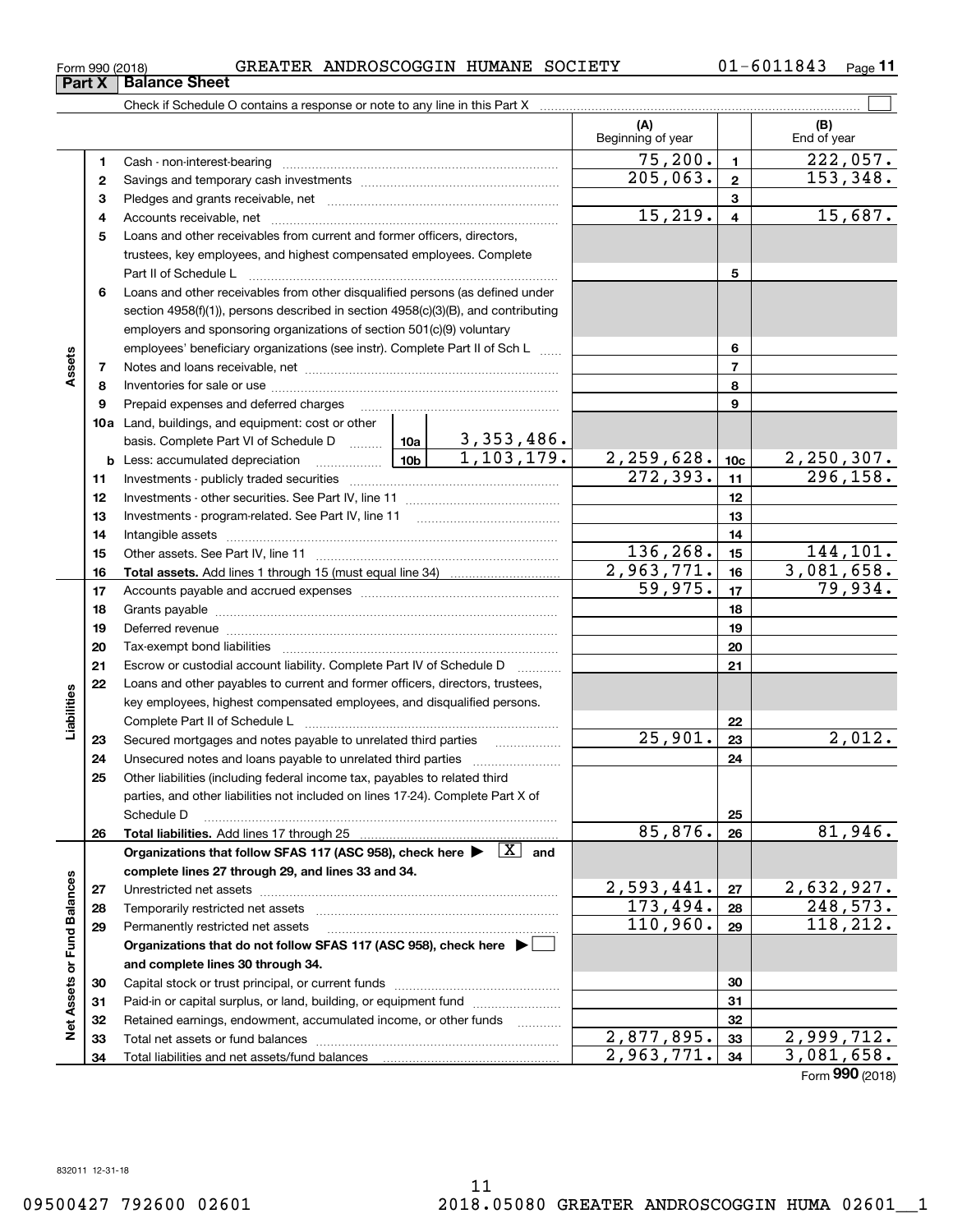|                                                                                                                                                                               |          | Page 12          |
|-------------------------------------------------------------------------------------------------------------------------------------------------------------------------------|----------|------------------|
| Part XI   Reconciliation of Net Assets                                                                                                                                        |          |                  |
| Check if Schedule O contains a response or note to any line in this Part XI                                                                                                   |          |                  |
|                                                                                                                                                                               |          |                  |
| 1,546,019.<br>$\mathbf{1}$<br>1                                                                                                                                               |          |                  |
| 1,424,202.<br>$\mathbf{2}$<br>2                                                                                                                                               |          |                  |
| 3<br>Revenue less expenses. Subtract line 2 from line 1<br>з                                                                                                                  | 121,817. |                  |
| 2,877,895.<br>4<br>4                                                                                                                                                          |          |                  |
| 5<br>Net unrealized gains (losses) on investments<br>5                                                                                                                        |          |                  |
| 6<br>Donated services and use of facilities<br>6                                                                                                                              |          |                  |
| $\overline{7}$<br>Investment expenses<br>7                                                                                                                                    |          |                  |
| 8<br>Prior period adjustments<br>8                                                                                                                                            |          |                  |
| 9<br>Other changes in net assets or fund balances (explain in Schedule O)<br>9                                                                                                |          | $\overline{0}$ . |
| Net assets or fund balances at end of year. Combine lines 3 through 9 (must equal Part X, line 33,<br>10                                                                      |          |                  |
| 2,999,712.<br>10<br>column (B))                                                                                                                                               |          |                  |
| Part XII Financial Statements and Reporting                                                                                                                                   |          |                  |
| Check if Schedule O contains a response or note to any line in this Part XII [11] [12] [13] [13] Check if Schedule O contains a response or note to any line in this Part XII |          |                  |
|                                                                                                                                                                               | Yes      | No               |
| $\boxed{\mathbf{X}}$ Accrual<br>Accounting method used to prepare the Form 990: <u>[</u> Cash<br>Other<br>1                                                                   |          |                  |
| If the organization changed its method of accounting from a prior year or checked "Other," explain in Schedule O.                                                             |          |                  |
| 2a Were the organization's financial statements compiled or reviewed by an independent accountant?<br>2a                                                                      |          | Χ                |
| If "Yes," check a box below to indicate whether the financial statements for the year were compiled or reviewed on a                                                          |          |                  |
| separate basis, consolidated basis, or both:                                                                                                                                  |          |                  |
| Separate basis<br>Both consolidated and separate basis<br>Consolidated basis                                                                                                  |          |                  |
| <b>b</b> Were the organization's financial statements audited by an independent accountant?<br>2 <sub>b</sub>                                                                 |          | х                |
| If "Yes," check a box below to indicate whether the financial statements for the year were audited on a separate basis,                                                       |          |                  |
| consolidated basis, or both:                                                                                                                                                  |          |                  |
| Separate basis<br>Consolidated basis<br>Both consolidated and separate basis                                                                                                  |          |                  |
| c If "Yes" to line 2a or 2b, does the organization have a committee that assumes responsibility for oversight of the audit,                                                   |          |                  |
| 2c                                                                                                                                                                            |          |                  |
| If the organization changed either its oversight process or selection process during the tax year, explain in Schedule O.                                                     |          |                  |
| 3a As a result of a federal award, was the organization required to undergo an audit or audits as set forth in the Single Audit                                               |          |                  |
| 3a                                                                                                                                                                            |          | x                |
| b If "Yes," did the organization undergo the required audit or audits? If the organization did not undergo the required audit                                                 |          |                  |
| or audits, explain why in Schedule O and describe any steps taken to undergo such audits [11] or anomalization<br>3b                                                          | nnn.     |                  |

Form (2018) **990**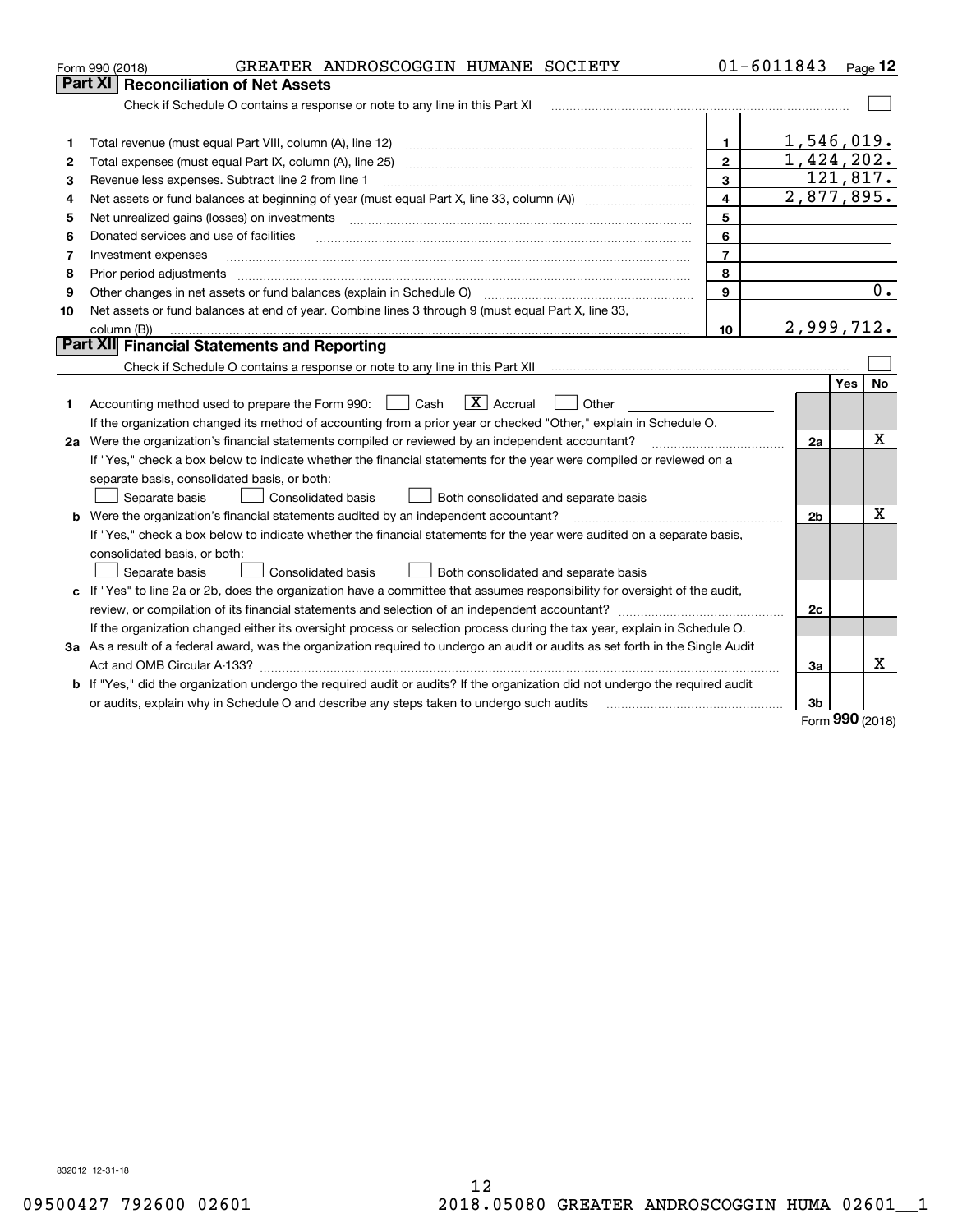| <b>SCHEDULE A</b> |
|-------------------|
|-------------------|

Department of the Treasury

**(Form 990 or 990-EZ)**

## **Public Charity Status and Public Support**

**Complete if the organization is a section 501(c)(3) organization or a section 4947(a)(1) nonexempt charitable trust. | Attach to Form 990 or Form 990-EZ.** 

| OMB No 1545-0047                    |
|-------------------------------------|
| 2018                                |
| <b>Open to Public</b><br>Inspection |

|    |              | Internal Revenue Service                                                                          |                                                      |                                                                        |                                                                                                                                               | Go to www.irs.gov/Form990 for instructions and the latest information. |                                                                |                            |  |                                       |  |  |  |
|----|--------------|---------------------------------------------------------------------------------------------------|------------------------------------------------------|------------------------------------------------------------------------|-----------------------------------------------------------------------------------------------------------------------------------------------|------------------------------------------------------------------------|----------------------------------------------------------------|----------------------------|--|---------------------------------------|--|--|--|
|    |              | Name of the organization                                                                          |                                                      |                                                                        |                                                                                                                                               |                                                                        |                                                                |                            |  | <b>Employer identification number</b> |  |  |  |
|    |              |                                                                                                   |                                                      |                                                                        | GREATER ANDROSCOGGIN HUMANE SOCIETY                                                                                                           |                                                                        |                                                                |                            |  | $01 - 6011843$                        |  |  |  |
|    | Part I       |                                                                                                   |                                                      |                                                                        | Reason for Public Charity Status (All organizations must complete this part.) See instructions.                                               |                                                                        |                                                                |                            |  |                                       |  |  |  |
|    |              |                                                                                                   |                                                      |                                                                        | The organization is not a private foundation because it is: (For lines 1 through 12, check only one box.)                                     |                                                                        |                                                                |                            |  |                                       |  |  |  |
| 1  |              |                                                                                                   |                                                      |                                                                        | A church, convention of churches, or association of churches described in section 170(b)(1)(A)(i).                                            |                                                                        |                                                                |                            |  |                                       |  |  |  |
| 2  |              |                                                                                                   |                                                      |                                                                        | A school described in section 170(b)(1)(A)(ii). (Attach Schedule E (Form 990 or 990-EZ).)                                                     |                                                                        |                                                                |                            |  |                                       |  |  |  |
| з  |              | A hospital or a cooperative hospital service organization described in section 170(b)(1)(A)(iii). |                                                      |                                                                        |                                                                                                                                               |                                                                        |                                                                |                            |  |                                       |  |  |  |
|    |              |                                                                                                   |                                                      |                                                                        | A medical research organization operated in conjunction with a hospital described in section 170(b)(1)(A)(iii). Enter the hospital's name,    |                                                                        |                                                                |                            |  |                                       |  |  |  |
|    |              | city, and state:                                                                                  |                                                      |                                                                        |                                                                                                                                               |                                                                        |                                                                |                            |  |                                       |  |  |  |
| 5  |              |                                                                                                   |                                                      |                                                                        | An organization operated for the benefit of a college or university owned or operated by a governmental unit described in                     |                                                                        |                                                                |                            |  |                                       |  |  |  |
|    |              |                                                                                                   |                                                      | section 170(b)(1)(A)(iv). (Complete Part II.)                          |                                                                                                                                               |                                                                        |                                                                |                            |  |                                       |  |  |  |
| 6  |              |                                                                                                   |                                                      |                                                                        | A federal, state, or local government or governmental unit described in section 170(b)(1)(A)(v).                                              |                                                                        |                                                                |                            |  |                                       |  |  |  |
| 7  | $\mathbf{X}$ |                                                                                                   |                                                      |                                                                        | An organization that normally receives a substantial part of its support from a governmental unit or from the general public described in     |                                                                        |                                                                |                            |  |                                       |  |  |  |
|    |              |                                                                                                   |                                                      | section 170(b)(1)(A)(vi). (Complete Part II.)                          |                                                                                                                                               |                                                                        |                                                                |                            |  |                                       |  |  |  |
| 8  |              |                                                                                                   |                                                      |                                                                        | A community trust described in section 170(b)(1)(A)(vi). (Complete Part II.)                                                                  |                                                                        |                                                                |                            |  |                                       |  |  |  |
| 9  |              |                                                                                                   |                                                      |                                                                        | An agricultural research organization described in section 170(b)(1)(A)(ix) operated in conjunction with a land-grant college                 |                                                                        |                                                                |                            |  |                                       |  |  |  |
|    |              |                                                                                                   |                                                      |                                                                        | or university or a non-land-grant college of agriculture (see instructions). Enter the name, city, and state of the college or                |                                                                        |                                                                |                            |  |                                       |  |  |  |
|    |              | university:                                                                                       |                                                      |                                                                        |                                                                                                                                               |                                                                        |                                                                |                            |  |                                       |  |  |  |
| 10 |              |                                                                                                   |                                                      |                                                                        | An organization that normally receives: (1) more than 33 1/3% of its support from contributions, membership fees, and gross receipts from     |                                                                        |                                                                |                            |  |                                       |  |  |  |
|    |              |                                                                                                   |                                                      |                                                                        | activities related to its exempt functions - subject to certain exceptions, and (2) no more than 33 1/3% of its support from gross investment |                                                                        |                                                                |                            |  |                                       |  |  |  |
|    |              |                                                                                                   |                                                      |                                                                        | income and unrelated business taxable income (less section 511 tax) from businesses acquired by the organization after June 30, 1975.         |                                                                        |                                                                |                            |  |                                       |  |  |  |
|    |              |                                                                                                   |                                                      | See section 509(a)(2). (Complete Part III.)                            |                                                                                                                                               |                                                                        |                                                                |                            |  |                                       |  |  |  |
| 11 |              |                                                                                                   |                                                      |                                                                        | An organization organized and operated exclusively to test for public safety. See section 509(a)(4).                                          |                                                                        |                                                                |                            |  |                                       |  |  |  |
| 12 |              |                                                                                                   |                                                      |                                                                        | An organization organized and operated exclusively for the benefit of, to perform the functions of, or to carry out the purposes of one or    |                                                                        |                                                                |                            |  |                                       |  |  |  |
|    |              |                                                                                                   |                                                      |                                                                        | more publicly supported organizations described in section 509(a)(1) or section 509(a)(2). See section 509(a)(3). Check the box in            |                                                                        |                                                                |                            |  |                                       |  |  |  |
|    |              |                                                                                                   |                                                      |                                                                        | lines 12a through 12d that describes the type of supporting organization and complete lines 12e, 12f, and 12g.                                |                                                                        |                                                                |                            |  |                                       |  |  |  |
| а  |              |                                                                                                   |                                                      |                                                                        | Type I. A supporting organization operated, supervised, or controlled by its supported organization(s), typically by giving                   |                                                                        |                                                                |                            |  |                                       |  |  |  |
|    |              |                                                                                                   |                                                      |                                                                        | the supported organization(s) the power to regularly appoint or elect a majority of the directors or trustees of the supporting               |                                                                        |                                                                |                            |  |                                       |  |  |  |
|    |              |                                                                                                   |                                                      | organization. You must complete Part IV, Sections A and B.             |                                                                                                                                               |                                                                        |                                                                |                            |  |                                       |  |  |  |
| b  |              |                                                                                                   |                                                      |                                                                        | Type II. A supporting organization supervised or controlled in connection with its supported organization(s), by having                       |                                                                        |                                                                |                            |  |                                       |  |  |  |
|    |              |                                                                                                   |                                                      |                                                                        | control or management of the supporting organization vested in the same persons that control or manage the supported                          |                                                                        |                                                                |                            |  |                                       |  |  |  |
|    |              |                                                                                                   |                                                      |                                                                        | organization(s). You must complete Part IV, Sections A and C.                                                                                 |                                                                        |                                                                |                            |  |                                       |  |  |  |
| с  |              |                                                                                                   |                                                      |                                                                        | Type III functionally integrated. A supporting organization operated in connection with, and functionally integrated with,                    |                                                                        |                                                                |                            |  |                                       |  |  |  |
|    |              |                                                                                                   |                                                      |                                                                        | its supported organization(s) (see instructions). You must complete Part IV, Sections A, D, and E.                                            |                                                                        |                                                                |                            |  |                                       |  |  |  |
| d  |              |                                                                                                   |                                                      |                                                                        | Type III non-functionally integrated. A supporting organization operated in connection with its supported organization(s)                     |                                                                        |                                                                |                            |  |                                       |  |  |  |
|    |              |                                                                                                   |                                                      |                                                                        | that is not functionally integrated. The organization generally must satisfy a distribution requirement and an attentiveness                  |                                                                        |                                                                |                            |  |                                       |  |  |  |
|    |              |                                                                                                   |                                                      |                                                                        | requirement (see instructions). You must complete Part IV, Sections A and D, and Part V.                                                      |                                                                        |                                                                |                            |  |                                       |  |  |  |
| е  |              |                                                                                                   |                                                      |                                                                        | Check this box if the organization received a written determination from the IRS that it is a Type I, Type II, Type III                       |                                                                        |                                                                |                            |  |                                       |  |  |  |
|    |              |                                                                                                   |                                                      |                                                                        | functionally integrated, or Type III non-functionally integrated supporting organization.                                                     |                                                                        |                                                                |                            |  |                                       |  |  |  |
|    |              |                                                                                                   | <b>f</b> Enter the number of supported organizations |                                                                        |                                                                                                                                               |                                                                        |                                                                |                            |  |                                       |  |  |  |
|    |              |                                                                                                   |                                                      | Provide the following information about the supported organization(s). |                                                                                                                                               |                                                                        |                                                                |                            |  |                                       |  |  |  |
|    |              | (i) Name of supported                                                                             |                                                      | (ii) EIN                                                               | (iii) Type of organization<br>(described on lines 1-10                                                                                        |                                                                        | (iv) Is the organization listed<br>in your governing document? | (v) Amount of monetary     |  | (vi) Amount of other                  |  |  |  |
|    |              | organization                                                                                      |                                                      |                                                                        | above (see instructions))                                                                                                                     | Yes                                                                    | No                                                             | support (see instructions) |  | support (see instructions)            |  |  |  |
|    |              |                                                                                                   |                                                      |                                                                        |                                                                                                                                               |                                                                        |                                                                |                            |  |                                       |  |  |  |
|    |              |                                                                                                   |                                                      |                                                                        |                                                                                                                                               |                                                                        |                                                                |                            |  |                                       |  |  |  |
|    |              |                                                                                                   |                                                      |                                                                        |                                                                                                                                               |                                                                        |                                                                |                            |  |                                       |  |  |  |
|    |              |                                                                                                   |                                                      |                                                                        |                                                                                                                                               |                                                                        |                                                                |                            |  |                                       |  |  |  |
|    |              |                                                                                                   |                                                      |                                                                        |                                                                                                                                               |                                                                        |                                                                |                            |  |                                       |  |  |  |
|    |              |                                                                                                   |                                                      |                                                                        |                                                                                                                                               |                                                                        |                                                                |                            |  |                                       |  |  |  |
|    |              |                                                                                                   |                                                      |                                                                        |                                                                                                                                               |                                                                        |                                                                |                            |  |                                       |  |  |  |
|    |              |                                                                                                   |                                                      |                                                                        |                                                                                                                                               |                                                                        |                                                                |                            |  |                                       |  |  |  |
|    |              |                                                                                                   |                                                      |                                                                        |                                                                                                                                               |                                                                        |                                                                |                            |  |                                       |  |  |  |
|    |              |                                                                                                   |                                                      |                                                                        |                                                                                                                                               |                                                                        |                                                                |                            |  |                                       |  |  |  |
|    |              |                                                                                                   |                                                      |                                                                        |                                                                                                                                               |                                                                        |                                                                |                            |  |                                       |  |  |  |

**Total**

LHA For Paperwork Reduction Act Notice, see the Instructions for Form 990 or 990-EZ. 832021 10-11-18 Schedule A (Form 990 or 990-EZ) 2018 13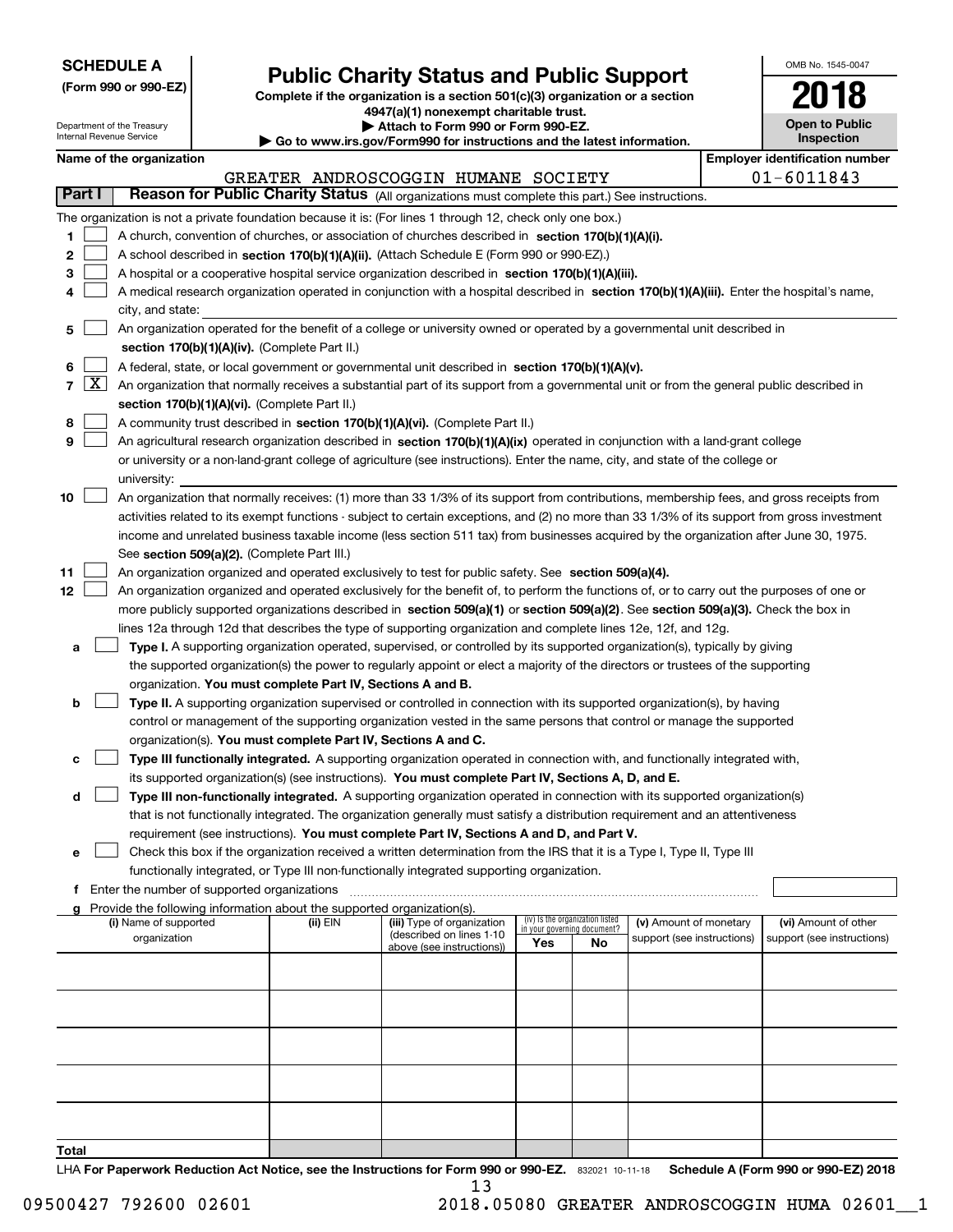### Schedule A (Form 990 or 990-EZ) 2018  ${\tt GREATER\_ANDROSCOGGIN\_HUMANE\_SOCIENT} \hspace{1.5cm} 01-6\,011\,84\,3 \quad$  Page

(Complete only if you checked the box on line 5, 7, or 8 of Part I or if the organization failed to qualify under Part III. If the organization **Part II Support Schedule for Organizations Described in Sections 170(b)(1)(A)(iv) and 170(b)(1)(A)(vi)**

fails to qualify under the tests listed below, please complete Part III.)

| Calendar year (or fiscal year beginning in)<br>(a) 2014<br>$(b)$ 2015<br>$(c)$ 2016<br>$(d)$ 2017<br>(f) Total<br>(e) 2018<br>1 Gifts, grants, contributions, and<br>membership fees received. (Do not<br>798,388.<br>603,928.<br>779,790.<br>600,262.<br>771,607.<br>3553975.<br>include any "unusual grants.")<br>2 Tax revenues levied for the organ-<br>ization's benefit and either paid to<br>or expended on its behalf<br>3 The value of services or facilities<br>furnished by a governmental unit to<br>the organization without charge<br>798,388.<br>600, 262.<br>771,607.<br>603,928.<br>779,790.<br>3553975.<br>Total. Add lines 1 through 3<br>The portion of total contributions<br>5.<br>by each person (other than a<br>governmental unit or publicly<br>supported organization) included<br>on line 1 that exceeds 2% of the<br>amount shown on line 11,<br>column (f)<br>3553975.<br>6 Public support. Subtract line 5 from line 4.<br><b>Section B. Total Support</b><br>Calendar year (or fiscal year beginning in)<br>(a) 2014<br>$(d)$ 2017<br>$(b)$ 2015<br>$(c)$ 2016<br>(e) 2018<br>(f) Total<br>771,607.<br>798, 388.<br>3553975.<br>$\overline{603,928}$ .<br>779,790.<br>600, 262.<br><b>7</b> Amounts from line 4<br>8 Gross income from interest,<br>dividends, payments received on<br>securities loans, rents, royalties,<br>271.<br>261.<br>231.<br>1,675.<br>258.<br>2,696.<br>and income from similar sources<br><b>9</b> Net income from unrelated business<br>activities, whether or not the<br>business is regularly carried on<br>10 Other income. Do not include gain<br>or loss from the sale of capital<br>assets (Explain in Part VI.)<br>3556671.<br><b>Total support.</b> Add lines 7 through 10<br>11.<br>12<br>Gross receipts from related activities, etc. (see instructions)<br>12<br>13 First five years. If the Form 990 is for the organization's first, second, third, fourth, or fifth tax year as a section 501(c)(3)<br>organization, check this box and stop here<br>Section C. Computation of Public Support Percentage<br>99.92<br>14<br>$\frac{9}{6}$<br>14 Public support percentage for 2018 (line 6, column (f) divided by line 11, column (f) <i>mummumumum</i><br>98.63<br>15<br>%<br>16a 33 1/3% support test - 2018. If the organization did not check the box on line 13, and line 14 is 33 1/3% or more, check this box and<br>$\blacktriangleright$ $\mid$ X<br>stop here. The organization qualifies as a publicly supported organization<br>b 33 1/3% support test - 2017. If the organization did not check a box on line 13 or 16a, and line 15 is 33 1/3% or more, check this box<br>and stop here. The organization qualifies as a publicly supported organization<br>17a 10% -facts-and-circumstances test - 2018. If the organization did not check a box on line 13, 16a, or 16b, and line 14 is 10% or more,<br>and if the organization meets the "facts-and-circumstances" test, check this box and stop here. Explain in Part VI how the organization<br>meets the "facts-and-circumstances" test. The organization qualifies as a publicly supported organization<br><b>b 10% -facts-and-circumstances test - 2017.</b> If the organization did not check a box on line 13, 16a, 16b, or 17a, and line 15 is 10% or<br>more, and if the organization meets the "facts-and-circumstances" test, check this box and stop here. Explain in Part VI how the<br>organization meets the "facts-and-circumstances" test. The organization qualifies as a publicly supported organization<br>Private foundation. If the organization did not check a box on line 13, 16a, 16b, 17a, or 17b, check this box and see instructions<br>18.<br>Schedule A (Form 990 or 990-F7) 2018 | <b>Section A. Public Support</b> |  |  |  |  |  |  |  |
|------------------------------------------------------------------------------------------------------------------------------------------------------------------------------------------------------------------------------------------------------------------------------------------------------------------------------------------------------------------------------------------------------------------------------------------------------------------------------------------------------------------------------------------------------------------------------------------------------------------------------------------------------------------------------------------------------------------------------------------------------------------------------------------------------------------------------------------------------------------------------------------------------------------------------------------------------------------------------------------------------------------------------------------------------------------------------------------------------------------------------------------------------------------------------------------------------------------------------------------------------------------------------------------------------------------------------------------------------------------------------------------------------------------------------------------------------------------------------------------------------------------------------------------------------------------------------------------------------------------------------------------------------------------------------------------------------------------------------------------------------------------------------------------------------------------------------------------------------------------------------------------------------------------------------------------------------------------------------------------------------------------------------------------------------------------------------------------------------------------------------------------------------------------------------------------------------------------------------------------------------------------------------------------------------------------------------------------------------------------------------------------------------------------------------------------------------------------------------------------------------------------------------------------------------------------------------------------------------------------------------------------------------------------------------------------------------------------------------------------------------------------------------------------------------------------------------------------------------------------------------------------------------------------------------------------------------------------------------------------------------------------------------------------------------------------------------------------------------------------------------------------------------------------------------------------------------------------------------------------------------------------------------------------------------------------------------------------------------------------------------------------------------------------------------------------------------------------------------------------------------------------------------------------------------------------------------------------------------------------------------------------------------------------------------------------------------------------------------------------------------------|----------------------------------|--|--|--|--|--|--|--|
|                                                                                                                                                                                                                                                                                                                                                                                                                                                                                                                                                                                                                                                                                                                                                                                                                                                                                                                                                                                                                                                                                                                                                                                                                                                                                                                                                                                                                                                                                                                                                                                                                                                                                                                                                                                                                                                                                                                                                                                                                                                                                                                                                                                                                                                                                                                                                                                                                                                                                                                                                                                                                                                                                                                                                                                                                                                                                                                                                                                                                                                                                                                                                                                                                                                                                                                                                                                                                                                                                                                                                                                                                                                                                                                                                            |                                  |  |  |  |  |  |  |  |
|                                                                                                                                                                                                                                                                                                                                                                                                                                                                                                                                                                                                                                                                                                                                                                                                                                                                                                                                                                                                                                                                                                                                                                                                                                                                                                                                                                                                                                                                                                                                                                                                                                                                                                                                                                                                                                                                                                                                                                                                                                                                                                                                                                                                                                                                                                                                                                                                                                                                                                                                                                                                                                                                                                                                                                                                                                                                                                                                                                                                                                                                                                                                                                                                                                                                                                                                                                                                                                                                                                                                                                                                                                                                                                                                                            |                                  |  |  |  |  |  |  |  |
|                                                                                                                                                                                                                                                                                                                                                                                                                                                                                                                                                                                                                                                                                                                                                                                                                                                                                                                                                                                                                                                                                                                                                                                                                                                                                                                                                                                                                                                                                                                                                                                                                                                                                                                                                                                                                                                                                                                                                                                                                                                                                                                                                                                                                                                                                                                                                                                                                                                                                                                                                                                                                                                                                                                                                                                                                                                                                                                                                                                                                                                                                                                                                                                                                                                                                                                                                                                                                                                                                                                                                                                                                                                                                                                                                            |                                  |  |  |  |  |  |  |  |
|                                                                                                                                                                                                                                                                                                                                                                                                                                                                                                                                                                                                                                                                                                                                                                                                                                                                                                                                                                                                                                                                                                                                                                                                                                                                                                                                                                                                                                                                                                                                                                                                                                                                                                                                                                                                                                                                                                                                                                                                                                                                                                                                                                                                                                                                                                                                                                                                                                                                                                                                                                                                                                                                                                                                                                                                                                                                                                                                                                                                                                                                                                                                                                                                                                                                                                                                                                                                                                                                                                                                                                                                                                                                                                                                                            |                                  |  |  |  |  |  |  |  |
|                                                                                                                                                                                                                                                                                                                                                                                                                                                                                                                                                                                                                                                                                                                                                                                                                                                                                                                                                                                                                                                                                                                                                                                                                                                                                                                                                                                                                                                                                                                                                                                                                                                                                                                                                                                                                                                                                                                                                                                                                                                                                                                                                                                                                                                                                                                                                                                                                                                                                                                                                                                                                                                                                                                                                                                                                                                                                                                                                                                                                                                                                                                                                                                                                                                                                                                                                                                                                                                                                                                                                                                                                                                                                                                                                            |                                  |  |  |  |  |  |  |  |
|                                                                                                                                                                                                                                                                                                                                                                                                                                                                                                                                                                                                                                                                                                                                                                                                                                                                                                                                                                                                                                                                                                                                                                                                                                                                                                                                                                                                                                                                                                                                                                                                                                                                                                                                                                                                                                                                                                                                                                                                                                                                                                                                                                                                                                                                                                                                                                                                                                                                                                                                                                                                                                                                                                                                                                                                                                                                                                                                                                                                                                                                                                                                                                                                                                                                                                                                                                                                                                                                                                                                                                                                                                                                                                                                                            |                                  |  |  |  |  |  |  |  |
|                                                                                                                                                                                                                                                                                                                                                                                                                                                                                                                                                                                                                                                                                                                                                                                                                                                                                                                                                                                                                                                                                                                                                                                                                                                                                                                                                                                                                                                                                                                                                                                                                                                                                                                                                                                                                                                                                                                                                                                                                                                                                                                                                                                                                                                                                                                                                                                                                                                                                                                                                                                                                                                                                                                                                                                                                                                                                                                                                                                                                                                                                                                                                                                                                                                                                                                                                                                                                                                                                                                                                                                                                                                                                                                                                            |                                  |  |  |  |  |  |  |  |
|                                                                                                                                                                                                                                                                                                                                                                                                                                                                                                                                                                                                                                                                                                                                                                                                                                                                                                                                                                                                                                                                                                                                                                                                                                                                                                                                                                                                                                                                                                                                                                                                                                                                                                                                                                                                                                                                                                                                                                                                                                                                                                                                                                                                                                                                                                                                                                                                                                                                                                                                                                                                                                                                                                                                                                                                                                                                                                                                                                                                                                                                                                                                                                                                                                                                                                                                                                                                                                                                                                                                                                                                                                                                                                                                                            |                                  |  |  |  |  |  |  |  |
|                                                                                                                                                                                                                                                                                                                                                                                                                                                                                                                                                                                                                                                                                                                                                                                                                                                                                                                                                                                                                                                                                                                                                                                                                                                                                                                                                                                                                                                                                                                                                                                                                                                                                                                                                                                                                                                                                                                                                                                                                                                                                                                                                                                                                                                                                                                                                                                                                                                                                                                                                                                                                                                                                                                                                                                                                                                                                                                                                                                                                                                                                                                                                                                                                                                                                                                                                                                                                                                                                                                                                                                                                                                                                                                                                            |                                  |  |  |  |  |  |  |  |
|                                                                                                                                                                                                                                                                                                                                                                                                                                                                                                                                                                                                                                                                                                                                                                                                                                                                                                                                                                                                                                                                                                                                                                                                                                                                                                                                                                                                                                                                                                                                                                                                                                                                                                                                                                                                                                                                                                                                                                                                                                                                                                                                                                                                                                                                                                                                                                                                                                                                                                                                                                                                                                                                                                                                                                                                                                                                                                                                                                                                                                                                                                                                                                                                                                                                                                                                                                                                                                                                                                                                                                                                                                                                                                                                                            |                                  |  |  |  |  |  |  |  |
|                                                                                                                                                                                                                                                                                                                                                                                                                                                                                                                                                                                                                                                                                                                                                                                                                                                                                                                                                                                                                                                                                                                                                                                                                                                                                                                                                                                                                                                                                                                                                                                                                                                                                                                                                                                                                                                                                                                                                                                                                                                                                                                                                                                                                                                                                                                                                                                                                                                                                                                                                                                                                                                                                                                                                                                                                                                                                                                                                                                                                                                                                                                                                                                                                                                                                                                                                                                                                                                                                                                                                                                                                                                                                                                                                            |                                  |  |  |  |  |  |  |  |
|                                                                                                                                                                                                                                                                                                                                                                                                                                                                                                                                                                                                                                                                                                                                                                                                                                                                                                                                                                                                                                                                                                                                                                                                                                                                                                                                                                                                                                                                                                                                                                                                                                                                                                                                                                                                                                                                                                                                                                                                                                                                                                                                                                                                                                                                                                                                                                                                                                                                                                                                                                                                                                                                                                                                                                                                                                                                                                                                                                                                                                                                                                                                                                                                                                                                                                                                                                                                                                                                                                                                                                                                                                                                                                                                                            |                                  |  |  |  |  |  |  |  |
|                                                                                                                                                                                                                                                                                                                                                                                                                                                                                                                                                                                                                                                                                                                                                                                                                                                                                                                                                                                                                                                                                                                                                                                                                                                                                                                                                                                                                                                                                                                                                                                                                                                                                                                                                                                                                                                                                                                                                                                                                                                                                                                                                                                                                                                                                                                                                                                                                                                                                                                                                                                                                                                                                                                                                                                                                                                                                                                                                                                                                                                                                                                                                                                                                                                                                                                                                                                                                                                                                                                                                                                                                                                                                                                                                            |                                  |  |  |  |  |  |  |  |
|                                                                                                                                                                                                                                                                                                                                                                                                                                                                                                                                                                                                                                                                                                                                                                                                                                                                                                                                                                                                                                                                                                                                                                                                                                                                                                                                                                                                                                                                                                                                                                                                                                                                                                                                                                                                                                                                                                                                                                                                                                                                                                                                                                                                                                                                                                                                                                                                                                                                                                                                                                                                                                                                                                                                                                                                                                                                                                                                                                                                                                                                                                                                                                                                                                                                                                                                                                                                                                                                                                                                                                                                                                                                                                                                                            |                                  |  |  |  |  |  |  |  |
|                                                                                                                                                                                                                                                                                                                                                                                                                                                                                                                                                                                                                                                                                                                                                                                                                                                                                                                                                                                                                                                                                                                                                                                                                                                                                                                                                                                                                                                                                                                                                                                                                                                                                                                                                                                                                                                                                                                                                                                                                                                                                                                                                                                                                                                                                                                                                                                                                                                                                                                                                                                                                                                                                                                                                                                                                                                                                                                                                                                                                                                                                                                                                                                                                                                                                                                                                                                                                                                                                                                                                                                                                                                                                                                                                            |                                  |  |  |  |  |  |  |  |
|                                                                                                                                                                                                                                                                                                                                                                                                                                                                                                                                                                                                                                                                                                                                                                                                                                                                                                                                                                                                                                                                                                                                                                                                                                                                                                                                                                                                                                                                                                                                                                                                                                                                                                                                                                                                                                                                                                                                                                                                                                                                                                                                                                                                                                                                                                                                                                                                                                                                                                                                                                                                                                                                                                                                                                                                                                                                                                                                                                                                                                                                                                                                                                                                                                                                                                                                                                                                                                                                                                                                                                                                                                                                                                                                                            |                                  |  |  |  |  |  |  |  |
|                                                                                                                                                                                                                                                                                                                                                                                                                                                                                                                                                                                                                                                                                                                                                                                                                                                                                                                                                                                                                                                                                                                                                                                                                                                                                                                                                                                                                                                                                                                                                                                                                                                                                                                                                                                                                                                                                                                                                                                                                                                                                                                                                                                                                                                                                                                                                                                                                                                                                                                                                                                                                                                                                                                                                                                                                                                                                                                                                                                                                                                                                                                                                                                                                                                                                                                                                                                                                                                                                                                                                                                                                                                                                                                                                            |                                  |  |  |  |  |  |  |  |
|                                                                                                                                                                                                                                                                                                                                                                                                                                                                                                                                                                                                                                                                                                                                                                                                                                                                                                                                                                                                                                                                                                                                                                                                                                                                                                                                                                                                                                                                                                                                                                                                                                                                                                                                                                                                                                                                                                                                                                                                                                                                                                                                                                                                                                                                                                                                                                                                                                                                                                                                                                                                                                                                                                                                                                                                                                                                                                                                                                                                                                                                                                                                                                                                                                                                                                                                                                                                                                                                                                                                                                                                                                                                                                                                                            |                                  |  |  |  |  |  |  |  |
|                                                                                                                                                                                                                                                                                                                                                                                                                                                                                                                                                                                                                                                                                                                                                                                                                                                                                                                                                                                                                                                                                                                                                                                                                                                                                                                                                                                                                                                                                                                                                                                                                                                                                                                                                                                                                                                                                                                                                                                                                                                                                                                                                                                                                                                                                                                                                                                                                                                                                                                                                                                                                                                                                                                                                                                                                                                                                                                                                                                                                                                                                                                                                                                                                                                                                                                                                                                                                                                                                                                                                                                                                                                                                                                                                            |                                  |  |  |  |  |  |  |  |
|                                                                                                                                                                                                                                                                                                                                                                                                                                                                                                                                                                                                                                                                                                                                                                                                                                                                                                                                                                                                                                                                                                                                                                                                                                                                                                                                                                                                                                                                                                                                                                                                                                                                                                                                                                                                                                                                                                                                                                                                                                                                                                                                                                                                                                                                                                                                                                                                                                                                                                                                                                                                                                                                                                                                                                                                                                                                                                                                                                                                                                                                                                                                                                                                                                                                                                                                                                                                                                                                                                                                                                                                                                                                                                                                                            |                                  |  |  |  |  |  |  |  |
|                                                                                                                                                                                                                                                                                                                                                                                                                                                                                                                                                                                                                                                                                                                                                                                                                                                                                                                                                                                                                                                                                                                                                                                                                                                                                                                                                                                                                                                                                                                                                                                                                                                                                                                                                                                                                                                                                                                                                                                                                                                                                                                                                                                                                                                                                                                                                                                                                                                                                                                                                                                                                                                                                                                                                                                                                                                                                                                                                                                                                                                                                                                                                                                                                                                                                                                                                                                                                                                                                                                                                                                                                                                                                                                                                            |                                  |  |  |  |  |  |  |  |
|                                                                                                                                                                                                                                                                                                                                                                                                                                                                                                                                                                                                                                                                                                                                                                                                                                                                                                                                                                                                                                                                                                                                                                                                                                                                                                                                                                                                                                                                                                                                                                                                                                                                                                                                                                                                                                                                                                                                                                                                                                                                                                                                                                                                                                                                                                                                                                                                                                                                                                                                                                                                                                                                                                                                                                                                                                                                                                                                                                                                                                                                                                                                                                                                                                                                                                                                                                                                                                                                                                                                                                                                                                                                                                                                                            |                                  |  |  |  |  |  |  |  |
|                                                                                                                                                                                                                                                                                                                                                                                                                                                                                                                                                                                                                                                                                                                                                                                                                                                                                                                                                                                                                                                                                                                                                                                                                                                                                                                                                                                                                                                                                                                                                                                                                                                                                                                                                                                                                                                                                                                                                                                                                                                                                                                                                                                                                                                                                                                                                                                                                                                                                                                                                                                                                                                                                                                                                                                                                                                                                                                                                                                                                                                                                                                                                                                                                                                                                                                                                                                                                                                                                                                                                                                                                                                                                                                                                            |                                  |  |  |  |  |  |  |  |
|                                                                                                                                                                                                                                                                                                                                                                                                                                                                                                                                                                                                                                                                                                                                                                                                                                                                                                                                                                                                                                                                                                                                                                                                                                                                                                                                                                                                                                                                                                                                                                                                                                                                                                                                                                                                                                                                                                                                                                                                                                                                                                                                                                                                                                                                                                                                                                                                                                                                                                                                                                                                                                                                                                                                                                                                                                                                                                                                                                                                                                                                                                                                                                                                                                                                                                                                                                                                                                                                                                                                                                                                                                                                                                                                                            |                                  |  |  |  |  |  |  |  |
|                                                                                                                                                                                                                                                                                                                                                                                                                                                                                                                                                                                                                                                                                                                                                                                                                                                                                                                                                                                                                                                                                                                                                                                                                                                                                                                                                                                                                                                                                                                                                                                                                                                                                                                                                                                                                                                                                                                                                                                                                                                                                                                                                                                                                                                                                                                                                                                                                                                                                                                                                                                                                                                                                                                                                                                                                                                                                                                                                                                                                                                                                                                                                                                                                                                                                                                                                                                                                                                                                                                                                                                                                                                                                                                                                            |                                  |  |  |  |  |  |  |  |
|                                                                                                                                                                                                                                                                                                                                                                                                                                                                                                                                                                                                                                                                                                                                                                                                                                                                                                                                                                                                                                                                                                                                                                                                                                                                                                                                                                                                                                                                                                                                                                                                                                                                                                                                                                                                                                                                                                                                                                                                                                                                                                                                                                                                                                                                                                                                                                                                                                                                                                                                                                                                                                                                                                                                                                                                                                                                                                                                                                                                                                                                                                                                                                                                                                                                                                                                                                                                                                                                                                                                                                                                                                                                                                                                                            |                                  |  |  |  |  |  |  |  |
|                                                                                                                                                                                                                                                                                                                                                                                                                                                                                                                                                                                                                                                                                                                                                                                                                                                                                                                                                                                                                                                                                                                                                                                                                                                                                                                                                                                                                                                                                                                                                                                                                                                                                                                                                                                                                                                                                                                                                                                                                                                                                                                                                                                                                                                                                                                                                                                                                                                                                                                                                                                                                                                                                                                                                                                                                                                                                                                                                                                                                                                                                                                                                                                                                                                                                                                                                                                                                                                                                                                                                                                                                                                                                                                                                            |                                  |  |  |  |  |  |  |  |
|                                                                                                                                                                                                                                                                                                                                                                                                                                                                                                                                                                                                                                                                                                                                                                                                                                                                                                                                                                                                                                                                                                                                                                                                                                                                                                                                                                                                                                                                                                                                                                                                                                                                                                                                                                                                                                                                                                                                                                                                                                                                                                                                                                                                                                                                                                                                                                                                                                                                                                                                                                                                                                                                                                                                                                                                                                                                                                                                                                                                                                                                                                                                                                                                                                                                                                                                                                                                                                                                                                                                                                                                                                                                                                                                                            |                                  |  |  |  |  |  |  |  |
|                                                                                                                                                                                                                                                                                                                                                                                                                                                                                                                                                                                                                                                                                                                                                                                                                                                                                                                                                                                                                                                                                                                                                                                                                                                                                                                                                                                                                                                                                                                                                                                                                                                                                                                                                                                                                                                                                                                                                                                                                                                                                                                                                                                                                                                                                                                                                                                                                                                                                                                                                                                                                                                                                                                                                                                                                                                                                                                                                                                                                                                                                                                                                                                                                                                                                                                                                                                                                                                                                                                                                                                                                                                                                                                                                            |                                  |  |  |  |  |  |  |  |
|                                                                                                                                                                                                                                                                                                                                                                                                                                                                                                                                                                                                                                                                                                                                                                                                                                                                                                                                                                                                                                                                                                                                                                                                                                                                                                                                                                                                                                                                                                                                                                                                                                                                                                                                                                                                                                                                                                                                                                                                                                                                                                                                                                                                                                                                                                                                                                                                                                                                                                                                                                                                                                                                                                                                                                                                                                                                                                                                                                                                                                                                                                                                                                                                                                                                                                                                                                                                                                                                                                                                                                                                                                                                                                                                                            |                                  |  |  |  |  |  |  |  |
|                                                                                                                                                                                                                                                                                                                                                                                                                                                                                                                                                                                                                                                                                                                                                                                                                                                                                                                                                                                                                                                                                                                                                                                                                                                                                                                                                                                                                                                                                                                                                                                                                                                                                                                                                                                                                                                                                                                                                                                                                                                                                                                                                                                                                                                                                                                                                                                                                                                                                                                                                                                                                                                                                                                                                                                                                                                                                                                                                                                                                                                                                                                                                                                                                                                                                                                                                                                                                                                                                                                                                                                                                                                                                                                                                            |                                  |  |  |  |  |  |  |  |
|                                                                                                                                                                                                                                                                                                                                                                                                                                                                                                                                                                                                                                                                                                                                                                                                                                                                                                                                                                                                                                                                                                                                                                                                                                                                                                                                                                                                                                                                                                                                                                                                                                                                                                                                                                                                                                                                                                                                                                                                                                                                                                                                                                                                                                                                                                                                                                                                                                                                                                                                                                                                                                                                                                                                                                                                                                                                                                                                                                                                                                                                                                                                                                                                                                                                                                                                                                                                                                                                                                                                                                                                                                                                                                                                                            |                                  |  |  |  |  |  |  |  |
|                                                                                                                                                                                                                                                                                                                                                                                                                                                                                                                                                                                                                                                                                                                                                                                                                                                                                                                                                                                                                                                                                                                                                                                                                                                                                                                                                                                                                                                                                                                                                                                                                                                                                                                                                                                                                                                                                                                                                                                                                                                                                                                                                                                                                                                                                                                                                                                                                                                                                                                                                                                                                                                                                                                                                                                                                                                                                                                                                                                                                                                                                                                                                                                                                                                                                                                                                                                                                                                                                                                                                                                                                                                                                                                                                            |                                  |  |  |  |  |  |  |  |
|                                                                                                                                                                                                                                                                                                                                                                                                                                                                                                                                                                                                                                                                                                                                                                                                                                                                                                                                                                                                                                                                                                                                                                                                                                                                                                                                                                                                                                                                                                                                                                                                                                                                                                                                                                                                                                                                                                                                                                                                                                                                                                                                                                                                                                                                                                                                                                                                                                                                                                                                                                                                                                                                                                                                                                                                                                                                                                                                                                                                                                                                                                                                                                                                                                                                                                                                                                                                                                                                                                                                                                                                                                                                                                                                                            |                                  |  |  |  |  |  |  |  |
|                                                                                                                                                                                                                                                                                                                                                                                                                                                                                                                                                                                                                                                                                                                                                                                                                                                                                                                                                                                                                                                                                                                                                                                                                                                                                                                                                                                                                                                                                                                                                                                                                                                                                                                                                                                                                                                                                                                                                                                                                                                                                                                                                                                                                                                                                                                                                                                                                                                                                                                                                                                                                                                                                                                                                                                                                                                                                                                                                                                                                                                                                                                                                                                                                                                                                                                                                                                                                                                                                                                                                                                                                                                                                                                                                            |                                  |  |  |  |  |  |  |  |
|                                                                                                                                                                                                                                                                                                                                                                                                                                                                                                                                                                                                                                                                                                                                                                                                                                                                                                                                                                                                                                                                                                                                                                                                                                                                                                                                                                                                                                                                                                                                                                                                                                                                                                                                                                                                                                                                                                                                                                                                                                                                                                                                                                                                                                                                                                                                                                                                                                                                                                                                                                                                                                                                                                                                                                                                                                                                                                                                                                                                                                                                                                                                                                                                                                                                                                                                                                                                                                                                                                                                                                                                                                                                                                                                                            |                                  |  |  |  |  |  |  |  |
|                                                                                                                                                                                                                                                                                                                                                                                                                                                                                                                                                                                                                                                                                                                                                                                                                                                                                                                                                                                                                                                                                                                                                                                                                                                                                                                                                                                                                                                                                                                                                                                                                                                                                                                                                                                                                                                                                                                                                                                                                                                                                                                                                                                                                                                                                                                                                                                                                                                                                                                                                                                                                                                                                                                                                                                                                                                                                                                                                                                                                                                                                                                                                                                                                                                                                                                                                                                                                                                                                                                                                                                                                                                                                                                                                            |                                  |  |  |  |  |  |  |  |
|                                                                                                                                                                                                                                                                                                                                                                                                                                                                                                                                                                                                                                                                                                                                                                                                                                                                                                                                                                                                                                                                                                                                                                                                                                                                                                                                                                                                                                                                                                                                                                                                                                                                                                                                                                                                                                                                                                                                                                                                                                                                                                                                                                                                                                                                                                                                                                                                                                                                                                                                                                                                                                                                                                                                                                                                                                                                                                                                                                                                                                                                                                                                                                                                                                                                                                                                                                                                                                                                                                                                                                                                                                                                                                                                                            |                                  |  |  |  |  |  |  |  |
|                                                                                                                                                                                                                                                                                                                                                                                                                                                                                                                                                                                                                                                                                                                                                                                                                                                                                                                                                                                                                                                                                                                                                                                                                                                                                                                                                                                                                                                                                                                                                                                                                                                                                                                                                                                                                                                                                                                                                                                                                                                                                                                                                                                                                                                                                                                                                                                                                                                                                                                                                                                                                                                                                                                                                                                                                                                                                                                                                                                                                                                                                                                                                                                                                                                                                                                                                                                                                                                                                                                                                                                                                                                                                                                                                            |                                  |  |  |  |  |  |  |  |
|                                                                                                                                                                                                                                                                                                                                                                                                                                                                                                                                                                                                                                                                                                                                                                                                                                                                                                                                                                                                                                                                                                                                                                                                                                                                                                                                                                                                                                                                                                                                                                                                                                                                                                                                                                                                                                                                                                                                                                                                                                                                                                                                                                                                                                                                                                                                                                                                                                                                                                                                                                                                                                                                                                                                                                                                                                                                                                                                                                                                                                                                                                                                                                                                                                                                                                                                                                                                                                                                                                                                                                                                                                                                                                                                                            |                                  |  |  |  |  |  |  |  |
|                                                                                                                                                                                                                                                                                                                                                                                                                                                                                                                                                                                                                                                                                                                                                                                                                                                                                                                                                                                                                                                                                                                                                                                                                                                                                                                                                                                                                                                                                                                                                                                                                                                                                                                                                                                                                                                                                                                                                                                                                                                                                                                                                                                                                                                                                                                                                                                                                                                                                                                                                                                                                                                                                                                                                                                                                                                                                                                                                                                                                                                                                                                                                                                                                                                                                                                                                                                                                                                                                                                                                                                                                                                                                                                                                            |                                  |  |  |  |  |  |  |  |
|                                                                                                                                                                                                                                                                                                                                                                                                                                                                                                                                                                                                                                                                                                                                                                                                                                                                                                                                                                                                                                                                                                                                                                                                                                                                                                                                                                                                                                                                                                                                                                                                                                                                                                                                                                                                                                                                                                                                                                                                                                                                                                                                                                                                                                                                                                                                                                                                                                                                                                                                                                                                                                                                                                                                                                                                                                                                                                                                                                                                                                                                                                                                                                                                                                                                                                                                                                                                                                                                                                                                                                                                                                                                                                                                                            |                                  |  |  |  |  |  |  |  |
|                                                                                                                                                                                                                                                                                                                                                                                                                                                                                                                                                                                                                                                                                                                                                                                                                                                                                                                                                                                                                                                                                                                                                                                                                                                                                                                                                                                                                                                                                                                                                                                                                                                                                                                                                                                                                                                                                                                                                                                                                                                                                                                                                                                                                                                                                                                                                                                                                                                                                                                                                                                                                                                                                                                                                                                                                                                                                                                                                                                                                                                                                                                                                                                                                                                                                                                                                                                                                                                                                                                                                                                                                                                                                                                                                            |                                  |  |  |  |  |  |  |  |
|                                                                                                                                                                                                                                                                                                                                                                                                                                                                                                                                                                                                                                                                                                                                                                                                                                                                                                                                                                                                                                                                                                                                                                                                                                                                                                                                                                                                                                                                                                                                                                                                                                                                                                                                                                                                                                                                                                                                                                                                                                                                                                                                                                                                                                                                                                                                                                                                                                                                                                                                                                                                                                                                                                                                                                                                                                                                                                                                                                                                                                                                                                                                                                                                                                                                                                                                                                                                                                                                                                                                                                                                                                                                                                                                                            |                                  |  |  |  |  |  |  |  |
|                                                                                                                                                                                                                                                                                                                                                                                                                                                                                                                                                                                                                                                                                                                                                                                                                                                                                                                                                                                                                                                                                                                                                                                                                                                                                                                                                                                                                                                                                                                                                                                                                                                                                                                                                                                                                                                                                                                                                                                                                                                                                                                                                                                                                                                                                                                                                                                                                                                                                                                                                                                                                                                                                                                                                                                                                                                                                                                                                                                                                                                                                                                                                                                                                                                                                                                                                                                                                                                                                                                                                                                                                                                                                                                                                            |                                  |  |  |  |  |  |  |  |
|                                                                                                                                                                                                                                                                                                                                                                                                                                                                                                                                                                                                                                                                                                                                                                                                                                                                                                                                                                                                                                                                                                                                                                                                                                                                                                                                                                                                                                                                                                                                                                                                                                                                                                                                                                                                                                                                                                                                                                                                                                                                                                                                                                                                                                                                                                                                                                                                                                                                                                                                                                                                                                                                                                                                                                                                                                                                                                                                                                                                                                                                                                                                                                                                                                                                                                                                                                                                                                                                                                                                                                                                                                                                                                                                                            |                                  |  |  |  |  |  |  |  |
|                                                                                                                                                                                                                                                                                                                                                                                                                                                                                                                                                                                                                                                                                                                                                                                                                                                                                                                                                                                                                                                                                                                                                                                                                                                                                                                                                                                                                                                                                                                                                                                                                                                                                                                                                                                                                                                                                                                                                                                                                                                                                                                                                                                                                                                                                                                                                                                                                                                                                                                                                                                                                                                                                                                                                                                                                                                                                                                                                                                                                                                                                                                                                                                                                                                                                                                                                                                                                                                                                                                                                                                                                                                                                                                                                            |                                  |  |  |  |  |  |  |  |
|                                                                                                                                                                                                                                                                                                                                                                                                                                                                                                                                                                                                                                                                                                                                                                                                                                                                                                                                                                                                                                                                                                                                                                                                                                                                                                                                                                                                                                                                                                                                                                                                                                                                                                                                                                                                                                                                                                                                                                                                                                                                                                                                                                                                                                                                                                                                                                                                                                                                                                                                                                                                                                                                                                                                                                                                                                                                                                                                                                                                                                                                                                                                                                                                                                                                                                                                                                                                                                                                                                                                                                                                                                                                                                                                                            |                                  |  |  |  |  |  |  |  |
|                                                                                                                                                                                                                                                                                                                                                                                                                                                                                                                                                                                                                                                                                                                                                                                                                                                                                                                                                                                                                                                                                                                                                                                                                                                                                                                                                                                                                                                                                                                                                                                                                                                                                                                                                                                                                                                                                                                                                                                                                                                                                                                                                                                                                                                                                                                                                                                                                                                                                                                                                                                                                                                                                                                                                                                                                                                                                                                                                                                                                                                                                                                                                                                                                                                                                                                                                                                                                                                                                                                                                                                                                                                                                                                                                            |                                  |  |  |  |  |  |  |  |
|                                                                                                                                                                                                                                                                                                                                                                                                                                                                                                                                                                                                                                                                                                                                                                                                                                                                                                                                                                                                                                                                                                                                                                                                                                                                                                                                                                                                                                                                                                                                                                                                                                                                                                                                                                                                                                                                                                                                                                                                                                                                                                                                                                                                                                                                                                                                                                                                                                                                                                                                                                                                                                                                                                                                                                                                                                                                                                                                                                                                                                                                                                                                                                                                                                                                                                                                                                                                                                                                                                                                                                                                                                                                                                                                                            |                                  |  |  |  |  |  |  |  |
|                                                                                                                                                                                                                                                                                                                                                                                                                                                                                                                                                                                                                                                                                                                                                                                                                                                                                                                                                                                                                                                                                                                                                                                                                                                                                                                                                                                                                                                                                                                                                                                                                                                                                                                                                                                                                                                                                                                                                                                                                                                                                                                                                                                                                                                                                                                                                                                                                                                                                                                                                                                                                                                                                                                                                                                                                                                                                                                                                                                                                                                                                                                                                                                                                                                                                                                                                                                                                                                                                                                                                                                                                                                                                                                                                            |                                  |  |  |  |  |  |  |  |

**Schedule A (Form 990 or 990-EZ) 2018**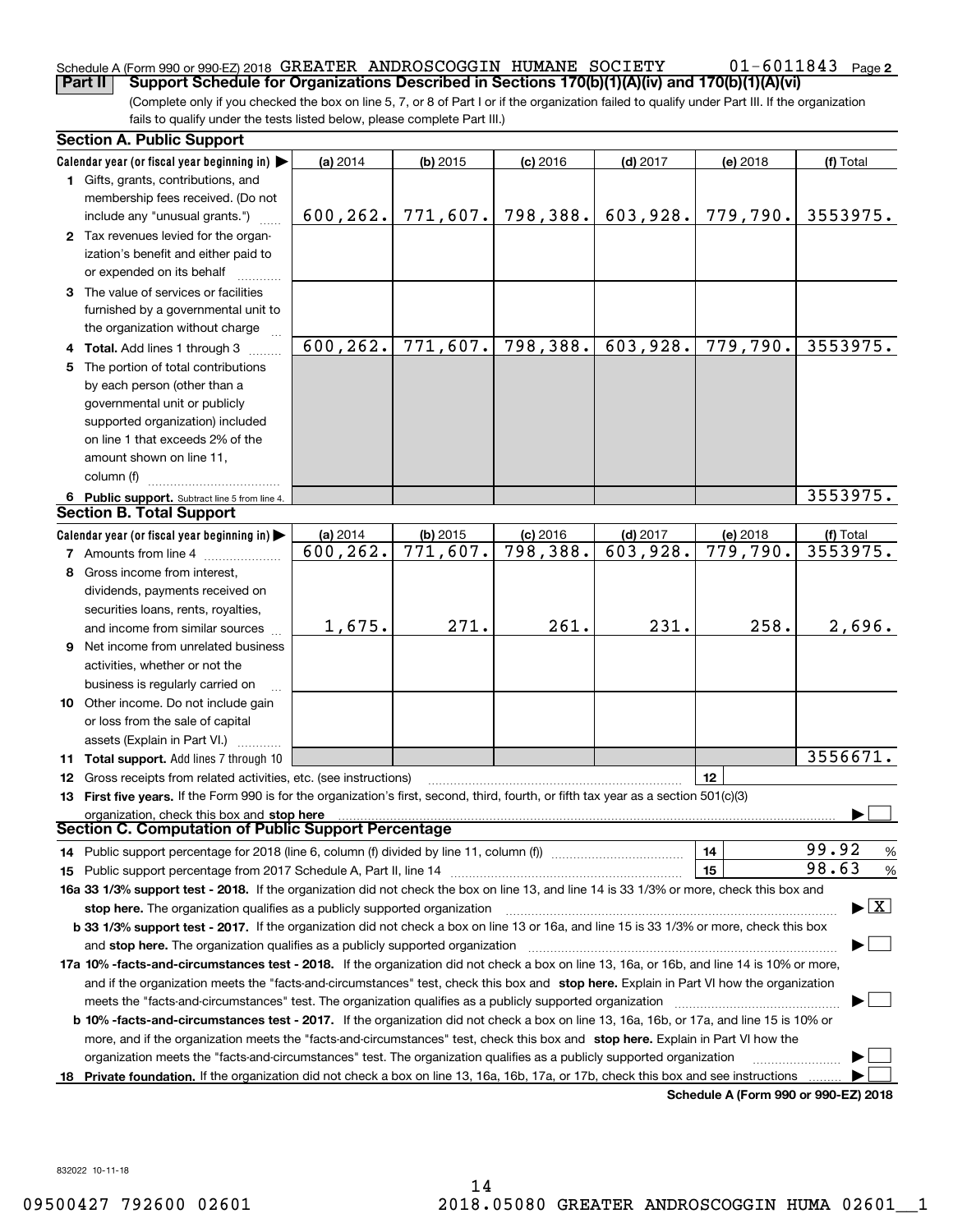#### Schedule A (Form 990 or 990-EZ) 2018  ${\tt GREATER\_ANDROSCOGGIN\_HUMANE\_SOCIENT} \hspace{1.5cm} 01-6\,011\,84\,3 \quad$  Page **Part III Support Schedule for Organizations Described in Section 509(a)(2)**

(Complete only if you checked the box on line 10 of Part I or if the organization failed to qualify under Part II. If the organization fails to qualify under the tests listed below, please complete Part II.)

|     | <b>Section A. Public Support</b>                                                                                                                                                                                                                          |          |          |            |            |          |                                      |
|-----|-----------------------------------------------------------------------------------------------------------------------------------------------------------------------------------------------------------------------------------------------------------|----------|----------|------------|------------|----------|--------------------------------------|
|     | Calendar year (or fiscal year beginning in) $\blacktriangleright$                                                                                                                                                                                         | (a) 2014 | (b) 2015 | $(c)$ 2016 | $(d)$ 2017 | (e) 2018 | (f) Total                            |
|     | 1 Gifts, grants, contributions, and                                                                                                                                                                                                                       |          |          |            |            |          |                                      |
|     | membership fees received. (Do not                                                                                                                                                                                                                         |          |          |            |            |          |                                      |
|     | include any "unusual grants.")                                                                                                                                                                                                                            |          |          |            |            |          |                                      |
|     | <b>2</b> Gross receipts from admissions,<br>merchandise sold or services per-<br>formed, or facilities furnished in<br>any activity that is related to the<br>organization's tax-exempt purpose                                                           |          |          |            |            |          |                                      |
|     | 3 Gross receipts from activities that                                                                                                                                                                                                                     |          |          |            |            |          |                                      |
|     | are not an unrelated trade or bus-<br>iness under section 513                                                                                                                                                                                             |          |          |            |            |          |                                      |
|     | 4 Tax revenues levied for the organ-                                                                                                                                                                                                                      |          |          |            |            |          |                                      |
|     | ization's benefit and either paid to<br>or expended on its behalf                                                                                                                                                                                         |          |          |            |            |          |                                      |
|     | 5 The value of services or facilities<br>furnished by a governmental unit to                                                                                                                                                                              |          |          |            |            |          |                                      |
|     | the organization without charge                                                                                                                                                                                                                           |          |          |            |            |          |                                      |
|     | <b>6 Total.</b> Add lines 1 through 5                                                                                                                                                                                                                     |          |          |            |            |          |                                      |
|     | 7a Amounts included on lines 1, 2, and<br>3 received from disqualified persons                                                                                                                                                                            |          |          |            |            |          |                                      |
|     | <b>b</b> Amounts included on lines 2 and 3 received<br>from other than disqualified persons that<br>exceed the greater of \$5,000 or 1% of the<br>amount on line 13 for the year                                                                          |          |          |            |            |          |                                      |
|     | c Add lines 7a and 7b                                                                                                                                                                                                                                     |          |          |            |            |          |                                      |
|     | 8 Public support. (Subtract line 7c from line 6.)<br><b>Section B. Total Support</b>                                                                                                                                                                      |          |          |            |            |          |                                      |
|     | Calendar year (or fiscal year beginning in)                                                                                                                                                                                                               | (a) 2014 | (b) 2015 | $(c)$ 2016 | $(d)$ 2017 | (e) 2018 | (f) Total                            |
|     | 9 Amounts from line 6                                                                                                                                                                                                                                     |          |          |            |            |          |                                      |
|     | <b>10a</b> Gross income from interest,<br>dividends, payments received on<br>securities loans, rents, royalties,<br>and income from similar sources                                                                                                       |          |          |            |            |          |                                      |
|     | <b>b</b> Unrelated business taxable income                                                                                                                                                                                                                |          |          |            |            |          |                                      |
|     | (less section 511 taxes) from businesses<br>acquired after June 30, 1975                                                                                                                                                                                  |          |          |            |            |          |                                      |
|     | c Add lines 10a and 10b                                                                                                                                                                                                                                   |          |          |            |            |          |                                      |
|     | 11 Net income from unrelated business<br>activities not included in line 10b,<br>whether or not the business is<br>regularly carried on                                                                                                                   |          |          |            |            |          |                                      |
|     | <b>12</b> Other income. Do not include gain<br>or loss from the sale of capital<br>assets (Explain in Part VI.)                                                                                                                                           |          |          |            |            |          |                                      |
|     | 13 Total support. (Add lines 9, 10c, 11, and 12.)                                                                                                                                                                                                         |          |          |            |            |          |                                      |
|     | 14 First five years. If the Form 990 is for the organization's first, second, third, fourth, or fifth tax year as a section 501(c)(3) organization,                                                                                                       |          |          |            |            |          |                                      |
|     | check this box and stop here measurements and contact the contract of the contract of the contract of the contract of the contract of the contract of the contract of the contract of the contract of the contract of the cont                            |          |          |            |            |          |                                      |
|     | <b>Section C. Computation of Public Support Percentage</b>                                                                                                                                                                                                |          |          |            |            |          |                                      |
|     |                                                                                                                                                                                                                                                           |          |          |            |            | 15       | %                                    |
| 16. | Public support percentage from 2017 Schedule A, Part III, line 15                                                                                                                                                                                         |          |          |            |            | 16       | %                                    |
|     | <b>Section D. Computation of Investment Income Percentage</b>                                                                                                                                                                                             |          |          |            |            |          |                                      |
|     | 17 Investment income percentage for 2018 (line 10c, column (f), divided by line 13, column (f))                                                                                                                                                           |          |          |            |            | 17<br>18 | %                                    |
|     | 18 Investment income percentage from 2017 Schedule A, Part III, line 17<br>19a 33 1/3% support tests - 2018. If the organization did not check the box on line 14, and line 15 is more than 33 1/3%, and line 17 is not                                   |          |          |            |            |          | %                                    |
|     |                                                                                                                                                                                                                                                           |          |          |            |            |          |                                      |
|     | more than 33 1/3%, check this box and stop here. The organization qualifies as a publicly supported organization<br>b 33 1/3% support tests - 2017. If the organization did not check a box on line 14 or line 19a, and line 16 is more than 33 1/3%, and |          |          |            |            |          |                                      |
|     | line 18 is not more than 33 1/3%, check this box and stop here. The organization qualifies as a publicly supported organization                                                                                                                           |          |          |            |            |          |                                      |
| 20  | Private foundation. If the organization did not check a box on line 14, 19a, or 19b, check this box and see instructions                                                                                                                                  |          |          |            |            |          | .                                    |
|     | 832023 10-11-18                                                                                                                                                                                                                                           |          |          |            |            |          | Schedule A (Form 990 or 990-EZ) 2018 |
|     |                                                                                                                                                                                                                                                           |          | 15       |            |            |          |                                      |

09500427 792600 02601 2018.05080 GREATER ANDROSCOGGIN HUMA 02601\_1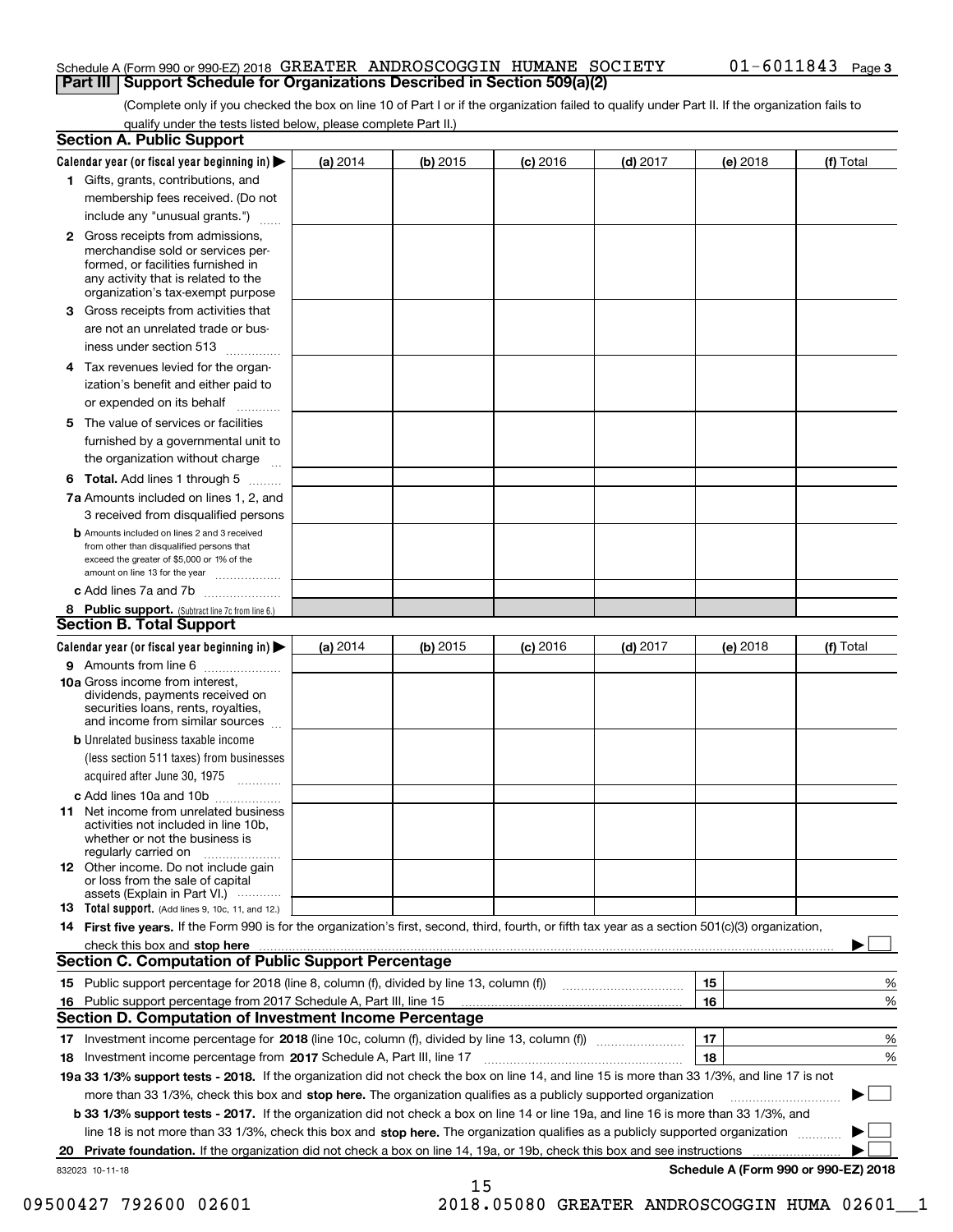#### Schedule A (Form 990 or 990-EZ) 2018  ${\tt GREATER\_ANDROSCOGGIN\_HUMANE\_SOCIENT} \hspace{1.5cm} 01-6\,011\,84\,3 \quad$  Page

**1**

**YesNo**

## **Part IV Supporting Organizations**

(Complete only if you checked a box in line 12 on Part I. If you checked 12a of Part I, complete Sections A and B. If you checked 12b of Part I, complete Sections A and C. If you checked 12c of Part I, complete Sections A, D, and E. If you checked 12d of Part I, complete Sections A and D, and complete Part V.)

#### **Section A. All Supporting Organizations**

- **1** Are all of the organization's supported organizations listed by name in the organization's governing documents? If "No," describe in **Part VI** how the supported organizations are designated. If designated by *class or purpose, describe the designation. If historic and continuing relationship, explain.*
- **2** Did the organization have any supported organization that does not have an IRS determination of status under section 509(a)(1) or (2)? If "Yes," explain in Part VI how the organization determined that the supported *organization was described in section 509(a)(1) or (2).*
- **3a** Did the organization have a supported organization described in section 501(c)(4), (5), or (6)? If "Yes," answer *(b) and (c) below.*
- **b** Did the organization confirm that each supported organization qualified under section 501(c)(4), (5), or (6) and satisfied the public support tests under section 509(a)(2)? If "Yes," describe in **Part VI** when and how the *organization made the determination.*
- **c**Did the organization ensure that all support to such organizations was used exclusively for section 170(c)(2)(B) purposes? If "Yes," explain in **Part VI** what controls the organization put in place to ensure such use.
- **4a***If* Was any supported organization not organized in the United States ("foreign supported organization")? *"Yes," and if you checked 12a or 12b in Part I, answer (b) and (c) below.*
- **b** Did the organization have ultimate control and discretion in deciding whether to make grants to the foreign supported organization? If "Yes," describe in **Part VI** how the organization had such control and discretion *despite being controlled or supervised by or in connection with its supported organizations.*
- **c** Did the organization support any foreign supported organization that does not have an IRS determination under sections 501(c)(3) and 509(a)(1) or (2)? If "Yes," explain in **Part VI** what controls the organization used *to ensure that all support to the foreign supported organization was used exclusively for section 170(c)(2)(B) purposes.*
- **5a** Did the organization add, substitute, or remove any supported organizations during the tax year? If "Yes," answer (b) and (c) below (if applicable). Also, provide detail in **Part VI,** including (i) the names and EIN *numbers of the supported organizations added, substituted, or removed; (ii) the reasons for each such action; (iii) the authority under the organization's organizing document authorizing such action; and (iv) how the action was accomplished (such as by amendment to the organizing document).*
- **b** Type I or Type II only. Was any added or substituted supported organization part of a class already designated in the organization's organizing document?
- **cSubstitutions only.**  Was the substitution the result of an event beyond the organization's control?
- **6** Did the organization provide support (whether in the form of grants or the provision of services or facilities) to **Part VI.** *If "Yes," provide detail in* support or benefit one or more of the filing organization's supported organizations? anyone other than (i) its supported organizations, (ii) individuals that are part of the charitable class benefited by one or more of its supported organizations, or (iii) other supporting organizations that also
- **7**Did the organization provide a grant, loan, compensation, or other similar payment to a substantial contributor *If "Yes," complete Part I of Schedule L (Form 990 or 990-EZ).* regard to a substantial contributor? (as defined in section 4958(c)(3)(C)), a family member of a substantial contributor, or a 35% controlled entity with
- **8** Did the organization make a loan to a disqualified person (as defined in section 4958) not described in line 7? *If "Yes," complete Part I of Schedule L (Form 990 or 990-EZ).*
- **9a** Was the organization controlled directly or indirectly at any time during the tax year by one or more in section 509(a)(1) or (2))? If "Yes," *provide detail in* <code>Part VI.</code> disqualified persons as defined in section 4946 (other than foundation managers and organizations described
- **b** Did one or more disqualified persons (as defined in line 9a) hold a controlling interest in any entity in which the supporting organization had an interest? If "Yes," provide detail in P**art VI**.
- **c**Did a disqualified person (as defined in line 9a) have an ownership interest in, or derive any personal benefit from, assets in which the supporting organization also had an interest? If "Yes," provide detail in P**art VI.**
- **10a** Was the organization subject to the excess business holdings rules of section 4943 because of section supporting organizations)? If "Yes," answer 10b below. 4943(f) (regarding certain Type II supporting organizations, and all Type III non-functionally integrated
- **b** Did the organization have any excess business holdings in the tax year? (Use Schedule C, Form 4720, to *determine whether the organization had excess business holdings.)*

16

832024 10-11-18

**23a3b3c4a4b4c5a 5b5c6789a 9b9c10a**

**Schedule A (Form 990 or 990-EZ) 2018**

**10b**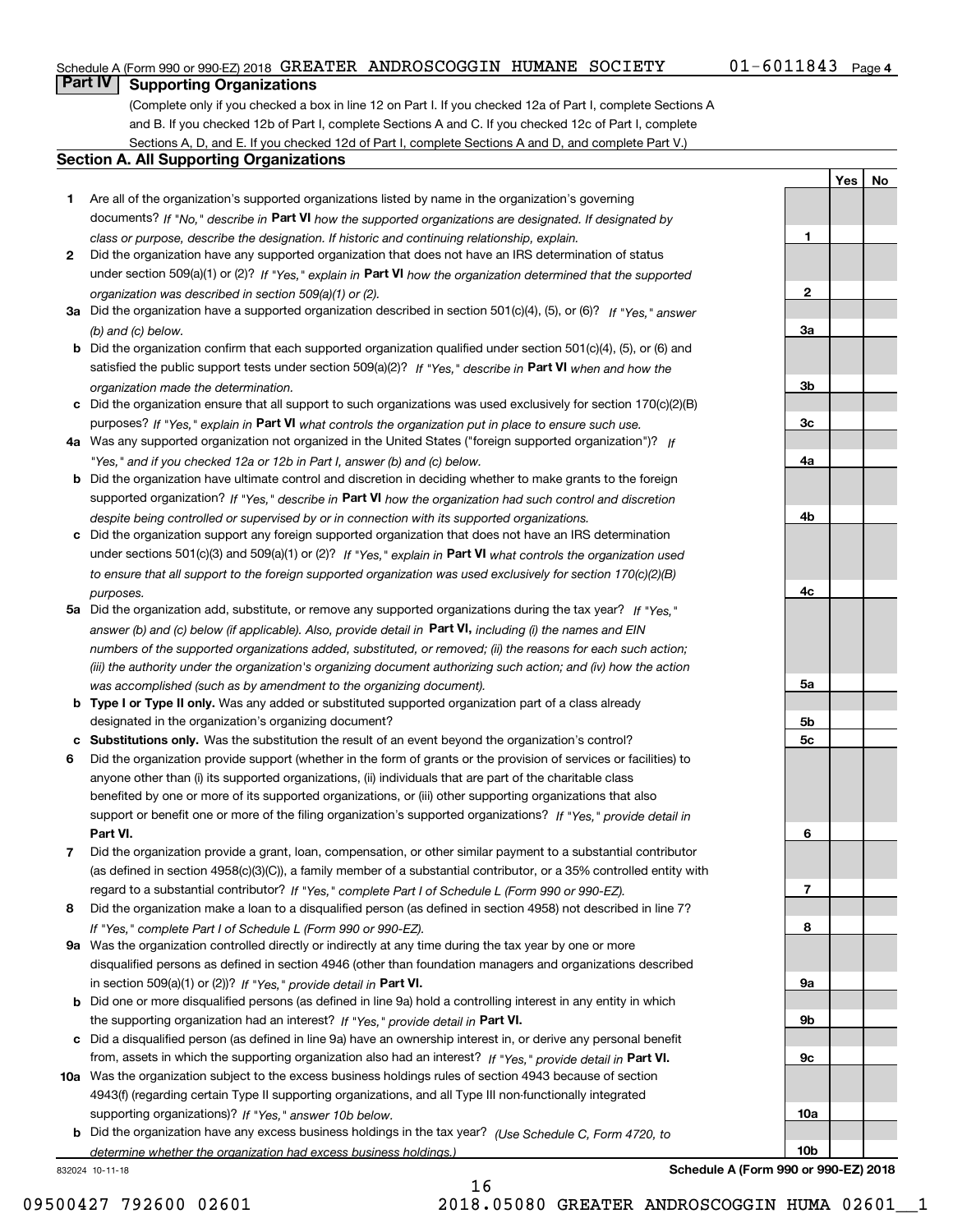#### **5** Schedule A (Form 990 or 990-EZ) 2018 Page GREATER ANDROSCOGGIN HUMANE SOCIETY 01-6011843 **Part IV Supporting Organizations** *(continued)*

|    |                                                                                                                                                                                                             |                 | Yes | No |
|----|-------------------------------------------------------------------------------------------------------------------------------------------------------------------------------------------------------------|-----------------|-----|----|
| 11 | Has the organization accepted a gift or contribution from any of the following persons?                                                                                                                     |                 |     |    |
|    | a A person who directly or indirectly controls, either alone or together with persons described in (b) and (c)                                                                                              |                 |     |    |
|    | below, the governing body of a supported organization?                                                                                                                                                      | 11a             |     |    |
|    | <b>b</b> A family member of a person described in (a) above?                                                                                                                                                | 11 <sub>b</sub> |     |    |
|    | c A 35% controlled entity of a person described in (a) or (b) above? If "Yes" to a, b, or c, provide detail in Part VI.                                                                                     | 11c             |     |    |
|    | <b>Section B. Type I Supporting Organizations</b>                                                                                                                                                           |                 |     |    |
|    |                                                                                                                                                                                                             |                 | Yes | No |
| 1  | Did the directors, trustees, or membership of one or more supported organizations have the power to                                                                                                         |                 |     |    |
|    | regularly appoint or elect at least a majority of the organization's directors or trustees at all times during the                                                                                          |                 |     |    |
|    | tax year? If "No," describe in Part VI how the supported organization(s) effectively operated, supervised, or                                                                                               |                 |     |    |
|    | controlled the organization's activities. If the organization had more than one supported organization,                                                                                                     |                 |     |    |
|    | describe how the powers to appoint and/or remove directors or trustees were allocated among the supported                                                                                                   |                 |     |    |
|    | organizations and what conditions or restrictions, if any, applied to such powers during the tax year.                                                                                                      | 1               |     |    |
| 2  | Did the organization operate for the benefit of any supported organization other than the supported                                                                                                         |                 |     |    |
|    | organization(s) that operated, supervised, or controlled the supporting organization? If "Yes," explain in                                                                                                  |                 |     |    |
|    | Part VI how providing such benefit carried out the purposes of the supported organization(s) that operated,                                                                                                 |                 |     |    |
|    | supervised, or controlled the supporting organization.                                                                                                                                                      | $\mathbf{2}$    |     |    |
|    | <b>Section C. Type II Supporting Organizations</b>                                                                                                                                                          |                 |     |    |
|    |                                                                                                                                                                                                             |                 | Yes | No |
| 1. | Were a majority of the organization's directors or trustees during the tax year also a majority of the directors                                                                                            |                 |     |    |
|    | or trustees of each of the organization's supported organization(s)? If "No," describe in Part VI how control                                                                                               |                 |     |    |
|    | or management of the supporting organization was vested in the same persons that controlled or managed                                                                                                      |                 |     |    |
|    | the supported organization(s).                                                                                                                                                                              | 1               |     |    |
|    | <b>Section D. All Type III Supporting Organizations</b>                                                                                                                                                     |                 |     |    |
|    |                                                                                                                                                                                                             |                 | Yes | No |
| 1  | Did the organization provide to each of its supported organizations, by the last day of the fifth month of the                                                                                              |                 |     |    |
|    | organization's tax year, (i) a written notice describing the type and amount of support provided during the prior tax                                                                                       |                 |     |    |
|    | year, (ii) a copy of the Form 990 that was most recently filed as of the date of notification, and (iii) copies of the                                                                                      |                 |     |    |
|    | organization's governing documents in effect on the date of notification, to the extent not previously provided?                                                                                            | 1               |     |    |
| 2  | Were any of the organization's officers, directors, or trustees either (i) appointed or elected by the supported                                                                                            |                 |     |    |
|    | organization(s) or (ii) serving on the governing body of a supported organization? If "No," explain in Part VI how                                                                                          |                 |     |    |
|    | the organization maintained a close and continuous working relationship with the supported organization(s).                                                                                                 | $\mathbf{2}$    |     |    |
| 3  | By reason of the relationship described in (2), did the organization's supported organizations have a                                                                                                       |                 |     |    |
|    | significant voice in the organization's investment policies and in directing the use of the organization's                                                                                                  |                 |     |    |
|    | income or assets at all times during the tax year? If "Yes," describe in Part VI the role the organization's                                                                                                |                 |     |    |
|    | supported organizations played in this regard.<br>Section E. Type III Functionally Integrated Supporting Organizations                                                                                      | 3               |     |    |
| 1  |                                                                                                                                                                                                             |                 |     |    |
| а  | Check the box next to the method that the organization used to satisfy the Integral Part Test during the year (see instructions).<br>The organization satisfied the Activities Test. Complete line 2 below. |                 |     |    |
| b  | The organization is the parent of each of its supported organizations. Complete line 3 below.                                                                                                               |                 |     |    |
| c  | The organization supported a governmental entity. Describe in Part VI how you supported a government entity (see instructions),                                                                             |                 |     |    |
| 2  | Activities Test. Answer (a) and (b) below.                                                                                                                                                                  |                 | Yes | No |
| а  | Did substantially all of the organization's activities during the tax year directly further the exempt purposes of                                                                                          |                 |     |    |
|    | the supported organization(s) to which the organization was responsive? If "Yes," then in Part VI identify                                                                                                  |                 |     |    |
|    | those supported organizations and explain how these activities directly furthered their exempt purposes,                                                                                                    |                 |     |    |
|    | how the organization was responsive to those supported organizations, and how the organization determined                                                                                                   |                 |     |    |
|    | that these activities constituted substantially all of its activities.                                                                                                                                      | 2a              |     |    |
|    | <b>b</b> Did the activities described in (a) constitute activities that, but for the organization's involvement, one or more                                                                                |                 |     |    |
|    | of the organization's supported organization(s) would have been engaged in? If "Yes," explain in Part VI the                                                                                                |                 |     |    |
|    | reasons for the organization's position that its supported organization(s) would have engaged in these                                                                                                      |                 |     |    |
|    | activities but for the organization's involvement.                                                                                                                                                          | 2b              |     |    |
| 3  | Parent of Supported Organizations. Answer (a) and (b) below.                                                                                                                                                |                 |     |    |
| а  | Did the organization have the power to regularly appoint or elect a majority of the officers, directors, or                                                                                                 |                 |     |    |
|    | trustees of each of the supported organizations? Provide details in Part VI.                                                                                                                                | За              |     |    |
|    | <b>b</b> Did the organization exercise a substantial degree of direction over the policies, programs, and activities of each                                                                                |                 |     |    |
|    | of its supported organizations? If "Yes." describe in Part VI the role played by the organization in this regard.                                                                                           | 3b              |     |    |

17

832025 10-11-18

**Schedule A (Form 990 or 990-EZ) 2018**

09500427 792600 02601 2018.05080 GREATER ANDROSCOGGIN HUMA 02601\_1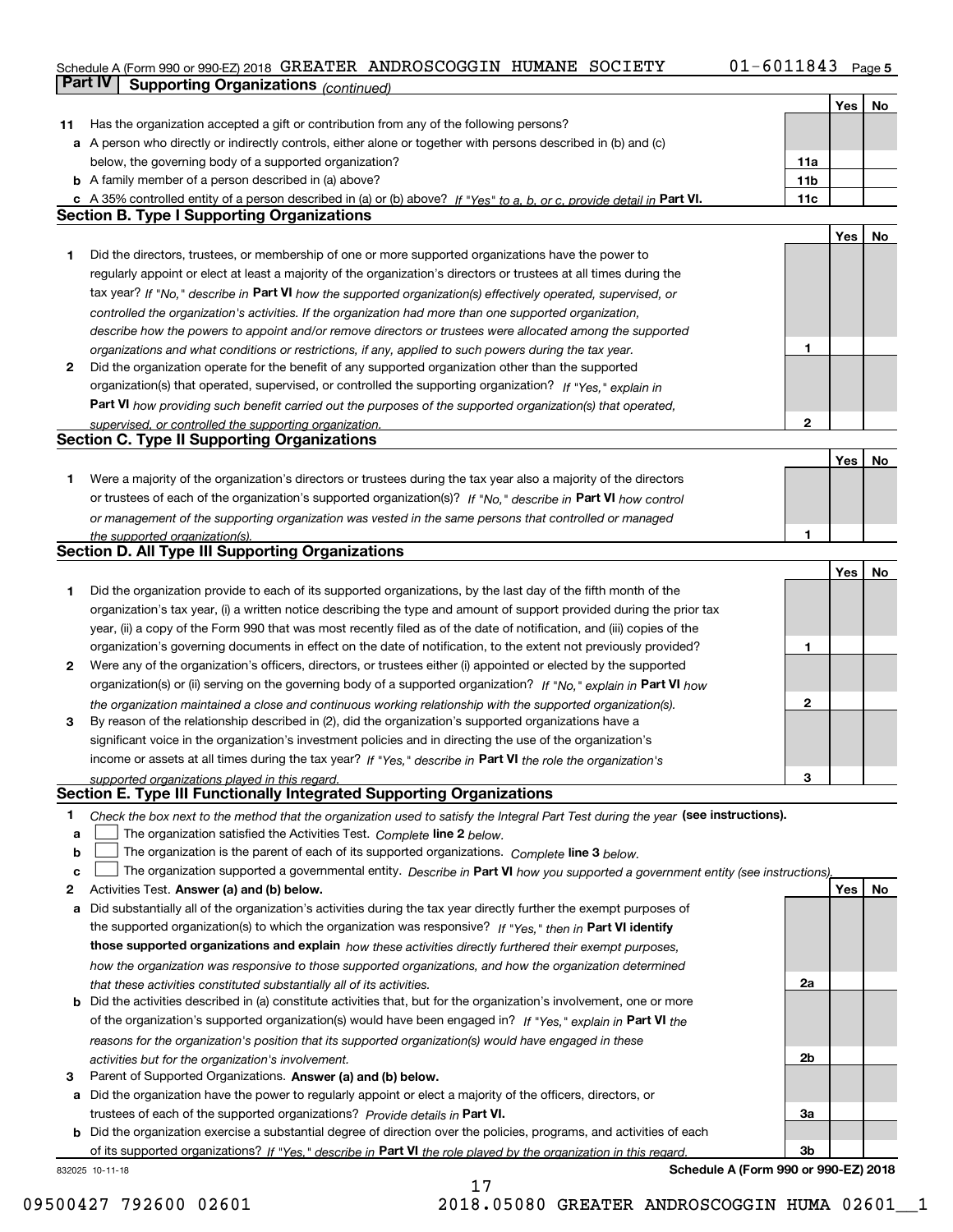| Schedule A (Form 990 or 990-EZ) 2018 GREATER ANDROSCOGGIN HUMANE SOCIETY              |  |  | $01 - 6011843$ Page 6 |  |
|---------------------------------------------------------------------------------------|--|--|-----------------------|--|
| <b>Part V</b> Type III Non-Functionally Integrated 509(a)(3) Supporting Organizations |  |  |                       |  |

| 1 Check here if the organization satisfied the Integral Part Test as a qualifying trust on Nov. 20, 1970 (explain in Part VI.) See instructions. All |  |
|------------------------------------------------------------------------------------------------------------------------------------------------------|--|
| other Type III non-functionally integrated supporting organizations must complete Sections A through E.                                              |  |

|              | Section A - Adjusted Net Income                                              | (A) Prior Year | (B) Current Year<br>(optional) |                                |
|--------------|------------------------------------------------------------------------------|----------------|--------------------------------|--------------------------------|
| 1            | Net short-term capital gain                                                  | 1              |                                |                                |
| $\mathbf{2}$ | Recoveries of prior-year distributions                                       | $\mathbf{2}$   |                                |                                |
| 3            | Other gross income (see instructions)                                        | 3              |                                |                                |
| 4            | Add lines 1 through 3                                                        | 4              |                                |                                |
| 5            | Depreciation and depletion                                                   | 5              |                                |                                |
| 6            | Portion of operating expenses paid or incurred for production or             |                |                                |                                |
|              | collection of gross income or for management, conservation, or               |                |                                |                                |
|              | maintenance of property held for production of income (see instructions)     | 6              |                                |                                |
| 7            | Other expenses (see instructions)                                            | $\overline{7}$ |                                |                                |
| 8            | Adjusted Net Income (subtract lines 5, 6, and 7 from line 4)                 | 8              |                                |                                |
|              | <b>Section B - Minimum Asset Amount</b>                                      |                | (A) Prior Year                 | (B) Current Year<br>(optional) |
| 1            | Aggregate fair market value of all non-exempt-use assets (see                |                |                                |                                |
|              | instructions for short tax year or assets held for part of year):            |                |                                |                                |
|              | a Average monthly value of securities                                        | 1a             |                                |                                |
|              | <b>b</b> Average monthly cash balances                                       | 1 <sub>b</sub> |                                |                                |
|              | <b>c</b> Fair market value of other non-exempt-use assets                    | 1c             |                                |                                |
|              | <b>d</b> Total (add lines 1a, 1b, and 1c)                                    | 1d             |                                |                                |
|              | e Discount claimed for blockage or other                                     |                |                                |                                |
|              | factors (explain in detail in Part VI):                                      |                |                                |                                |
| $\mathbf{2}$ | Acquisition indebtedness applicable to non-exempt-use assets                 | $\mathbf{2}$   |                                |                                |
| 3            | Subtract line 2 from line 1d                                                 | 3              |                                |                                |
| 4            | Cash deemed held for exempt use. Enter 1-1/2% of line 3 (for greater amount, |                |                                |                                |
|              | see instructions)                                                            | 4              |                                |                                |
| 5            | Net value of non-exempt-use assets (subtract line 4 from line 3)             | 5              |                                |                                |
| 6            | Multiply line 5 by .035                                                      | 6              |                                |                                |
| 7            | Recoveries of prior-year distributions                                       | $\overline{7}$ |                                |                                |
| 8            | Minimum Asset Amount (add line 7 to line 6)                                  | 8              |                                |                                |
|              | <b>Section C - Distributable Amount</b>                                      |                |                                | <b>Current Year</b>            |
| 1            | Adjusted net income for prior year (from Section A, line 8, Column A)        | 1              |                                |                                |
| 2            | Enter 85% of line 1                                                          | $\overline{2}$ |                                |                                |
| 3            | Minimum asset amount for prior year (from Section B, line 8, Column A)       | 3              |                                |                                |
| 4            | Enter greater of line 2 or line 3                                            | 4              |                                |                                |
| 5            | Income tax imposed in prior year                                             | 5              |                                |                                |
| 6            | Distributable Amount. Subtract line 5 from line 4, unless subject to         |                |                                |                                |
|              | emergency temporary reduction (see instructions)                             | 6              |                                |                                |
|              |                                                                              |                |                                |                                |

**7** Check here if the current year is the organization's first as a non-functionally integrated Type III supporting organization (see instructions).

**Schedule A (Form 990 or 990-EZ) 2018**

832026 10-11-18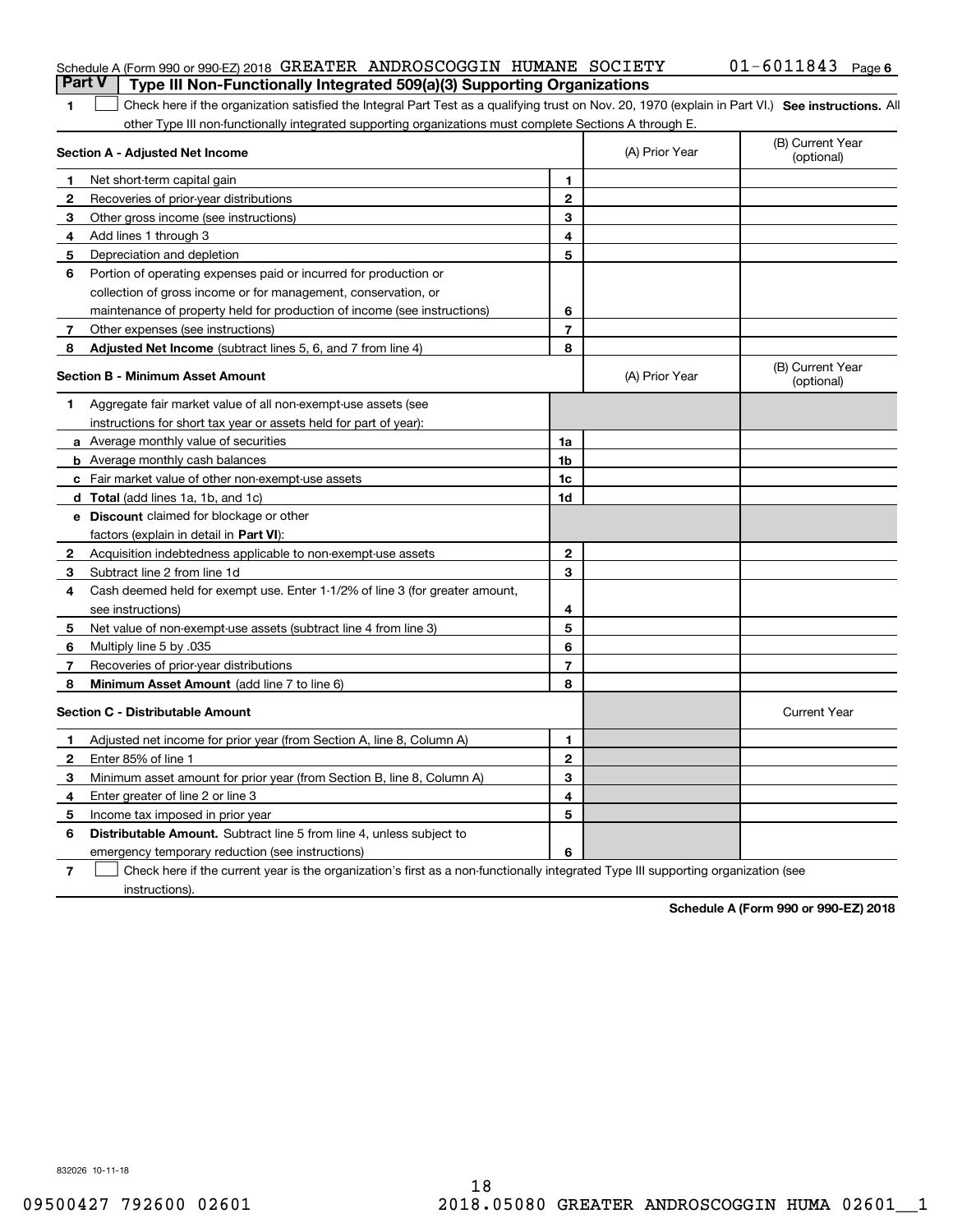#### Schedule A (Form 990 or 990-EZ) 2018 GREATER ANDROSCOGGIN HUMANE SOCIETY UI-6UII843 Page GREATER ANDROSCOGGIN HUMANE SOCIETY 01-6011843

| <b>Part V</b> | Type III Non-Functionally Integrated 509(a)(3) Supporting Organizations                    |                             | (continued)                           |                                         |  |  |  |
|---------------|--------------------------------------------------------------------------------------------|-----------------------------|---------------------------------------|-----------------------------------------|--|--|--|
|               | <b>Section D - Distributions</b>                                                           |                             |                                       | <b>Current Year</b>                     |  |  |  |
| 1             | Amounts paid to supported organizations to accomplish exempt purposes                      |                             |                                       |                                         |  |  |  |
| 2             | Amounts paid to perform activity that directly furthers exempt purposes of supported       |                             |                                       |                                         |  |  |  |
|               | organizations, in excess of income from activity                                           |                             |                                       |                                         |  |  |  |
| 3             | Administrative expenses paid to accomplish exempt purposes of supported organizations      |                             |                                       |                                         |  |  |  |
| 4             | Amounts paid to acquire exempt-use assets                                                  |                             |                                       |                                         |  |  |  |
| 5             | Qualified set-aside amounts (prior IRS approval required)                                  |                             |                                       |                                         |  |  |  |
| 6             | Other distributions (describe in Part VI). See instructions.                               |                             |                                       |                                         |  |  |  |
| 7             | <b>Total annual distributions.</b> Add lines 1 through 6.                                  |                             |                                       |                                         |  |  |  |
| 8             | Distributions to attentive supported organizations to which the organization is responsive |                             |                                       |                                         |  |  |  |
|               | (provide details in Part VI). See instructions.                                            |                             |                                       |                                         |  |  |  |
| 9             | Distributable amount for 2018 from Section C, line 6                                       |                             |                                       |                                         |  |  |  |
| 10            | Line 8 amount divided by line 9 amount                                                     |                             |                                       |                                         |  |  |  |
|               |                                                                                            | (i)                         | (ii)                                  | (iii)                                   |  |  |  |
|               | <b>Section E - Distribution Allocations</b> (see instructions)                             | <b>Excess Distributions</b> | <b>Underdistributions</b><br>Pre-2018 | <b>Distributable</b><br>Amount for 2018 |  |  |  |
| 1             | Distributable amount for 2018 from Section C, line 6                                       |                             |                                       |                                         |  |  |  |
| 2             | Underdistributions, if any, for years prior to 2018 (reason-                               |                             |                                       |                                         |  |  |  |
|               | able cause required- explain in Part VI). See instructions.                                |                             |                                       |                                         |  |  |  |
| З             | Excess distributions carryover, if any, to 2018                                            |                             |                                       |                                         |  |  |  |
|               | <b>a</b> From 2013                                                                         |                             |                                       |                                         |  |  |  |
|               | $b$ From 2014                                                                              |                             |                                       |                                         |  |  |  |
|               | $c$ From 2015                                                                              |                             |                                       |                                         |  |  |  |
|               | d From 2016                                                                                |                             |                                       |                                         |  |  |  |
|               | e From 2017                                                                                |                             |                                       |                                         |  |  |  |
|               | Total of lines 3a through e                                                                |                             |                                       |                                         |  |  |  |
| g             | Applied to underdistributions of prior years                                               |                             |                                       |                                         |  |  |  |
|               | <b>h</b> Applied to 2018 distributable amount                                              |                             |                                       |                                         |  |  |  |
|               | Carryover from 2013 not applied (see instructions)                                         |                             |                                       |                                         |  |  |  |
|               | Remainder. Subtract lines 3g, 3h, and 3i from 3f.                                          |                             |                                       |                                         |  |  |  |
| 4             | Distributions for 2018 from Section D,                                                     |                             |                                       |                                         |  |  |  |
|               | line $7:$                                                                                  |                             |                                       |                                         |  |  |  |
|               | <b>a</b> Applied to underdistributions of prior years                                      |                             |                                       |                                         |  |  |  |
|               | <b>b</b> Applied to 2018 distributable amount                                              |                             |                                       |                                         |  |  |  |
|               | c Remainder. Subtract lines 4a and 4b from 4.                                              |                             |                                       |                                         |  |  |  |
| 5             | Remaining underdistributions for years prior to 2018, if                                   |                             |                                       |                                         |  |  |  |
|               | any. Subtract lines 3g and 4a from line 2. For result greater                              |                             |                                       |                                         |  |  |  |
|               | than zero, explain in Part VI. See instructions.                                           |                             |                                       |                                         |  |  |  |
| 6             | Remaining underdistributions for 2018. Subtract lines 3h                                   |                             |                                       |                                         |  |  |  |
|               | and 4b from line 1. For result greater than zero, explain in                               |                             |                                       |                                         |  |  |  |
|               | Part VI. See instructions.                                                                 |                             |                                       |                                         |  |  |  |
| 7             | Excess distributions carryover to 2019. Add lines 3j                                       |                             |                                       |                                         |  |  |  |
|               | and 4c.                                                                                    |                             |                                       |                                         |  |  |  |
| 8             | Breakdown of line 7:                                                                       |                             |                                       |                                         |  |  |  |
|               | a Excess from 2014                                                                         |                             |                                       |                                         |  |  |  |
|               | <b>b</b> Excess from 2015                                                                  |                             |                                       |                                         |  |  |  |
|               |                                                                                            |                             |                                       |                                         |  |  |  |
|               | c Excess from 2016                                                                         |                             |                                       |                                         |  |  |  |
|               | d Excess from 2017<br>e Excess from 2018                                                   |                             |                                       |                                         |  |  |  |
|               |                                                                                            |                             |                                       |                                         |  |  |  |

**Schedule A (Form 990 or 990-EZ) 2018**

832027 10-11-18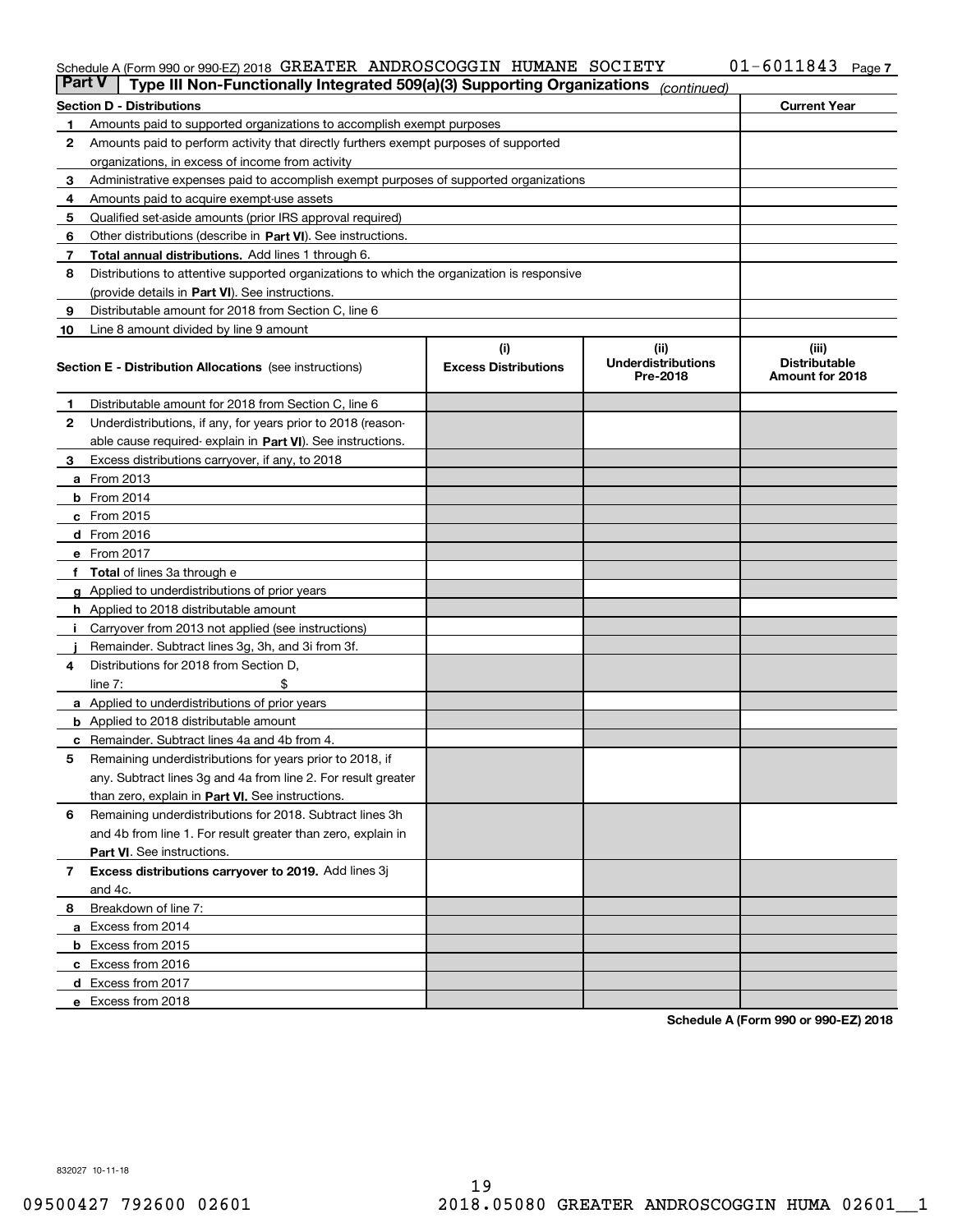| <b>Part VI</b>  | Schedule A (Form 990 or 990-EZ) 2018 GREATER ANDROSCOGGIN HUMANE SOCIETY<br>Section D, lines 5, 6, and 8; and Part V, Section E, lines 2, 5, and 6. Also complete this part for any additional information. |  |    | $01 - 6011843$ Page 8<br>Supplemental Information. Provide the explanations required by Part II, line 10; Part II, line 17a or 17b; Part III, line 12;<br>Part IV, Section A, lines 1, 2, 3b, 3c, 4b, 4c, 5a, 6, 9a, 9b, 9c, 11a, 11b, and 11c; Part IV, Section B, lines 1 and 2; Part IV, Section C,<br>line 1; Part IV, Section D, lines 2 and 3; Part IV, Section E, lines 1c, 2a, 2b, 3a, and 3b; Part V, line 1; Part V, Section B, line 1e; Part V, |  |
|-----------------|-------------------------------------------------------------------------------------------------------------------------------------------------------------------------------------------------------------|--|----|------------------------------------------------------------------------------------------------------------------------------------------------------------------------------------------------------------------------------------------------------------------------------------------------------------------------------------------------------------------------------------------------------------------------------------------------------------|--|
|                 | (See instructions.)                                                                                                                                                                                         |  |    |                                                                                                                                                                                                                                                                                                                                                                                                                                                            |  |
|                 |                                                                                                                                                                                                             |  |    |                                                                                                                                                                                                                                                                                                                                                                                                                                                            |  |
|                 |                                                                                                                                                                                                             |  |    |                                                                                                                                                                                                                                                                                                                                                                                                                                                            |  |
|                 |                                                                                                                                                                                                             |  |    |                                                                                                                                                                                                                                                                                                                                                                                                                                                            |  |
|                 |                                                                                                                                                                                                             |  |    |                                                                                                                                                                                                                                                                                                                                                                                                                                                            |  |
|                 |                                                                                                                                                                                                             |  |    |                                                                                                                                                                                                                                                                                                                                                                                                                                                            |  |
|                 |                                                                                                                                                                                                             |  |    |                                                                                                                                                                                                                                                                                                                                                                                                                                                            |  |
|                 |                                                                                                                                                                                                             |  |    |                                                                                                                                                                                                                                                                                                                                                                                                                                                            |  |
|                 |                                                                                                                                                                                                             |  |    |                                                                                                                                                                                                                                                                                                                                                                                                                                                            |  |
|                 |                                                                                                                                                                                                             |  |    |                                                                                                                                                                                                                                                                                                                                                                                                                                                            |  |
|                 |                                                                                                                                                                                                             |  |    |                                                                                                                                                                                                                                                                                                                                                                                                                                                            |  |
|                 |                                                                                                                                                                                                             |  |    |                                                                                                                                                                                                                                                                                                                                                                                                                                                            |  |
|                 |                                                                                                                                                                                                             |  |    |                                                                                                                                                                                                                                                                                                                                                                                                                                                            |  |
|                 |                                                                                                                                                                                                             |  |    |                                                                                                                                                                                                                                                                                                                                                                                                                                                            |  |
|                 |                                                                                                                                                                                                             |  |    |                                                                                                                                                                                                                                                                                                                                                                                                                                                            |  |
|                 |                                                                                                                                                                                                             |  |    |                                                                                                                                                                                                                                                                                                                                                                                                                                                            |  |
|                 |                                                                                                                                                                                                             |  |    |                                                                                                                                                                                                                                                                                                                                                                                                                                                            |  |
|                 |                                                                                                                                                                                                             |  |    |                                                                                                                                                                                                                                                                                                                                                                                                                                                            |  |
|                 |                                                                                                                                                                                                             |  |    |                                                                                                                                                                                                                                                                                                                                                                                                                                                            |  |
|                 |                                                                                                                                                                                                             |  |    |                                                                                                                                                                                                                                                                                                                                                                                                                                                            |  |
|                 |                                                                                                                                                                                                             |  |    |                                                                                                                                                                                                                                                                                                                                                                                                                                                            |  |
|                 |                                                                                                                                                                                                             |  |    |                                                                                                                                                                                                                                                                                                                                                                                                                                                            |  |
|                 |                                                                                                                                                                                                             |  |    |                                                                                                                                                                                                                                                                                                                                                                                                                                                            |  |
|                 |                                                                                                                                                                                                             |  |    |                                                                                                                                                                                                                                                                                                                                                                                                                                                            |  |
|                 |                                                                                                                                                                                                             |  |    |                                                                                                                                                                                                                                                                                                                                                                                                                                                            |  |
| 832028 10-11-18 |                                                                                                                                                                                                             |  | 20 | Schedule A (Form 990 or 990-EZ) 2018                                                                                                                                                                                                                                                                                                                                                                                                                       |  |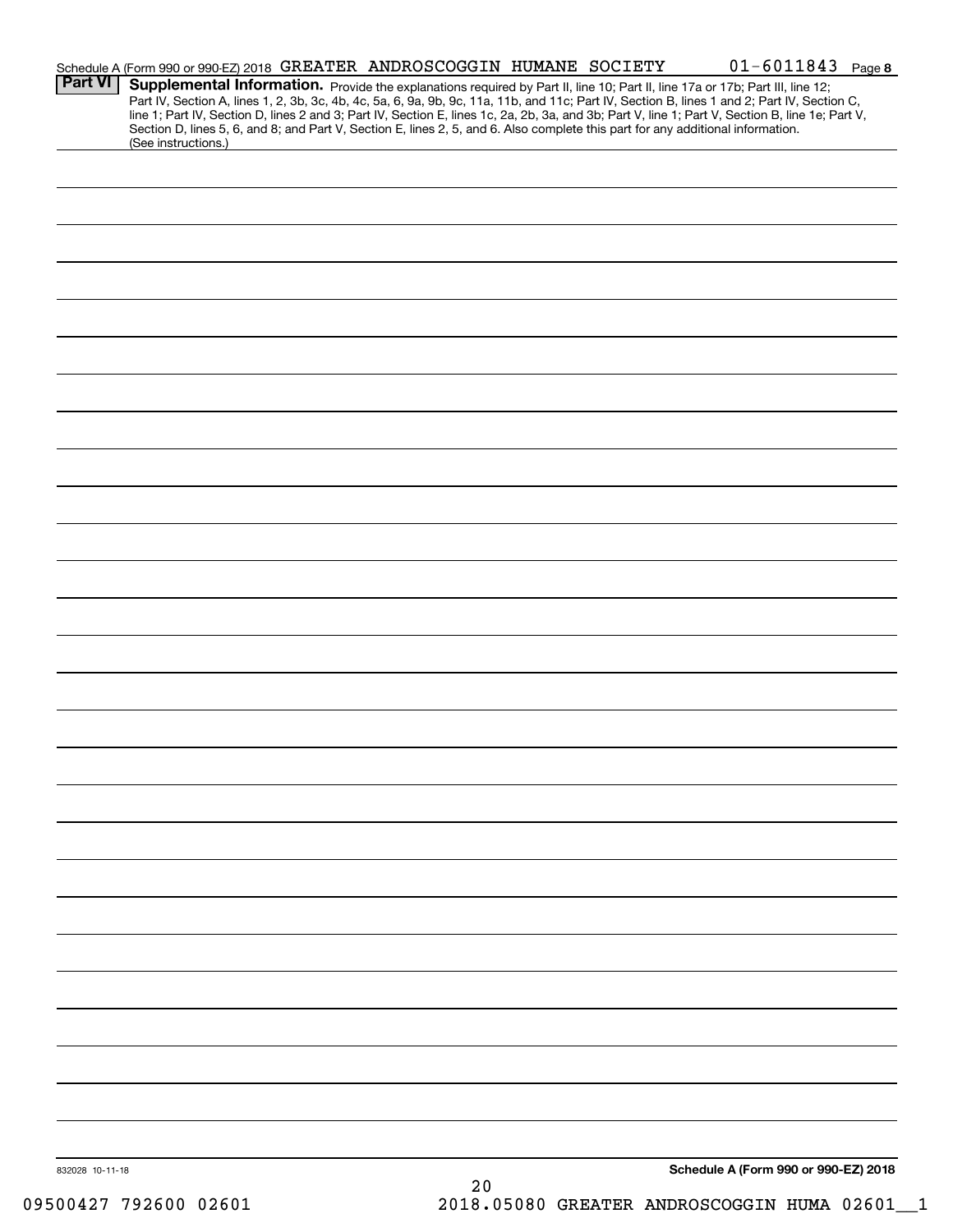Department of the Treasury Internal Revenue Service **(Form 990, 990-EZ, or 990-PF)** Name of the organization

# **Schedule B Schedule of Contributors**

**| Attach to Form 990, Form 990-EZ, or Form 990-PF. | Go to www.irs.gov/Form990 for the latest information.** OMB No. 1545-0047

**2018**

**Employer identification number**

|                                       | GREATER ANDROSCOGGIN HUMANE SOCIETY                                         | $01 - 6011843$ |
|---------------------------------------|-----------------------------------------------------------------------------|----------------|
| <b>Organization type (check one):</b> |                                                                             |                |
| Filers of:                            | Section:                                                                    |                |
| Form 990 or 990-EZ                    | $\mathbf{X}$<br>$501(c)$ $3$ ) (enter number) organization                  |                |
|                                       | $4947(a)(1)$ nonexempt charitable trust not treated as a private foundation |                |
|                                       | 527 political organization                                                  |                |
| Form 990-PF                           | 501(c)(3) exempt private foundation                                         |                |
|                                       | 4947(a)(1) nonexempt charitable trust treated as a private foundation       |                |

501(c)(3) taxable private foundation  $\mathcal{L}^{\text{max}}$ 

Check if your organization is covered by the **General Rule** or a **Special Rule. Note:**  Only a section 501(c)(7), (8), or (10) organization can check boxes for both the General Rule and a Special Rule. See instructions.

#### **General Rule**

 $\mathcal{L}^{\text{max}}$ 

For an organization filing Form 990, 990-EZ, or 990-PF that received, during the year, contributions totaling \$5,000 or more (in money or property) from any one contributor. Complete Parts I and II. See instructions for determining a contributor's total contributions.

#### **Special Rules**

any one contributor, during the year, total contributions of the greater of  $\,$  (1) \$5,000; or **(2)** 2% of the amount on (i) Form 990, Part VIII, line 1h;  $\boxed{\textbf{X}}$  For an organization described in section 501(c)(3) filing Form 990 or 990-EZ that met the 33 1/3% support test of the regulations under sections 509(a)(1) and 170(b)(1)(A)(vi), that checked Schedule A (Form 990 or 990-EZ), Part II, line 13, 16a, or 16b, and that received from or (ii) Form 990-EZ, line 1. Complete Parts I and II.

year, total contributions of more than \$1,000 *exclusively* for religious, charitable, scientific, literary, or educational purposes, or for the For an organization described in section 501(c)(7), (8), or (10) filing Form 990 or 990-EZ that received from any one contributor, during the prevention of cruelty to children or animals. Complete Parts I (entering "N/A" in column (b) instead of the contributor name and address), II, and III.  $\mathcal{L}^{\text{max}}$ 

purpose. Don't complete any of the parts unless the **General Rule** applies to this organization because it received *nonexclusively* year, contributions <sub>exclusively</sub> for religious, charitable, etc., purposes, but no such contributions totaled more than \$1,000. If this box is checked, enter here the total contributions that were received during the year for an  $\;$ exclusively religious, charitable, etc., For an organization described in section 501(c)(7), (8), or (10) filing Form 990 or 990-EZ that received from any one contributor, during the religious, charitable, etc., contributions totaling \$5,000 or more during the year  $\Box$ — $\Box$   $\Box$  $\mathcal{L}^{\text{max}}$ 

**Caution:**  An organization that isn't covered by the General Rule and/or the Special Rules doesn't file Schedule B (Form 990, 990-EZ, or 990-PF),  **must** but it answer "No" on Part IV, line 2, of its Form 990; or check the box on line H of its Form 990-EZ or on its Form 990-PF, Part I, line 2, to certify that it doesn't meet the filing requirements of Schedule B (Form 990, 990-EZ, or 990-PF).

**For Paperwork Reduction Act Notice, see the instructions for Form 990, 990-EZ, or 990-PF. Schedule B (Form 990, 990-EZ, or 990-PF) (2018)** LHA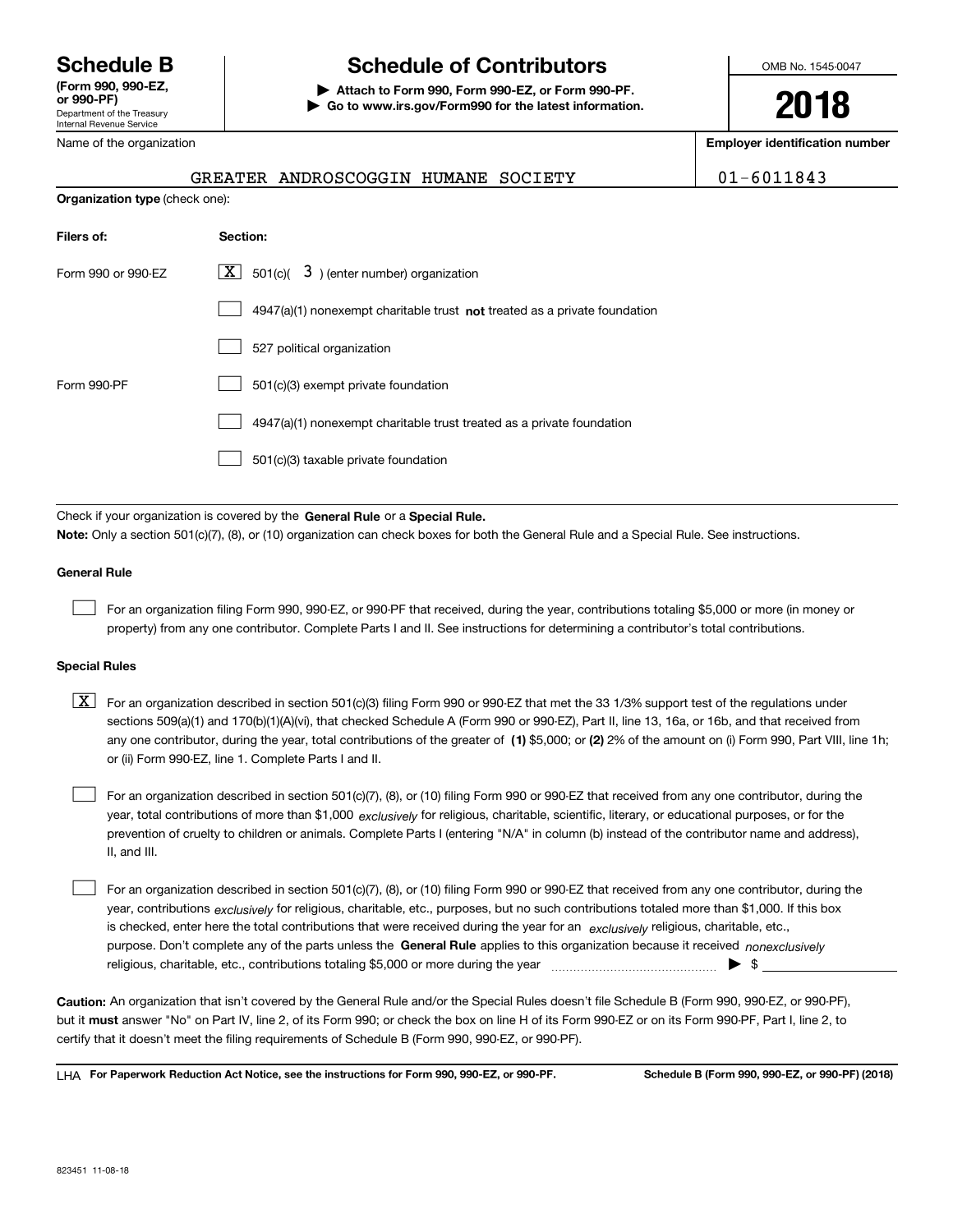### Schedule B (Form 990, 990-EZ, or 990-PF) (2018) Page 2

Name of organization

**Employer identification number**

#### GREATER ANDROSCOGGIN HUMANE SOCIETY | 01-6011843

Chedule B (Form 990, 990-EZ, or 990-PF) (2018)<br> **2014 Interpreteral space of Part I is additional space is needed.**<br> **2Part I Contributors** (see instructions). Use duplicate copies of Part I if additional space is needed.

| (a)<br>No.           | (b)<br>Name, address, and ZIP + 4                                                           | (c)<br><b>Total contributions</b> | (d)<br>Type of contribution                                                                                                                                    |
|----------------------|---------------------------------------------------------------------------------------------|-----------------------------------|----------------------------------------------------------------------------------------------------------------------------------------------------------------|
| 1                    | ELMINA B SEWALL FOUNDATION<br>15 MAIN ST STE 230<br>FREEPORT, ME 04032                      | 72,714.<br>$\mathfrak{S}$         | x<br>Person<br><b>Payroll</b><br><b>Noncash</b><br>(Complete Part II for<br>noncash contributions.)                                                            |
| (a)<br>No.           | (b)<br>Name, address, and ZIP + 4                                                           | (c)<br><b>Total contributions</b> | (d)<br>Type of contribution                                                                                                                                    |
| 2                    | PETCO FOUNDATION<br>654 RICHLAND HILLS DRIVE<br>SAN ANTONIO, TX 78245                       | 55, 236.<br>\$                    | x<br>Person<br>Payroll<br><b>Noncash</b><br>(Complete Part II for<br>noncash contributions.)                                                                   |
| (a)<br>No.           | (b)<br>Name, address, and ZIP + 4                                                           | (c)<br><b>Total contributions</b> | (d)<br>Type of contribution                                                                                                                                    |
| 3                    | DOREE TAYLOR CHARITABLE FOUNDATION<br>225 FRANKLIN STREET, MA 225-04-02<br>BOSTON, MA 02110 | 25,000.<br>\$                     | x<br>Person<br>Payroll<br><b>Noncash</b><br>(Complete Part II for<br>noncash contributions.)                                                                   |
|                      |                                                                                             |                                   |                                                                                                                                                                |
| (a)<br>No.           | (b)<br>Name, address, and ZIP + 4                                                           | (c)<br><b>Total contributions</b> | (d)<br>Type of contribution                                                                                                                                    |
| 4                    | ESTATE OF JANE PRATT<br>55 STRAWBERRY AVENUE<br>LEWISTON, ME 04240                          | 146,431.<br>\$                    | x<br>Person<br><b>Payroll</b><br><b>Noncash</b><br>(Complete Part II for<br>noncash contributions.)                                                            |
| (a)<br>No.           | (b)<br>Name, address, and ZIP + 4                                                           | (c)<br><b>Total contributions</b> | (d)<br>Type of contribution                                                                                                                                    |
| 5                    | ESTATE OF JOAN BERNARD<br>STRAWBERRY AVENUE<br>55.<br>LEWISTON, ME 04240                    | 115,245.<br>\$                    | x<br>Person<br>Payroll<br><b>Noncash</b><br>(Complete Part II for<br>noncash contributions.)                                                                   |
| (a)<br>No.           | (b)<br>Name, address, and ZIP + 4                                                           | (c)<br><b>Total contributions</b> | (d)<br>Type of contribution                                                                                                                                    |
| 6<br>823452 11-08-18 | ASPCA<br>EAST 92ND STREET<br>424<br>NEW YORK, NY 10128                                      | 70,725.<br>\$                     | $\overline{\mathbf{X}}$<br>Person<br>Payroll<br>Noncash<br>(Complete Part II for<br>noncash contributions.)<br>Schedule B (Form 990, 990-EZ, or 990-PF) (2018) |

22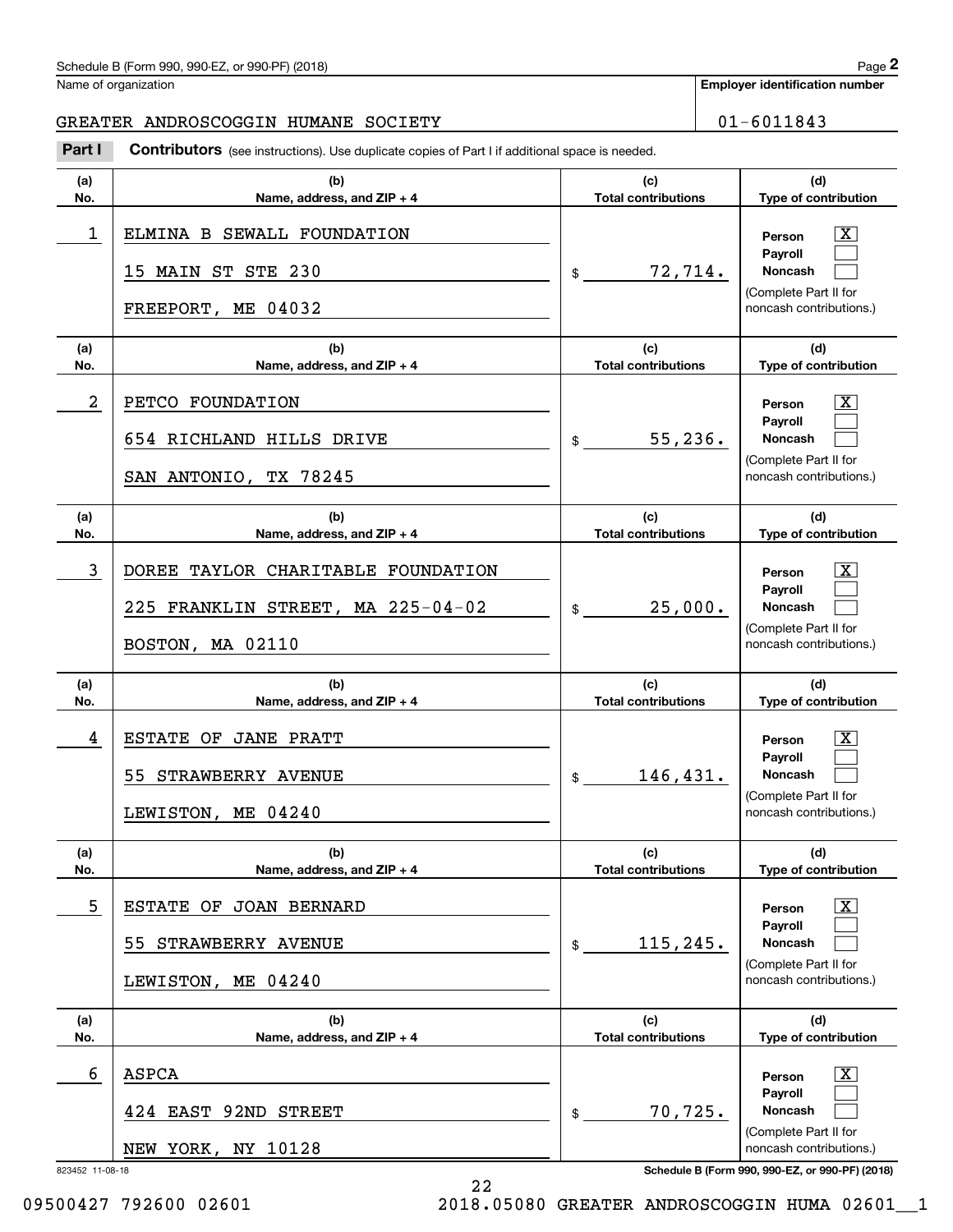### Schedule B (Form 990, 990-EZ, or 990-PF) (2018) Page 2

Name of organization

#### GREATER ANDROSCOGGIN HUMANE SOCIETY | 01-6011843

Contributors (see instructions). Use duplicate copies of Part I if additional space is needed. Chedule B (Form 990, 990-EZ, or 990-PF) (2018)<br>Iame of organization<br>**2PARTER ANDROSCOGGIN HUMANE SOCIETY**<br>**2PART I** Contributors (see instructions). Use duplicate copies of Part I if additional space is needed.

| (a)<br>No.      | (b)<br>Name, address, and ZIP + 4                                | (c)<br><b>Total contributions</b> | (d)<br>Type of contribution                                                                                      |
|-----------------|------------------------------------------------------------------|-----------------------------------|------------------------------------------------------------------------------------------------------------------|
| 7               | MAINE COMMUNITY FOUNDATION<br>245 MAIN ST<br>ELLSWORTH, ME 04605 | 22,310.<br>$\frac{1}{2}$          | $\overline{\text{X}}$<br>Person<br>Pavroll<br><b>Noncash</b><br>(Complete Part II for<br>noncash contributions.) |
| (a)<br>No.      | (b)<br>Name, address, and ZIP + 4                                | (c)<br><b>Total contributions</b> | (d)<br>Type of contribution                                                                                      |
|                 |                                                                  | \$                                | Person<br>Payroll<br>Noncash<br>(Complete Part II for<br>noncash contributions.)                                 |
| (a)<br>No.      | (b)<br>Name, address, and ZIP + 4                                | (c)<br><b>Total contributions</b> | (d)<br>Type of contribution                                                                                      |
|                 |                                                                  | \$                                | Person<br>Payroll<br><b>Noncash</b><br>(Complete Part II for<br>noncash contributions.)                          |
| (a)<br>No.      | (b)<br>Name, address, and ZIP + 4                                | (c)<br><b>Total contributions</b> | (d)<br>Type of contribution                                                                                      |
|                 |                                                                  | \$                                | Person<br>Payroll<br>Noncash<br>(Complete Part II for<br>noncash contributions.)                                 |
| (a)<br>No.      | (b)<br>Name, address, and ZIP + 4                                | (c)<br><b>Total contributions</b> | (d)<br>Type of contribution                                                                                      |
|                 |                                                                  | \$                                | Person<br>Payroll<br>Noncash<br>(Complete Part II for<br>noncash contributions.)                                 |
| (a)<br>No.      | (b)<br>Name, address, and ZIP + 4                                | (c)<br><b>Total contributions</b> | (d)<br>Type of contribution                                                                                      |
|                 |                                                                  | \$                                | Person<br>Payroll<br>Noncash<br>(Complete Part II for<br>noncash contributions.)                                 |
| 823452 11-08-18 |                                                                  |                                   | Schedule B (Form 990, 990-EZ, or 990-PF) (2018)                                                                  |

23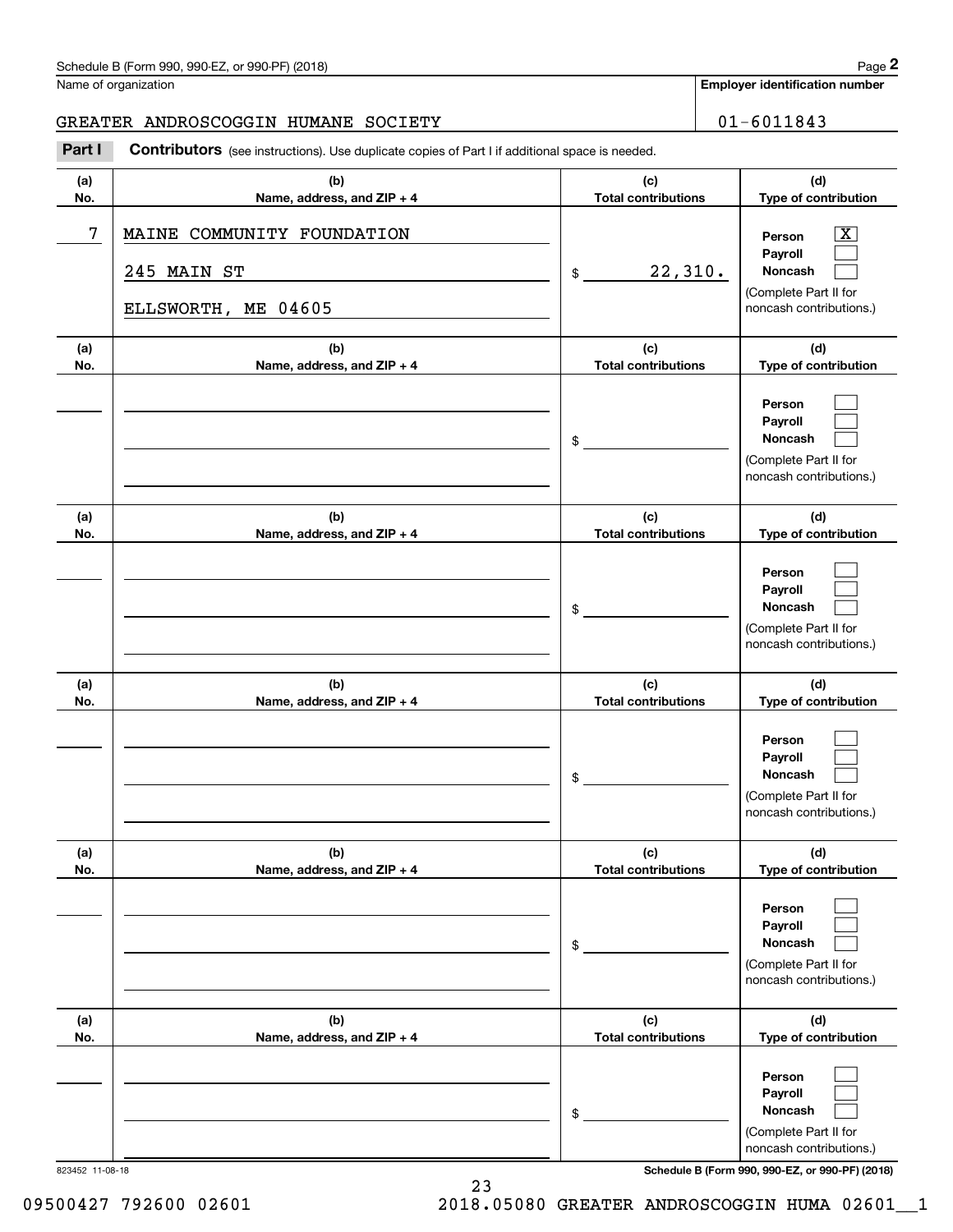Name of organization

**Employer identification number**

GREATER ANDROSCOGGIN HUMANE SOCIETY | 01-6011843

Chedule B (Form 990, 990-EZ, or 990-PF) (2018)<br> **2014 Instruction Section Space 3**<br> **3PART II if additional space is needed.**<br> **2Part II if Additional space is needed.**<br> **3Part II if Additional space is needed.** 

| (a)<br>No.<br>from<br>Part I | (b)<br>Description of noncash property given | (c)<br>FMV (or estimate)<br>(See instructions.) | (d)<br>Date received |
|------------------------------|----------------------------------------------|-------------------------------------------------|----------------------|
|                              |                                              |                                                 |                      |
|                              |                                              | \$                                              |                      |
|                              |                                              |                                                 |                      |
| (a)<br>No.<br>from<br>Part I | (b)<br>Description of noncash property given | (c)<br>FMV (or estimate)<br>(See instructions.) | (d)<br>Date received |
|                              |                                              |                                                 |                      |
|                              |                                              | \$                                              |                      |
|                              |                                              |                                                 |                      |
| (a)<br>No.<br>from<br>Part I | (b)<br>Description of noncash property given | (c)<br>FMV (or estimate)<br>(See instructions.) | (d)<br>Date received |
|                              |                                              |                                                 |                      |
|                              |                                              |                                                 |                      |
|                              |                                              | \$                                              |                      |
| (a)<br>No.<br>from<br>Part I | (b)<br>Description of noncash property given | (c)<br>FMV (or estimate)<br>(See instructions.) | (d)<br>Date received |
|                              |                                              |                                                 |                      |
|                              |                                              |                                                 |                      |
|                              |                                              | \$                                              |                      |
| (a)<br>No.<br>from<br>Part I | (b)<br>Description of noncash property given | (c)<br>FMV (or estimate)<br>(See instructions.) | (d)<br>Date received |
|                              |                                              |                                                 |                      |
|                              |                                              |                                                 |                      |
|                              |                                              | $\$$                                            |                      |
| (a)<br>No.<br>from<br>Part I | (b)<br>Description of noncash property given | (c)<br>FMV (or estimate)<br>(See instructions.) | (d)<br>Date received |
|                              |                                              |                                                 |                      |
|                              |                                              |                                                 |                      |
|                              |                                              | \$                                              |                      |

823453 11-08-18 **Schedule B (Form 990, 990-EZ, or 990-PF) (2018)**

09500427 792600 02601 2018.05080 GREATER ANDROSCOGGIN HUMA 02601\_1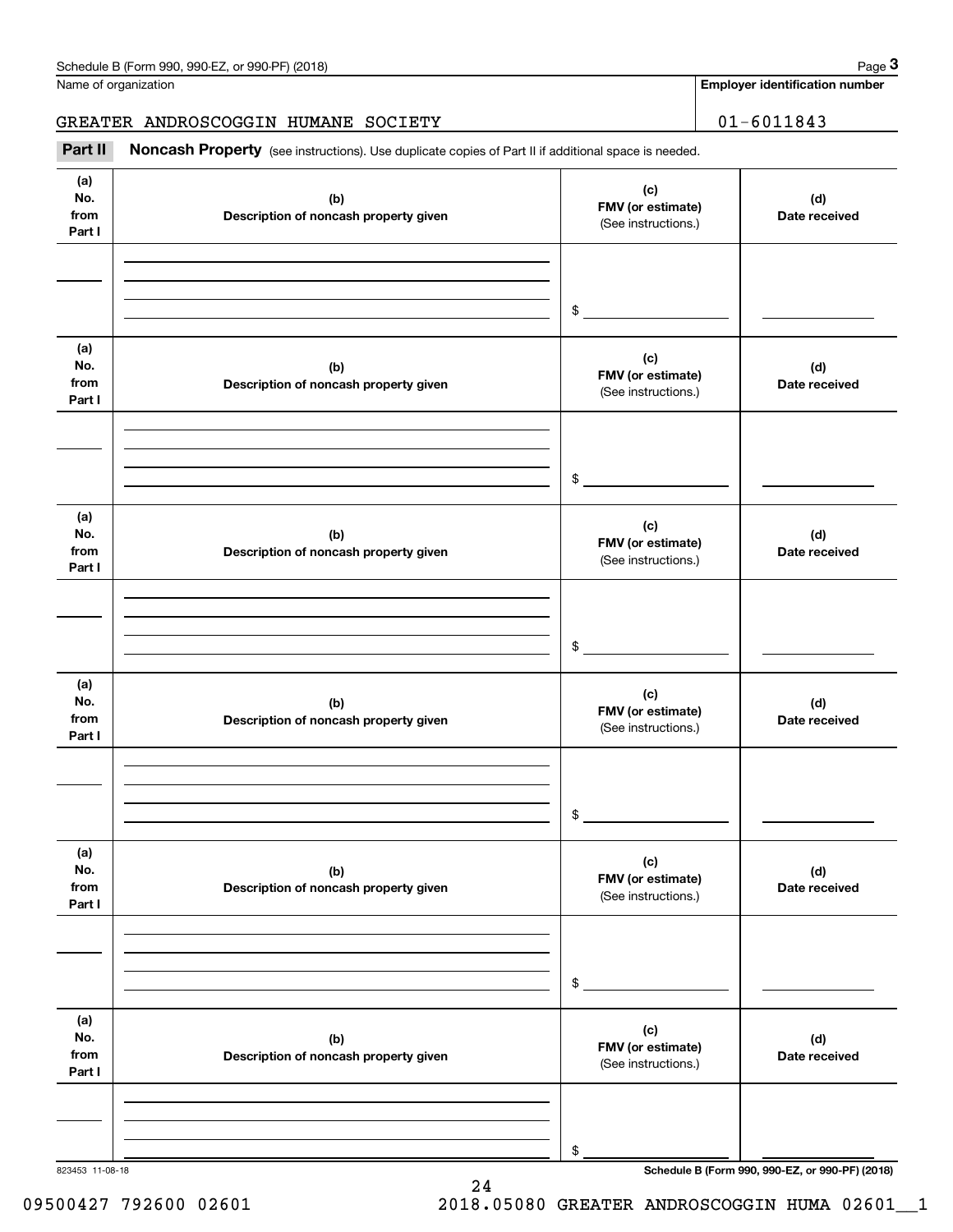|                 | Schedule B (Form 990, 990-EZ, or 990-PF) (2018)                                                                                                                                                                                                                              |                      |  | Page 4                                          |  |  |  |  |
|-----------------|------------------------------------------------------------------------------------------------------------------------------------------------------------------------------------------------------------------------------------------------------------------------------|----------------------|--|-------------------------------------------------|--|--|--|--|
|                 | Name of organization                                                                                                                                                                                                                                                         |                      |  | <b>Employer identification number</b>           |  |  |  |  |
|                 | GREATER ANDROSCOGGIN HUMANE SOCIETY                                                                                                                                                                                                                                          |                      |  | $01 - 6011843$                                  |  |  |  |  |
| <b>Part III</b> | Exclusively religious, charitable, etc., contributions to organizations described in section 501(c)(7), (8), or (10) that total more than \$1,000 for the year<br>from any one contributor. Complete columns (a) through (e) and the following line entry. For organizations |                      |  |                                                 |  |  |  |  |
|                 | completing Part III, enter the total of exclusively religious, charitable, etc., contributions of \$1,000 or less for the year. (Enter this info. once.) $\blacktriangleright$ \$<br>Use duplicate copies of Part III if additional space is needed.                         |                      |  |                                                 |  |  |  |  |
| (a) No.<br>from | (b) Purpose of gift                                                                                                                                                                                                                                                          | (c) Use of gift      |  |                                                 |  |  |  |  |
| Part I          |                                                                                                                                                                                                                                                                              |                      |  | (d) Description of how gift is held             |  |  |  |  |
|                 |                                                                                                                                                                                                                                                                              |                      |  |                                                 |  |  |  |  |
|                 |                                                                                                                                                                                                                                                                              |                      |  |                                                 |  |  |  |  |
|                 |                                                                                                                                                                                                                                                                              | (e) Transfer of gift |  |                                                 |  |  |  |  |
|                 |                                                                                                                                                                                                                                                                              |                      |  |                                                 |  |  |  |  |
|                 | Transferee's name, address, and ZIP + 4                                                                                                                                                                                                                                      |                      |  | Relationship of transferor to transferee        |  |  |  |  |
|                 |                                                                                                                                                                                                                                                                              |                      |  |                                                 |  |  |  |  |
|                 |                                                                                                                                                                                                                                                                              |                      |  |                                                 |  |  |  |  |
| (a) No.<br>from |                                                                                                                                                                                                                                                                              |                      |  |                                                 |  |  |  |  |
| Part I          | (b) Purpose of gift                                                                                                                                                                                                                                                          | (c) Use of gift      |  | (d) Description of how gift is held             |  |  |  |  |
|                 |                                                                                                                                                                                                                                                                              |                      |  |                                                 |  |  |  |  |
|                 |                                                                                                                                                                                                                                                                              |                      |  |                                                 |  |  |  |  |
|                 |                                                                                                                                                                                                                                                                              | (e) Transfer of gift |  |                                                 |  |  |  |  |
|                 |                                                                                                                                                                                                                                                                              |                      |  |                                                 |  |  |  |  |
|                 | Transferee's name, address, and ZIP + 4                                                                                                                                                                                                                                      |                      |  | Relationship of transferor to transferee        |  |  |  |  |
|                 |                                                                                                                                                                                                                                                                              |                      |  |                                                 |  |  |  |  |
|                 |                                                                                                                                                                                                                                                                              |                      |  |                                                 |  |  |  |  |
| (a) No.<br>from |                                                                                                                                                                                                                                                                              |                      |  |                                                 |  |  |  |  |
| Part I          | (b) Purpose of gift                                                                                                                                                                                                                                                          | (c) Use of gift      |  | (d) Description of how gift is held             |  |  |  |  |
|                 |                                                                                                                                                                                                                                                                              |                      |  |                                                 |  |  |  |  |
|                 |                                                                                                                                                                                                                                                                              |                      |  |                                                 |  |  |  |  |
|                 |                                                                                                                                                                                                                                                                              | (e) Transfer of gift |  |                                                 |  |  |  |  |
|                 |                                                                                                                                                                                                                                                                              |                      |  |                                                 |  |  |  |  |
|                 | Transferee's name, address, and $ZIP + 4$                                                                                                                                                                                                                                    |                      |  | Relationship of transferor to transferee        |  |  |  |  |
|                 |                                                                                                                                                                                                                                                                              |                      |  |                                                 |  |  |  |  |
|                 |                                                                                                                                                                                                                                                                              |                      |  |                                                 |  |  |  |  |
| (a) No.<br>from | (b) Purpose of gift                                                                                                                                                                                                                                                          | (c) Use of gift      |  | (d) Description of how gift is held             |  |  |  |  |
| Part I          |                                                                                                                                                                                                                                                                              |                      |  |                                                 |  |  |  |  |
|                 |                                                                                                                                                                                                                                                                              |                      |  |                                                 |  |  |  |  |
|                 |                                                                                                                                                                                                                                                                              |                      |  |                                                 |  |  |  |  |
|                 |                                                                                                                                                                                                                                                                              | (e) Transfer of gift |  |                                                 |  |  |  |  |
|                 |                                                                                                                                                                                                                                                                              |                      |  |                                                 |  |  |  |  |
|                 | Transferee's name, address, and $ZIP + 4$                                                                                                                                                                                                                                    |                      |  | Relationship of transferor to transferee        |  |  |  |  |
|                 |                                                                                                                                                                                                                                                                              |                      |  |                                                 |  |  |  |  |
|                 |                                                                                                                                                                                                                                                                              |                      |  |                                                 |  |  |  |  |
| 823454 11-08-18 |                                                                                                                                                                                                                                                                              |                      |  | Schedule B (Form 990, 990-EZ, or 990-PF) (2018) |  |  |  |  |
|                 |                                                                                                                                                                                                                                                                              | 25                   |  |                                                 |  |  |  |  |

<sup>09500427 792600 02601 2018.05080</sup> GREATER ANDROSCOGGIN HUMA 02601\_1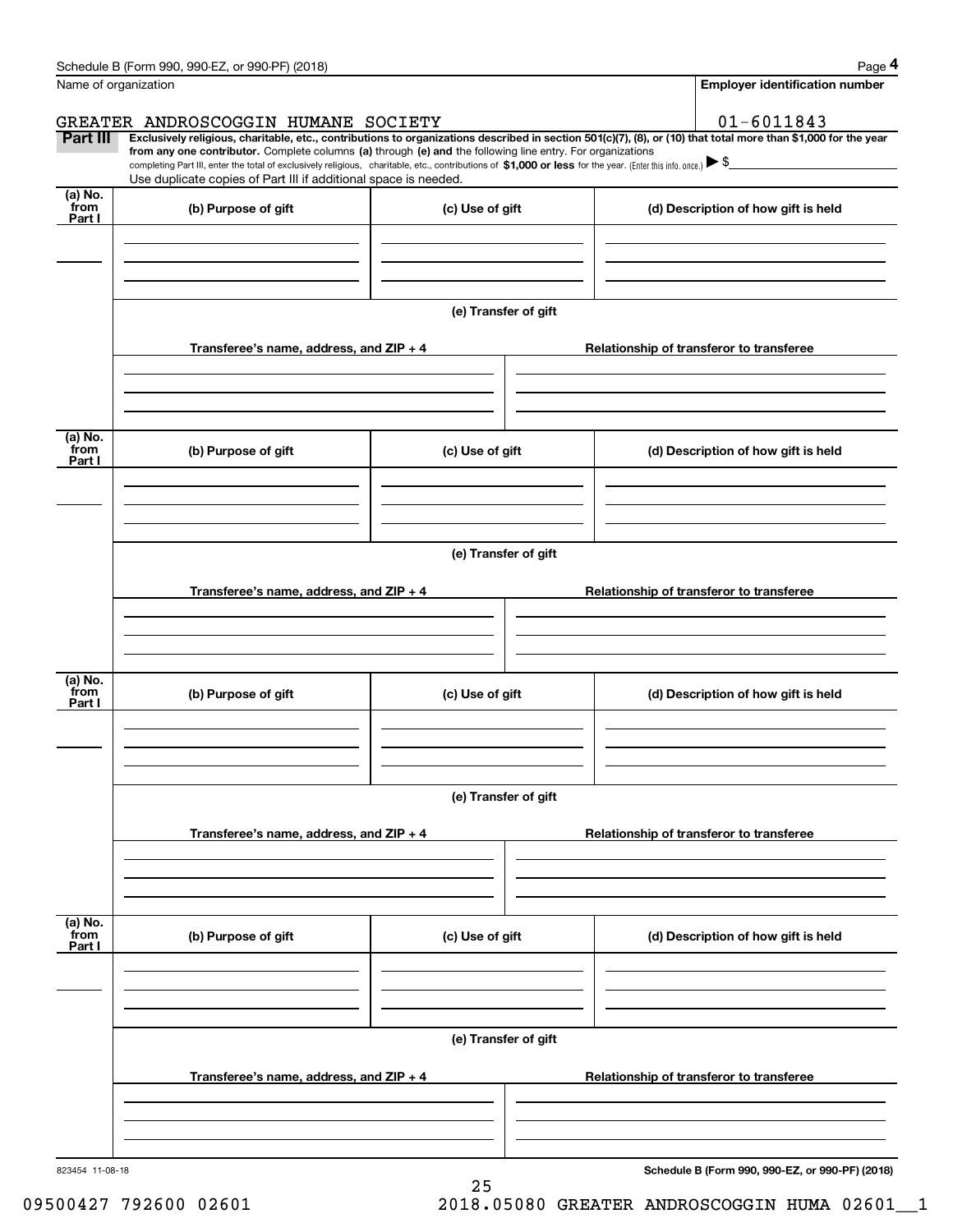| <b>SCHEDULE D</b> |  |
|-------------------|--|
|-------------------|--|

Department of the Treasury

| (Form 990) |  |
|------------|--|
|------------|--|

## **Supplemental Financial Statements**

**(Form 990)** (**Form 990,**<br>Part IV, line 6, 7, 8, 9, 10, 11a, 11b, 11c, 11d, 11e, 11f, 12a, or 12b.<br>Department of the Treasury **and Exercise Connect Connect Connect Connect Connect Connect Connect Connect Connect** 



**|Go to www.irs.gov/Form990 for instructions and the latest information.**

Internal Revenue Service 832051 10-29-18 **Held at the End of the Tax Year Name of the organization Employer identification number** (a) Donor advised funds **123456Yes No Yes**<u>es \_\_\_\_\_\_\_\_ No</u> **12**Complete lines 2a through 2d if the organization held a qualified conservation contribution in the form of a conservation easement on the last **3456789abc** Number of conservation easements on a certified historic structure included in (a) www.communically **d2a2b2c2dYes No Yes No 1a** If the organization elected, as permitted under SFAS 116 (ASC 958), not to report in its revenue statement and balance sheet works of art, **2b** If the organization elected, as permitted under SFAS 116 (ASC 958), to report in its revenue statement and balance sheet works of art, historical **(i)** Revenue included on Form 990, Part VIII, line 1 ~~~~~~~~~~~~~~~~~~~~~~~~~~~~**(ii)** Assets included in Form 990, Part X ~~~~~~~~~~~~~~~~~~~~~~~~~~~~~~~~~ | \$ **a**Revenue included on Form 990, Part VIII, line 1 ~~~~~~~~~~~~~~~~~~~~~~~~~~~~~~**bFor Paperwork Reduction Act Notice, see the Instructions for Form 990. Schedule D (Form 990) 2018** LHAComplete if the organization answered "Yes" on Form 990, Part IV, line 6. (b) Funds and other accounts Total number at end of year ~~~~~~~~~~~~~~~ Aggregate value of contributions to (during year)  $\quad \quad \ldots \ldots \ldots$ Aggregate value of grants from (during year) www.community Aggregate value at end of year ~~~~~~~~~~~~~ Did the organization inform all donors and donor advisors in writing that the assets held in donor advised funds are the organization's property, subject to the organization's exclusive legal control? ~~~~~~~~~~~~~~~~~~ Did the organization inform all grantees, donors, and donor advisors in writing that grant funds can be used only for charitable purposes and not for the benefit of the donor or donor advisor, or for any other purpose conferring impermissible private benefit? **Part II | Conservation Easements.** Complete if the organization answered "Yes" on Form 990, Part IV, line 7. Purpose(s) of conservation easements held by the organization (check all that apply). Preservation of land for public use (e.g., recreation or education) **Protection of natural habitat Exercise 2018** Preservation of open space Preservation of a historically important land area Preservation of a certified historic structure day of the tax year. Total number of conservation easements ~~~~~~~~~~~~~~~~~~~~~~~~~~~~~~~~ Total acreage restricted by conservation easements ~~~~~~~~~~~~~~~~~~~~~~~~~~Number of conservation easements included in (c) acquired after 7/25/06, and not on a historic structure listed in the National Register ~~~~~~~~~~~~~~~~~~~~~~~~~~~~~~~~~~~~~~ Number of conservation easements modified, transferred, released, extinguished, or terminated by the organization during the tax  $year$ Number of states where property subject to conservation easement is located  $\blacktriangleright$ Does the organization have a written policy regarding the periodic monitoring, inspection, handling of violations, and enforcement of the conservation easements it holds? ~~~~~~~~~~~~~~~~~~~~~~~~~ Staff and volunteer hours devoted to monitoring, inspecting, handling of violations, and enforcing conservation easements during the year  $\blacktriangleright$ Amount of expenses incurred in monitoring, inspecting, handling of violations, and enforcing conservation easements during the year  $\blacktriangleright$  \$ Does each conservation easement reported on line 2(d) above satisfy the requirements of section 170(h)(4)(B)(i) and section 170(h)(4)(B)(ii)? ~~~~~~~~~~~~~~~~~~~~~~~~~~~~~~~~~~~~~~~~~~~~~~ In Part XIII, describe how the organization reports conservation easements in its revenue and expense statement, and balance sheet, and include, if applicable, the text of the footnote to the organization's financial statements that describes the organization's accounting for conservation easements. Complete if the organization answered "Yes" on Form 990, Part IV, line 8. historical treasures, or other similar assets held for public exhibition, education, or research in furtherance of public service, provide, in Part XIII, the text of the footnote to its financial statements that describes these items. treasures, or other similar assets held for public exhibition, education, or research in furtherance of public service, provide the following amounts relating to these items:  $\blacktriangleright$  \$ If the organization received or held works of art, historical treasures, or other similar assets for financial gain, provide the following amounts required to be reported under SFAS 116 (ASC 958) relating to these items: Assets included in Form 990, Part X  $\blacktriangleright$  \$  $\ldots$   $\blacktriangleright$  \$ **Part I Organizations Maintaining Donor Advised Funds or Other Similar Funds or Accounts. Part III Organizations Maintaining Collections of Art, Historical Treasures, or Other Similar Assets.**  $\mathcal{L}^{\text{max}}$  $\mathcal{L}^{\text{max}}$  $\Box$  Yes  $\Box$  $\mathcal{L}^{\text{max}}$  $\mathcal{L}^{\text{max}}$  $\mathcal{L}^{\text{max}}$ GREATER ANDROSCOGGIN HUMANE SOCIETY 01-6011843

26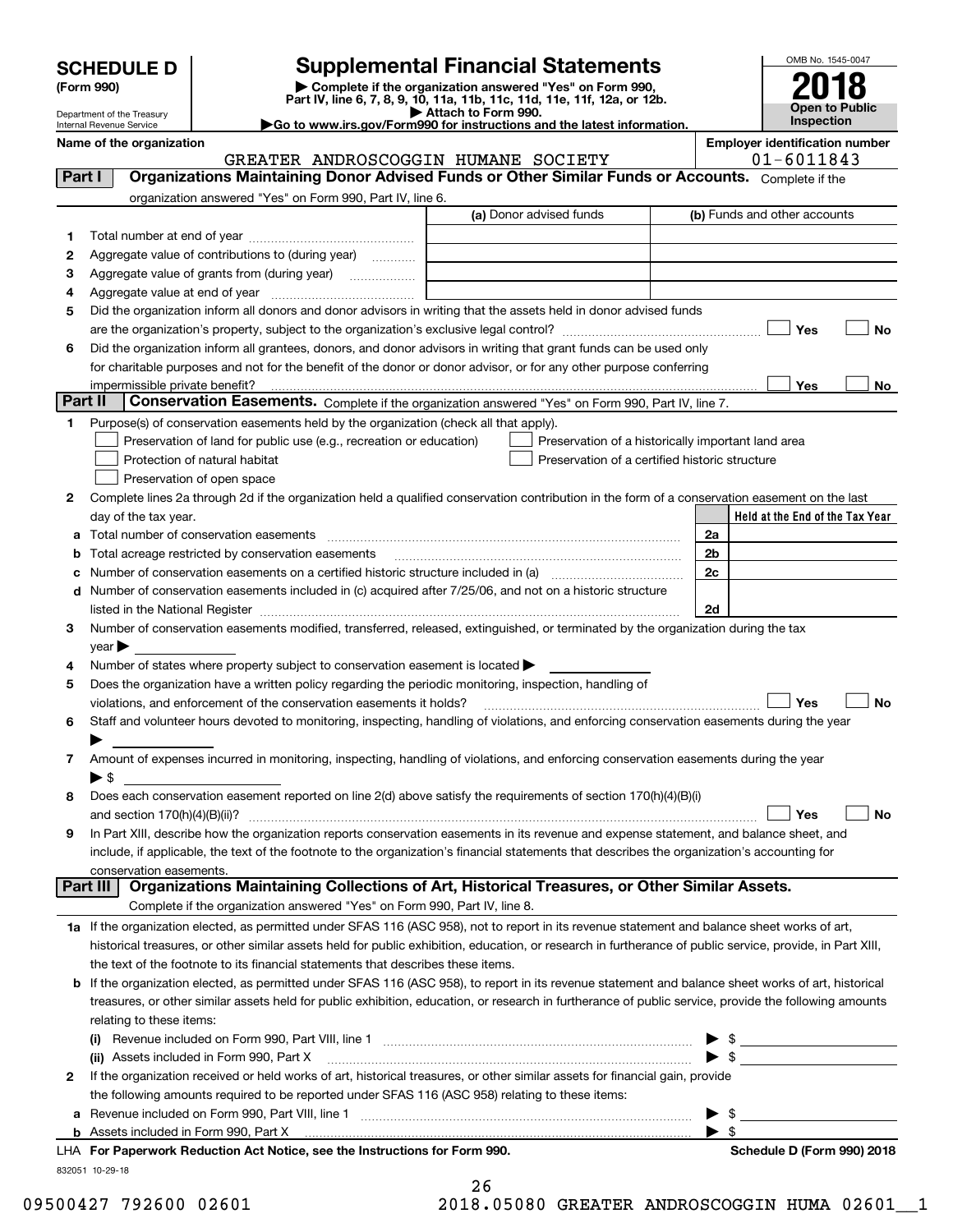|        | Schedule D (Form 990) 2018                                                                                                                                                                                                                                                                                                                       | GREATER ANDROSCOGGIN HUMANE SOCIETY |   |                |                                                                                                                                                                                                                               |                      |                | $01 - 6011843$ Page 2 |
|--------|--------------------------------------------------------------------------------------------------------------------------------------------------------------------------------------------------------------------------------------------------------------------------------------------------------------------------------------------------|-------------------------------------|---|----------------|-------------------------------------------------------------------------------------------------------------------------------------------------------------------------------------------------------------------------------|----------------------|----------------|-----------------------|
|        | Organizations Maintaining Collections of Art, Historical Treasures, or Other Similar Assets (continued)<br>Part III                                                                                                                                                                                                                              |                                     |   |                |                                                                                                                                                                                                                               |                      |                |                       |
| 3      | Using the organization's acquisition, accession, and other records, check any of the following that are a significant use of its collection items                                                                                                                                                                                                |                                     |   |                |                                                                                                                                                                                                                               |                      |                |                       |
|        | (check all that apply):                                                                                                                                                                                                                                                                                                                          |                                     |   |                |                                                                                                                                                                                                                               |                      |                |                       |
| a      | Public exhibition                                                                                                                                                                                                                                                                                                                                |                                     |   |                | Loan or exchange programs                                                                                                                                                                                                     |                      |                |                       |
| b      | Scholarly research                                                                                                                                                                                                                                                                                                                               | е                                   |   |                | Other and the contract of the contract of the contract of the contract of the contract of the contract of the contract of the contract of the contract of the contract of the contract of the contract of the contract of the |                      |                |                       |
| c      | Preservation for future generations                                                                                                                                                                                                                                                                                                              |                                     |   |                |                                                                                                                                                                                                                               |                      |                |                       |
| 4      | Provide a description of the organization's collections and explain how they further the organization's exempt purpose in Part XIII.                                                                                                                                                                                                             |                                     |   |                |                                                                                                                                                                                                                               |                      |                |                       |
| 5      | During the year, did the organization solicit or receive donations of art, historical treasures, or other similar assets                                                                                                                                                                                                                         |                                     |   |                |                                                                                                                                                                                                                               |                      |                |                       |
|        | to be sold to raise funds rather than to be maintained as part of the organization's collection?                                                                                                                                                                                                                                                 |                                     |   |                |                                                                                                                                                                                                                               |                      | Yes            | No                    |
|        | Part IV<br>Escrow and Custodial Arrangements. Complete if the organization answered "Yes" on Form 990, Part IV, line 9, or                                                                                                                                                                                                                       |                                     |   |                |                                                                                                                                                                                                                               |                      |                |                       |
|        | reported an amount on Form 990, Part X, line 21.                                                                                                                                                                                                                                                                                                 |                                     |   |                |                                                                                                                                                                                                                               |                      |                |                       |
|        | 1a Is the organization an agent, trustee, custodian or other intermediary for contributions or other assets not included                                                                                                                                                                                                                         |                                     |   |                |                                                                                                                                                                                                                               |                      |                |                       |
|        | on Form 990, Part X? [11] matter contracts and contracts and contracts are contracted as a function of Form 990, Part X?                                                                                                                                                                                                                         |                                     |   |                |                                                                                                                                                                                                                               |                      | Yes            | No                    |
|        | b If "Yes," explain the arrangement in Part XIII and complete the following table:                                                                                                                                                                                                                                                               |                                     |   |                |                                                                                                                                                                                                                               |                      |                |                       |
|        |                                                                                                                                                                                                                                                                                                                                                  |                                     |   |                |                                                                                                                                                                                                                               |                      | Amount         |                       |
|        | Beginning balance                                                                                                                                                                                                                                                                                                                                |                                     |   |                |                                                                                                                                                                                                                               | 1c<br>1d             |                |                       |
|        | Additions during the year manufactured and an annual contract of the year manufactured and a set of the year manufactured and a set of the year manufactured and a set of the year manufactured and a set of the year manufact<br>Distributions during the year manufactured and continuum and contained and the year manufactured and contained |                                     |   |                |                                                                                                                                                                                                                               | 1e                   |                |                       |
|        |                                                                                                                                                                                                                                                                                                                                                  |                                     |   |                |                                                                                                                                                                                                                               | 1f                   |                |                       |
|        | 2a Did the organization include an amount on Form 990, Part X, line 21, for escrow or custodial account liability?                                                                                                                                                                                                                               |                                     |   |                |                                                                                                                                                                                                                               |                      | Yes            | No                    |
|        | <b>b</b> If "Yes," explain the arrangement in Part XIII. Check here if the explanation has been provided on Part XIII                                                                                                                                                                                                                            |                                     |   |                |                                                                                                                                                                                                                               |                      |                |                       |
| Part V | Endowment Funds. Complete if the organization answered "Yes" on Form 990, Part IV, line 10.                                                                                                                                                                                                                                                      |                                     |   |                |                                                                                                                                                                                                                               |                      |                |                       |
|        |                                                                                                                                                                                                                                                                                                                                                  | (a) Current year                    |   | (b) Prior year | (c) Two years back                                                                                                                                                                                                            | (d) Three years back |                | (e) Four years back   |
| 1a     | Beginning of year balance                                                                                                                                                                                                                                                                                                                        |                                     |   |                |                                                                                                                                                                                                                               |                      |                |                       |
|        |                                                                                                                                                                                                                                                                                                                                                  |                                     |   |                |                                                                                                                                                                                                                               |                      |                |                       |
|        | Net investment earnings, gains, and losses                                                                                                                                                                                                                                                                                                       |                                     |   |                |                                                                                                                                                                                                                               |                      |                |                       |
|        |                                                                                                                                                                                                                                                                                                                                                  |                                     |   |                |                                                                                                                                                                                                                               |                      |                |                       |
| е      | Other expenditures for facilities                                                                                                                                                                                                                                                                                                                |                                     |   |                |                                                                                                                                                                                                                               |                      |                |                       |
|        | and programs                                                                                                                                                                                                                                                                                                                                     |                                     |   |                |                                                                                                                                                                                                                               |                      |                |                       |
|        |                                                                                                                                                                                                                                                                                                                                                  |                                     |   |                |                                                                                                                                                                                                                               |                      |                |                       |
| g      | End of year balance                                                                                                                                                                                                                                                                                                                              |                                     |   |                |                                                                                                                                                                                                                               |                      |                |                       |
| 2      | Provide the estimated percentage of the current year end balance (line 1g, column (a)) held as:                                                                                                                                                                                                                                                  |                                     |   |                |                                                                                                                                                                                                                               |                      |                |                       |
|        | Board designated or quasi-endowment >                                                                                                                                                                                                                                                                                                            |                                     | % |                |                                                                                                                                                                                                                               |                      |                |                       |
|        | Permanent endowment ▶                                                                                                                                                                                                                                                                                                                            | %                                   |   |                |                                                                                                                                                                                                                               |                      |                |                       |
| с      | Temporarily restricted endowment                                                                                                                                                                                                                                                                                                                 | %                                   |   |                |                                                                                                                                                                                                                               |                      |                |                       |
|        | The percentages on lines 2a, 2b, and 2c should equal 100%.                                                                                                                                                                                                                                                                                       |                                     |   |                |                                                                                                                                                                                                                               |                      |                |                       |
|        | 3a Are there endowment funds not in the possession of the organization that are held and administered for the organization                                                                                                                                                                                                                       |                                     |   |                |                                                                                                                                                                                                                               |                      |                |                       |
|        | by:                                                                                                                                                                                                                                                                                                                                              |                                     |   |                |                                                                                                                                                                                                                               |                      |                | Yes<br>No             |
|        | (i)                                                                                                                                                                                                                                                                                                                                              |                                     |   |                |                                                                                                                                                                                                                               |                      | 3a(i)          |                       |
|        | (ii) related organizations                                                                                                                                                                                                                                                                                                                       |                                     |   |                |                                                                                                                                                                                                                               |                      | 3a(ii)         |                       |
|        |                                                                                                                                                                                                                                                                                                                                                  |                                     |   |                |                                                                                                                                                                                                                               |                      | 3b             |                       |
|        | Describe in Part XIII the intended uses of the organization's endowment funds.<br>Land, Buildings, and Equipment.<br>Part VI                                                                                                                                                                                                                     |                                     |   |                |                                                                                                                                                                                                                               |                      |                |                       |
|        | Complete if the organization answered "Yes" on Form 990, Part IV, line 11a. See Form 990, Part X, line 10.                                                                                                                                                                                                                                       |                                     |   |                |                                                                                                                                                                                                                               |                      |                |                       |
|        | Description of property                                                                                                                                                                                                                                                                                                                          | (a) Cost or other                   |   |                | (b) Cost or other                                                                                                                                                                                                             | (c) Accumulated      | (d) Book value |                       |
|        |                                                                                                                                                                                                                                                                                                                                                  | basis (investment)                  |   |                | basis (other)                                                                                                                                                                                                                 | depreciation         |                |                       |
|        |                                                                                                                                                                                                                                                                                                                                                  |                                     |   |                | 361,060.                                                                                                                                                                                                                      |                      |                | 361,060.              |
| b      |                                                                                                                                                                                                                                                                                                                                                  |                                     |   |                | $2,459,565$ .                                                                                                                                                                                                                 | 730,936.             |                | 1,728,629.            |
|        |                                                                                                                                                                                                                                                                                                                                                  |                                     |   |                |                                                                                                                                                                                                                               |                      |                |                       |
| d      |                                                                                                                                                                                                                                                                                                                                                  |                                     |   |                | 290,574.                                                                                                                                                                                                                      | 243,930.             |                | 46,644.               |
|        | e Other.                                                                                                                                                                                                                                                                                                                                         |                                     |   |                | 242,287.                                                                                                                                                                                                                      | 128, 313.            |                | 113,974.              |
|        | Total. Add lines 1a through 1e. (Column (d) must equal Form 990, Part X, column (B), line 10c.)                                                                                                                                                                                                                                                  |                                     |   |                |                                                                                                                                                                                                                               |                      |                | 2,250,307.            |

**Schedule D (Form 990) 2018**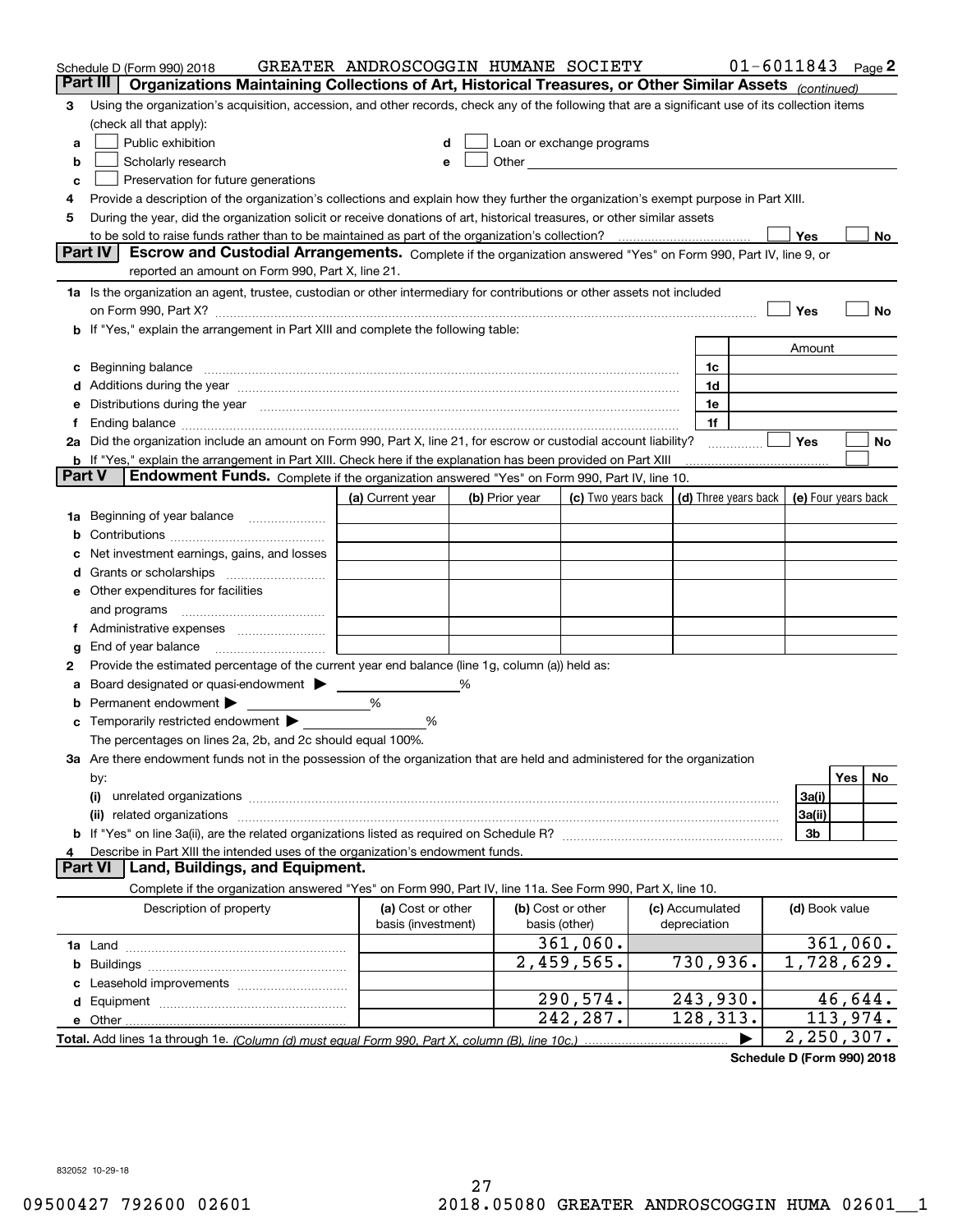| <b>Part VII</b> | Schedule D (Form 990) 2018<br><b>Investments - Other Securities.</b>                                                                               |                 | GREATER ANDROSCOGGIN HUMANE SOCIETY | $01 - 6011843$                                            | Page $3$     |
|-----------------|----------------------------------------------------------------------------------------------------------------------------------------------------|-----------------|-------------------------------------|-----------------------------------------------------------|--------------|
|                 | Complete if the organization answered "Yes" on Form 990, Part IV, line 11b. See Form 990, Part X, line 12.                                         |                 |                                     |                                                           |              |
|                 | (a) Description of security or category (including name of security)                                                                               | (b) Book value  |                                     | (c) Method of valuation: Cost or end-of-year market value |              |
|                 | (1) Financial derivatives                                                                                                                          |                 |                                     |                                                           |              |
|                 |                                                                                                                                                    |                 |                                     |                                                           |              |
| (3) Other       |                                                                                                                                                    |                 |                                     |                                                           |              |
| (A)             |                                                                                                                                                    |                 |                                     |                                                           |              |
| (B)             |                                                                                                                                                    |                 |                                     |                                                           |              |
| (C)             |                                                                                                                                                    |                 |                                     |                                                           |              |
| (D)             |                                                                                                                                                    |                 |                                     |                                                           |              |
| (E)             |                                                                                                                                                    |                 |                                     |                                                           |              |
| (F)             |                                                                                                                                                    |                 |                                     |                                                           |              |
| (G)             |                                                                                                                                                    |                 |                                     |                                                           |              |
| (H)             | Total. (Col. (b) must equal Form 990, Part X, col. (B) line 12.)                                                                                   |                 |                                     |                                                           |              |
|                 | Part VIII Investments - Program Related.                                                                                                           |                 |                                     |                                                           |              |
|                 | Complete if the organization answered "Yes" on Form 990, Part IV, line 11c. See Form 990, Part X, line 13.<br>(a) Description of investment        | (b) Book value  |                                     | (c) Method of valuation: Cost or end-of-year market value |              |
| (1)             |                                                                                                                                                    |                 |                                     |                                                           |              |
| (2)             |                                                                                                                                                    |                 |                                     |                                                           |              |
| (3)             |                                                                                                                                                    |                 |                                     |                                                           |              |
| (4)             |                                                                                                                                                    |                 |                                     |                                                           |              |
| (5)             |                                                                                                                                                    |                 |                                     |                                                           |              |
| (6)             |                                                                                                                                                    |                 |                                     |                                                           |              |
| (7)             |                                                                                                                                                    |                 |                                     |                                                           |              |
| (8)             |                                                                                                                                                    |                 |                                     |                                                           |              |
| (9)             |                                                                                                                                                    |                 |                                     |                                                           |              |
|                 | Total. (Col. (b) must equal Form 990, Part X, col. (B) line 13.)                                                                                   |                 |                                     |                                                           |              |
| <b>Part IX</b>  | <b>Other Assets.</b>                                                                                                                               |                 |                                     |                                                           |              |
|                 | Complete if the organization answered "Yes" on Form 990, Part IV, line 11d. See Form 990, Part X, line 15.                                         |                 |                                     |                                                           |              |
|                 |                                                                                                                                                    | (a) Description |                                     | (b) Book value                                            |              |
| (1)             |                                                                                                                                                    |                 |                                     |                                                           |              |
| (2)             |                                                                                                                                                    |                 |                                     |                                                           |              |
| (3)             |                                                                                                                                                    |                 |                                     |                                                           |              |
| (4)             |                                                                                                                                                    |                 |                                     |                                                           |              |
| (5)<br>(6)      |                                                                                                                                                    |                 |                                     |                                                           |              |
| (7)             |                                                                                                                                                    |                 |                                     |                                                           |              |
| (8)             |                                                                                                                                                    |                 |                                     |                                                           |              |
| (9)             |                                                                                                                                                    |                 |                                     |                                                           |              |
| <b>Part X</b>   | Total. (Column (b) must equal Form 990. Part X, col. (B) line 15.)<br><b>Other Liabilities.</b>                                                    |                 |                                     |                                                           |              |
|                 | Complete if the organization answered "Yes" on Form 990, Part IV, line 11e or 11f. See Form 990, Part X, line 25.                                  |                 |                                     |                                                           |              |
| 1.              | (a) Description of liability                                                                                                                       |                 | (b) Book value                      |                                                           |              |
| (1)             | Federal income taxes                                                                                                                               |                 |                                     |                                                           |              |
| (2)             |                                                                                                                                                    |                 |                                     |                                                           |              |
| (3)             |                                                                                                                                                    |                 |                                     |                                                           |              |
| (4)             |                                                                                                                                                    |                 |                                     |                                                           |              |
| (5)             |                                                                                                                                                    |                 |                                     |                                                           |              |
| (6)             |                                                                                                                                                    |                 |                                     |                                                           |              |
| (7)             |                                                                                                                                                    |                 |                                     |                                                           |              |
| (8)             |                                                                                                                                                    |                 |                                     |                                                           |              |
| (9)             |                                                                                                                                                    |                 |                                     |                                                           |              |
|                 | Total. (Column (b) must equal Form 990, Part X, col. (B) line 25.)                                                                                 |                 |                                     |                                                           |              |
| 2.              | Liability for uncertain tax positions. In Part XIII, provide the text of the footnote to the organization's financial statements that reports the  |                 |                                     |                                                           |              |
|                 | organization's liability for uncertain tax positions under FIN 48 (ASC 740). Check here if the text of the footnote has been provided in Part XIII |                 |                                     |                                                           | $\mathbf{X}$ |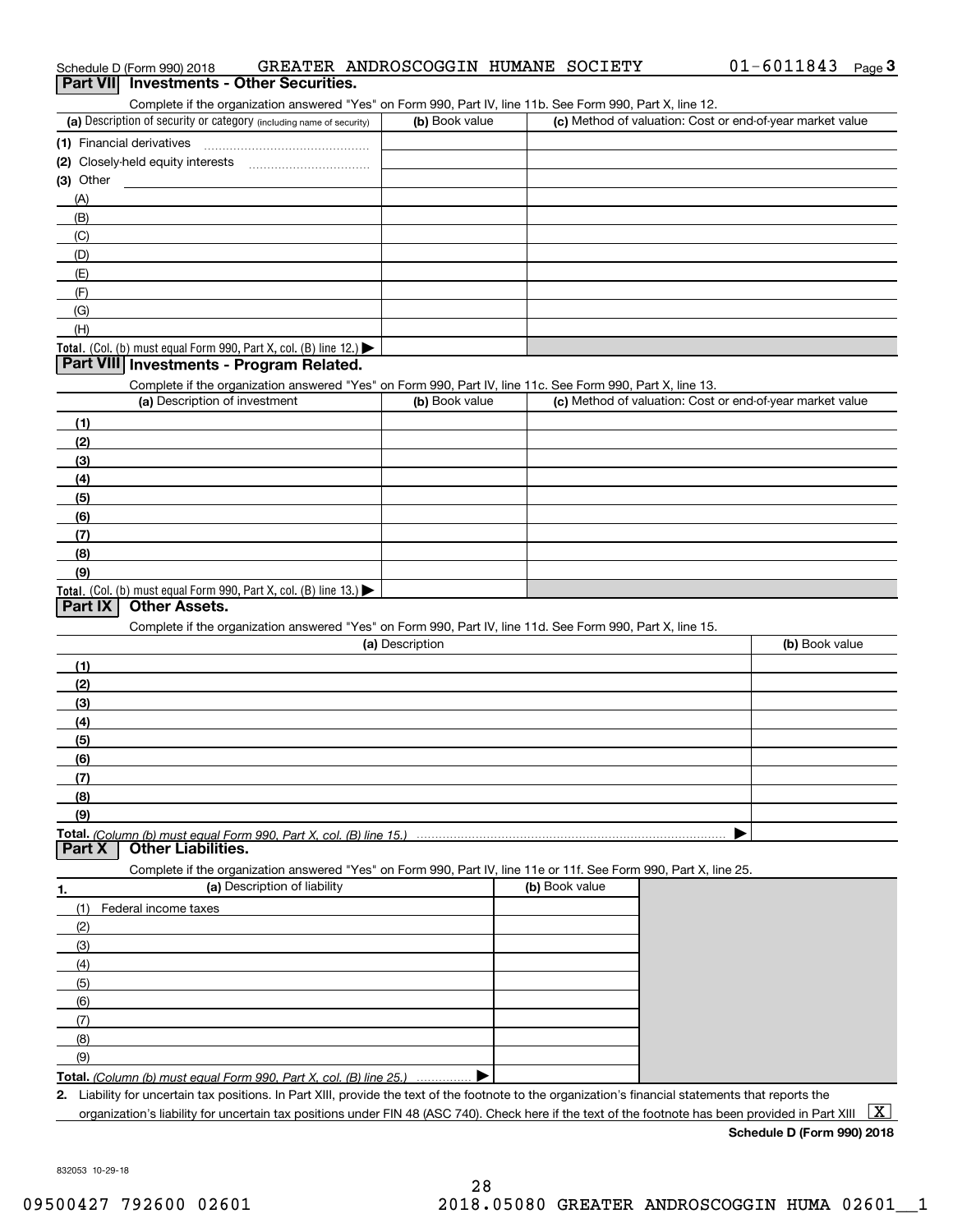|   | GREATER ANDROSCOGGIN HUMANE SOCIETY<br>Schedule D (Form 990) 2018                                                                                                                                                                    |                | $01 - 6011843$ Page 4 |
|---|--------------------------------------------------------------------------------------------------------------------------------------------------------------------------------------------------------------------------------------|----------------|-----------------------|
|   | Part XI   Reconciliation of Revenue per Audited Financial Statements With Revenue per Return.                                                                                                                                        |                |                       |
|   | Complete if the organization answered "Yes" on Form 990, Part IV, line 12a.                                                                                                                                                          |                |                       |
| 1 | Total revenue, gains, and other support per audited financial statements                                                                                                                                                             |                | $\mathbf{1}$          |
| 2 | Amounts included on line 1 but not on Form 990, Part VIII, line 12:                                                                                                                                                                  |                |                       |
| a | Net unrealized gains (losses) on investments [11] matter contracts and the unrealized gains (losses) on investments                                                                                                                  | 2a             |                       |
| b |                                                                                                                                                                                                                                      | 2 <sub>b</sub> |                       |
| с |                                                                                                                                                                                                                                      | 2c             |                       |
| d |                                                                                                                                                                                                                                      | 2d             |                       |
| е |                                                                                                                                                                                                                                      |                | 2e                    |
| з |                                                                                                                                                                                                                                      |                | 3                     |
| 4 | Amounts included on Form 990, Part VIII, line 12, but not on line 1:                                                                                                                                                                 |                |                       |
| a | Investment expenses not included on Form 990, Part VIII, line 7b                                                                                                                                                                     | 4a             |                       |
| b | Other (Describe in Part XIII.)                                                                                                                                                                                                       | 4 <sub>b</sub> |                       |
|   | Add lines 4a and 4b                                                                                                                                                                                                                  |                | 4с                    |
| 5 |                                                                                                                                                                                                                                      |                | 5                     |
|   | Part XII   Reconciliation of Expenses per Audited Financial Statements With Expenses per Return.                                                                                                                                     |                |                       |
|   | Complete if the organization answered "Yes" on Form 990, Part IV, line 12a.                                                                                                                                                          |                |                       |
| 1 | Total expenses and losses per audited financial statements [11] [12] manuscription control expenses and losses per audited financial statements [12] manuscription of the statements [12] manuscription of the statements [12]       |                | $\mathbf{1}$          |
| 2 | Amounts included on line 1 but not on Form 990, Part IX, line 25:                                                                                                                                                                    |                |                       |
| a |                                                                                                                                                                                                                                      | 2a             |                       |
| b |                                                                                                                                                                                                                                      | 2 <sub>b</sub> |                       |
|   | Other losses <b>with a contract the contract of the contract of the contract of the contract of the contract of the contract of the contract of the contract of the contract of the contract of the contract of the contract of </b> | 2c             |                       |
|   |                                                                                                                                                                                                                                      | 2d             |                       |
| е |                                                                                                                                                                                                                                      |                | 2e                    |
| 3 | Subtract line 2e from line 1                                                                                                                                                                                                         |                | 3                     |
| 4 | Amounts included on Form 990, Part IX, line 25, but not on line 1:                                                                                                                                                                   |                |                       |
| a | Investment expenses not included on Form 990, Part VIII, line 7b [100] [100] [100] [100] [100] [100] [100] [10                                                                                                                       | 4a             |                       |
| b |                                                                                                                                                                                                                                      | 4b.            |                       |
|   | Add lines 4a and 4b                                                                                                                                                                                                                  |                | 4c                    |
|   |                                                                                                                                                                                                                                      |                | 5                     |
|   | Part XIII Supplemental Information.                                                                                                                                                                                                  |                |                       |

Provide the descriptions required for Part II, lines 3, 5, and 9; Part III, lines 1a and 4; Part IV, lines 1b and 2b; Part V, line 4; Part X, line 2; Part XI, lines 2d and 4b; and Part XII, lines 2d and 4b. Also complete this part to provide any additional information.

#### Part X, Line 2:

| Management has determined that the Organization does not have any          |
|----------------------------------------------------------------------------|
| uncertain tax positions and associated unrecognized benefits that          |
| materially impact the financial statements or related disclosures. Since   |
| tax matters are subject to some degree of uncertainty, there can be no     |
| assurance that the Organizations tax returns will not be challenged by the |
| taxing authorities and that the Organization will not be subject to        |
| additional tax, penalties and interest as a result of such challenge.      |
| Generally, the Organizations tax returns remain open for three years after |
| they were filed.                                                           |
|                                                                            |

29

832054 10-29-18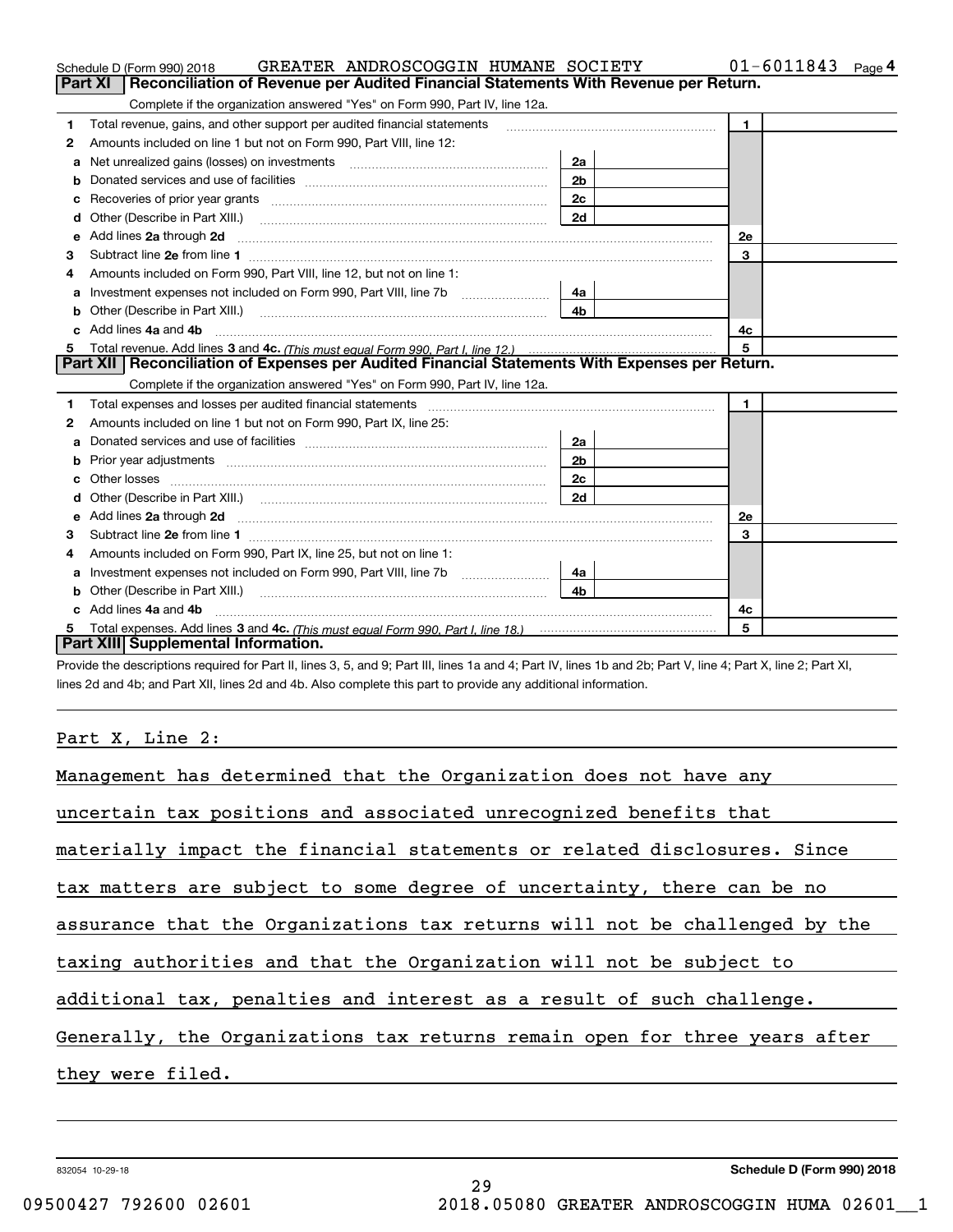| Schedule D (Form 990) 2018                            | GREATER ANDROSCOGGIN HUMANE SOCIETY |  | 01-6011843 | Page 5 |
|-------------------------------------------------------|-------------------------------------|--|------------|--------|
| <b>Part XIII Supplemental Information</b> (continued) |                                     |  |            |        |
|                                                       |                                     |  |            |        |
|                                                       |                                     |  |            |        |
|                                                       |                                     |  |            |        |
|                                                       |                                     |  |            |        |
|                                                       |                                     |  |            |        |
|                                                       |                                     |  |            |        |

**Schedule D (Form 990) 2018**

832055 10-29-18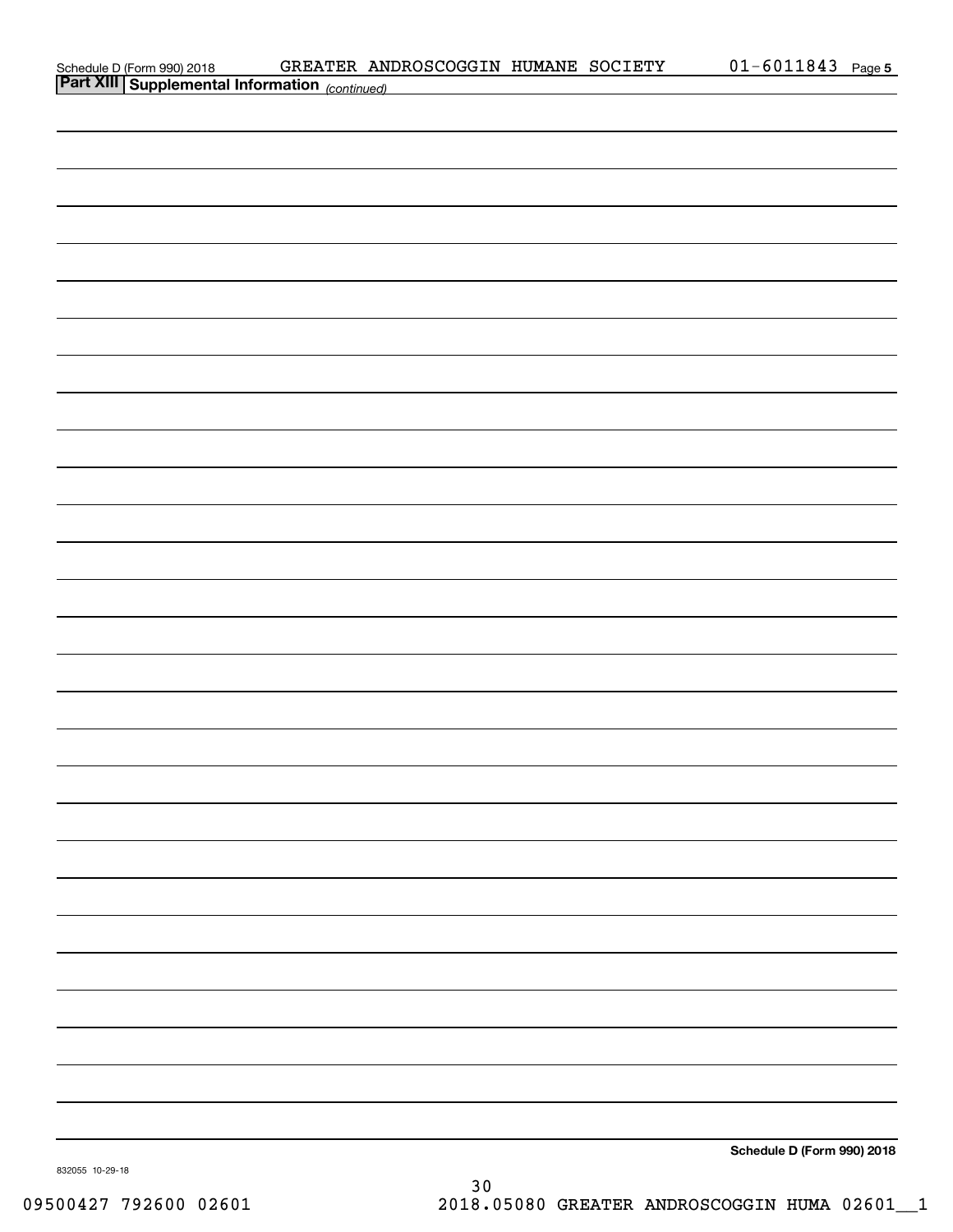| <b>SCHEDULE G</b>                                    | <b>Supplemental Information Regarding Fundraising or Gaming Activities</b>                                                                                          |                                                                                                                                                                                                                                                             |                                         |    |                                       |  |                                        | OMB No. 1545-0047                       |  |
|------------------------------------------------------|---------------------------------------------------------------------------------------------------------------------------------------------------------------------|-------------------------------------------------------------------------------------------------------------------------------------------------------------------------------------------------------------------------------------------------------------|-----------------------------------------|----|---------------------------------------|--|----------------------------------------|-----------------------------------------|--|
| (Form 990 or 990-EZ)                                 | Complete if the organization answered "Yes" on Form 990, Part IV, line 17, 18, or 19, or if the<br>organization entered more than \$15,000 on Form 990-EZ, line 6a. |                                                                                                                                                                                                                                                             |                                         |    |                                       |  |                                        | 2018                                    |  |
| Department of the Treasury                           | Attach to Form 990 or Form 990-EZ.                                                                                                                                  |                                                                                                                                                                                                                                                             |                                         |    |                                       |  |                                        | <b>Open to Public</b><br>Inspection     |  |
| Internal Revenue Service<br>Name of the organization |                                                                                                                                                                     | Go to www.irs.gov/Form990 for instructions and the latest information.                                                                                                                                                                                      |                                         |    |                                       |  |                                        |                                         |  |
|                                                      |                                                                                                                                                                     | GREATER ANDROSCOGGIN HUMANE SOCIETY                                                                                                                                                                                                                         |                                         |    |                                       |  | $01 - 6011843$                         | <b>Employer identification number</b>   |  |
| Part I                                               |                                                                                                                                                                     | Fundraising Activities. Complete if the organization answered "Yes" on Form 990, Part IV, line 17. Form 990-EZ filers are not                                                                                                                               |                                         |    |                                       |  |                                        |                                         |  |
|                                                      | required to complete this part.                                                                                                                                     | 1 Indicate whether the organization raised funds through any of the following activities. Check all that apply.                                                                                                                                             |                                         |    |                                       |  |                                        |                                         |  |
| Mail solicitations<br>a                              |                                                                                                                                                                     | e                                                                                                                                                                                                                                                           |                                         |    | Solicitation of non-government grants |  |                                        |                                         |  |
| b                                                    | Internet and email solicitations                                                                                                                                    | f                                                                                                                                                                                                                                                           |                                         |    | Solicitation of government grants     |  |                                        |                                         |  |
| Phone solicitations<br>c                             |                                                                                                                                                                     | Special fundraising events<br>g                                                                                                                                                                                                                             |                                         |    |                                       |  |                                        |                                         |  |
| In-person solicitations<br>d                         |                                                                                                                                                                     |                                                                                                                                                                                                                                                             |                                         |    |                                       |  |                                        |                                         |  |
|                                                      |                                                                                                                                                                     | 2 a Did the organization have a written or oral agreement with any individual (including officers, directors, trustees, or                                                                                                                                  |                                         |    |                                       |  |                                        |                                         |  |
|                                                      |                                                                                                                                                                     | key employees listed in Form 990, Part VII) or entity in connection with professional fundraising services?<br><b>b</b> If "Yes," list the 10 highest paid individuals or entities (fundraisers) pursuant to agreements under which the fundraiser is to be |                                         |    |                                       |  | Yes                                    | No                                      |  |
| compensated at least \$5,000 by the organization.    |                                                                                                                                                                     |                                                                                                                                                                                                                                                             |                                         |    |                                       |  |                                        |                                         |  |
|                                                      |                                                                                                                                                                     |                                                                                                                                                                                                                                                             |                                         |    |                                       |  |                                        |                                         |  |
| (i) Name and address of individual                   |                                                                                                                                                                     | (ii) Activity                                                                                                                                                                                                                                               | (iii) Did<br>fundraiser<br>have custody |    | (iv) Gross receipts                   |  | (v) Amount paid<br>to (or retained by) | (vi) Amount paid<br>to (or retained by) |  |
| or entity (fundraiser)                               |                                                                                                                                                                     |                                                                                                                                                                                                                                                             | or control of<br>contributions?         |    | from activity                         |  | fundraiser<br>listed in col. (i)       | organization                            |  |
|                                                      |                                                                                                                                                                     |                                                                                                                                                                                                                                                             | Yes                                     | No |                                       |  |                                        |                                         |  |
|                                                      |                                                                                                                                                                     |                                                                                                                                                                                                                                                             |                                         |    |                                       |  |                                        |                                         |  |
|                                                      |                                                                                                                                                                     |                                                                                                                                                                                                                                                             |                                         |    |                                       |  |                                        |                                         |  |
|                                                      |                                                                                                                                                                     |                                                                                                                                                                                                                                                             |                                         |    |                                       |  |                                        |                                         |  |
|                                                      |                                                                                                                                                                     |                                                                                                                                                                                                                                                             |                                         |    |                                       |  |                                        |                                         |  |
|                                                      |                                                                                                                                                                     |                                                                                                                                                                                                                                                             |                                         |    |                                       |  |                                        |                                         |  |
|                                                      |                                                                                                                                                                     |                                                                                                                                                                                                                                                             |                                         |    |                                       |  |                                        |                                         |  |
|                                                      |                                                                                                                                                                     |                                                                                                                                                                                                                                                             |                                         |    |                                       |  |                                        |                                         |  |
|                                                      |                                                                                                                                                                     |                                                                                                                                                                                                                                                             |                                         |    |                                       |  |                                        |                                         |  |
|                                                      |                                                                                                                                                                     |                                                                                                                                                                                                                                                             |                                         |    |                                       |  |                                        |                                         |  |
|                                                      |                                                                                                                                                                     |                                                                                                                                                                                                                                                             |                                         |    |                                       |  |                                        |                                         |  |
|                                                      |                                                                                                                                                                     |                                                                                                                                                                                                                                                             |                                         |    |                                       |  |                                        |                                         |  |
|                                                      |                                                                                                                                                                     |                                                                                                                                                                                                                                                             |                                         |    |                                       |  |                                        |                                         |  |
|                                                      |                                                                                                                                                                     |                                                                                                                                                                                                                                                             |                                         |    |                                       |  |                                        |                                         |  |
|                                                      |                                                                                                                                                                     |                                                                                                                                                                                                                                                             |                                         |    |                                       |  |                                        |                                         |  |
|                                                      |                                                                                                                                                                     |                                                                                                                                                                                                                                                             |                                         |    |                                       |  |                                        |                                         |  |
|                                                      |                                                                                                                                                                     |                                                                                                                                                                                                                                                             |                                         |    |                                       |  |                                        |                                         |  |
|                                                      |                                                                                                                                                                     |                                                                                                                                                                                                                                                             |                                         |    |                                       |  |                                        |                                         |  |
| Total                                                |                                                                                                                                                                     |                                                                                                                                                                                                                                                             |                                         |    |                                       |  |                                        |                                         |  |
|                                                      |                                                                                                                                                                     | 3 List all states in which the organization is registered or licensed to solicit contributions or has been notified it is exempt from registration                                                                                                          |                                         |    |                                       |  |                                        |                                         |  |
| or licensing.                                        |                                                                                                                                                                     |                                                                                                                                                                                                                                                             |                                         |    |                                       |  |                                        |                                         |  |
|                                                      |                                                                                                                                                                     |                                                                                                                                                                                                                                                             |                                         |    |                                       |  |                                        |                                         |  |
|                                                      |                                                                                                                                                                     |                                                                                                                                                                                                                                                             |                                         |    |                                       |  |                                        |                                         |  |
|                                                      |                                                                                                                                                                     |                                                                                                                                                                                                                                                             |                                         |    |                                       |  |                                        |                                         |  |
|                                                      |                                                                                                                                                                     |                                                                                                                                                                                                                                                             |                                         |    |                                       |  |                                        |                                         |  |
|                                                      |                                                                                                                                                                     |                                                                                                                                                                                                                                                             |                                         |    |                                       |  |                                        |                                         |  |
|                                                      |                                                                                                                                                                     |                                                                                                                                                                                                                                                             |                                         |    |                                       |  |                                        |                                         |  |
|                                                      |                                                                                                                                                                     |                                                                                                                                                                                                                                                             |                                         |    |                                       |  |                                        |                                         |  |
|                                                      |                                                                                                                                                                     |                                                                                                                                                                                                                                                             |                                         |    |                                       |  |                                        |                                         |  |
|                                                      |                                                                                                                                                                     |                                                                                                                                                                                                                                                             |                                         |    |                                       |  |                                        |                                         |  |
|                                                      |                                                                                                                                                                     | LHA For Paperwork Reduction Act Notice, see the Instructions for Form 990 or 990-EZ.                                                                                                                                                                        |                                         |    |                                       |  |                                        | Schedule G (Form 990 or 990-EZ) 2018    |  |

832081 10-03-18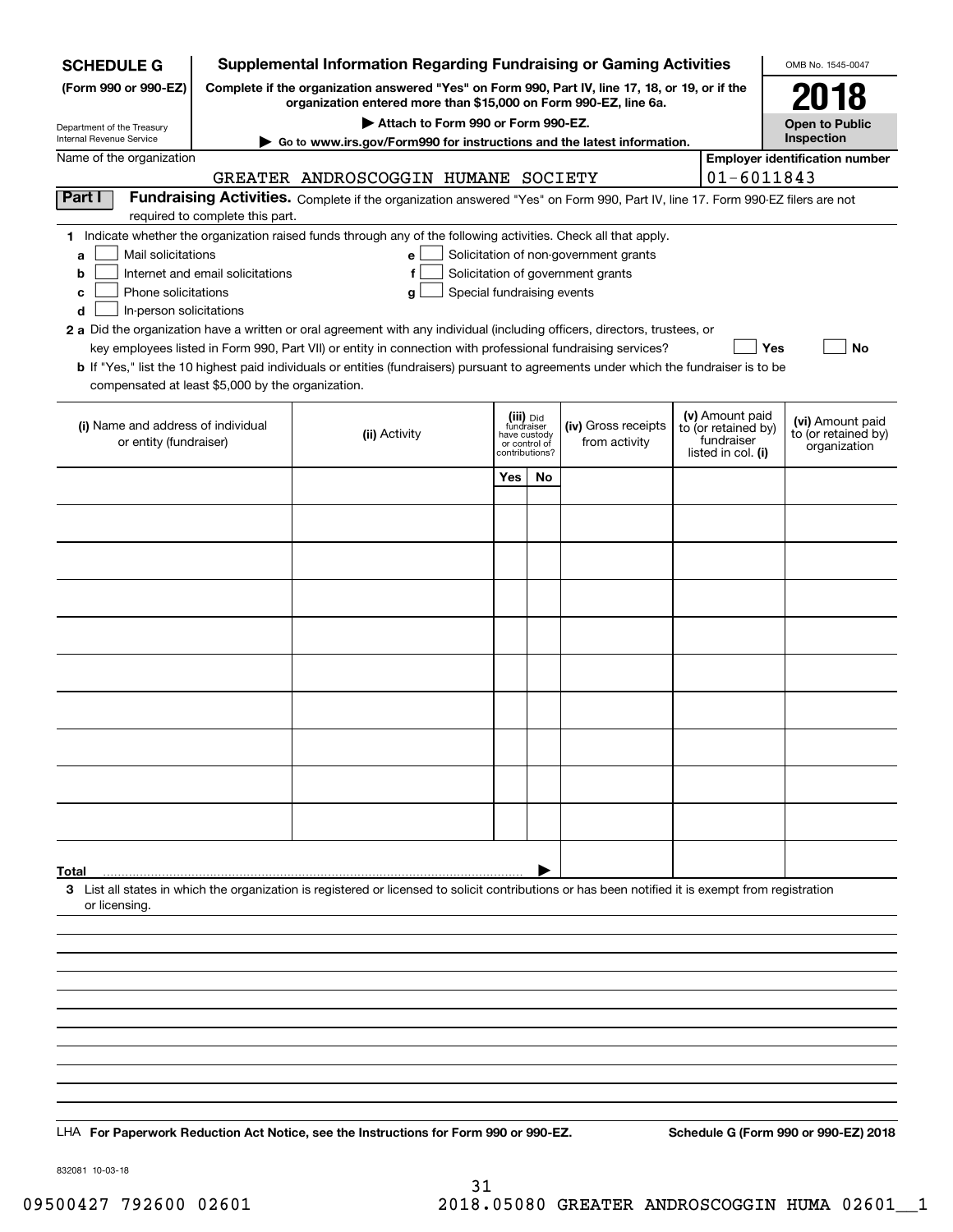Schedule G (Form 990 or 990-EZ) 2018 GREATER ANDROSCOGGIN HUMANE SOCIETY 0 I - 6 0 I I 8 4 3 Page **2** GREATER ANDROSCOGGIN HUMANE SOCIETY 01-6011843

**Part II** | Fundraising Events. Complete if the organization answered "Yes" on Form 990, Part IV, line 18, or reported more than \$15,000 of fundraising event contributions and gross income on Form 990-EZ, lines 1 and 6b. List events with gross receipts greater than \$5,000.

|                 |    | of fundraising event contributions and gross income on Form 990-EZ, lines T and 6D. List events with gross receipts greater than \$5,000.                                                                                      | (a) Event $#1$ | $(b)$ Event #2                                   | (c) Other events | (d) Total events                                    |
|-----------------|----|--------------------------------------------------------------------------------------------------------------------------------------------------------------------------------------------------------------------------------|----------------|--------------------------------------------------|------------------|-----------------------------------------------------|
|                 |    |                                                                                                                                                                                                                                | <b>GOLF</b>    |                                                  |                  | (add col. (a) through                               |
|                 |    |                                                                                                                                                                                                                                | TOURNAMENT     | <b>RAFFLE</b>                                    | 4                | col. (c)                                            |
|                 |    |                                                                                                                                                                                                                                | (event type)   | (event type)                                     | (total number)   |                                                     |
| Revenue         | 1  | Gross receipts and the state of the state of the state of the state of the state of the state of the state of the state of the state of the state of the state of the state of the state of the state of the state of the stat | 38,365.        | 22,005.                                          | 10,720.          | 71,090.                                             |
|                 |    |                                                                                                                                                                                                                                |                |                                                  |                  |                                                     |
|                 | 3  | Gross income (line 1 minus line 2)                                                                                                                                                                                             | 38,365.        | 22,005.                                          | 10,720.          | 71,090.                                             |
|                 | 4  | Cash prizes                                                                                                                                                                                                                    | 1,000.         | 500.                                             |                  | 1,500.                                              |
|                 | 5  |                                                                                                                                                                                                                                |                |                                                  |                  |                                                     |
|                 | 6  |                                                                                                                                                                                                                                | 5,581.         |                                                  |                  | 5,581.                                              |
| Direct Expenses | 7  | Food and beverages                                                                                                                                                                                                             |                |                                                  |                  |                                                     |
|                 | 8  |                                                                                                                                                                                                                                |                |                                                  |                  |                                                     |
|                 | 9  | Other direct expenses <i>manually contained</i>                                                                                                                                                                                | 664.           | 1,200.                                           | 14,897.          | 16,761.                                             |
|                 | 10 | Direct expense summary. Add lines 4 through 9 in column (d)                                                                                                                                                                    |                |                                                  |                  | 23,842.                                             |
|                 |    | 11 Net income summary. Subtract line 10 from line 3, column (d)                                                                                                                                                                |                |                                                  |                  | 47,248.                                             |
| Part III        |    | Gaming. Complete if the organization answered "Yes" on Form 990, Part IV, line 19, or reported more than<br>\$15,000 on Form 990-EZ, line 6a.                                                                                  |                |                                                  |                  |                                                     |
| Revenue         |    |                                                                                                                                                                                                                                | (a) Bingo      | (b) Pull tabs/instant<br>bingo/progressive bingo | (c) Other gaming | (d) Total gaming (add<br>col. (a) through col. (c)) |
|                 | 1  |                                                                                                                                                                                                                                |                |                                                  |                  |                                                     |
|                 | 2  |                                                                                                                                                                                                                                |                |                                                  |                  |                                                     |
| Direct Expenses | 3  |                                                                                                                                                                                                                                |                |                                                  |                  |                                                     |
|                 | 4  |                                                                                                                                                                                                                                |                |                                                  |                  |                                                     |
|                 |    | 5 Other direct expenses                                                                                                                                                                                                        |                |                                                  |                  |                                                     |
|                 |    |                                                                                                                                                                                                                                | Yes<br>%       | Yes<br>%                                         | Yes<br>%         |                                                     |
|                 | 6  | Volunteer labor                                                                                                                                                                                                                | No             | No                                               | No               |                                                     |
|                 | 7  | Direct expense summary. Add lines 2 through 5 in column (d)                                                                                                                                                                    |                |                                                  |                  |                                                     |
|                 | 8  |                                                                                                                                                                                                                                |                |                                                  |                  |                                                     |
|                 |    |                                                                                                                                                                                                                                |                |                                                  |                  |                                                     |
|                 |    | 9 Enter the state(s) in which the organization conducts gaming activities:                                                                                                                                                     |                |                                                  |                  |                                                     |
|                 |    |                                                                                                                                                                                                                                |                |                                                  |                  | Yes<br>No                                           |
|                 |    | <b>b</b> If "No," explain:                                                                                                                                                                                                     |                |                                                  |                  |                                                     |
|                 |    |                                                                                                                                                                                                                                |                |                                                  |                  |                                                     |
|                 |    |                                                                                                                                                                                                                                |                |                                                  |                  | Yes<br>No                                           |
|                 |    | <b>b</b> If "Yes," explain:                                                                                                                                                                                                    |                |                                                  |                  |                                                     |
|                 |    |                                                                                                                                                                                                                                |                |                                                  |                  |                                                     |
|                 |    | 832082 10-03-18                                                                                                                                                                                                                |                |                                                  |                  | Schedule G (Form 990 or 990-EZ) 2018                |

**Schedule G (Form 990 or 990-EZ) 2018**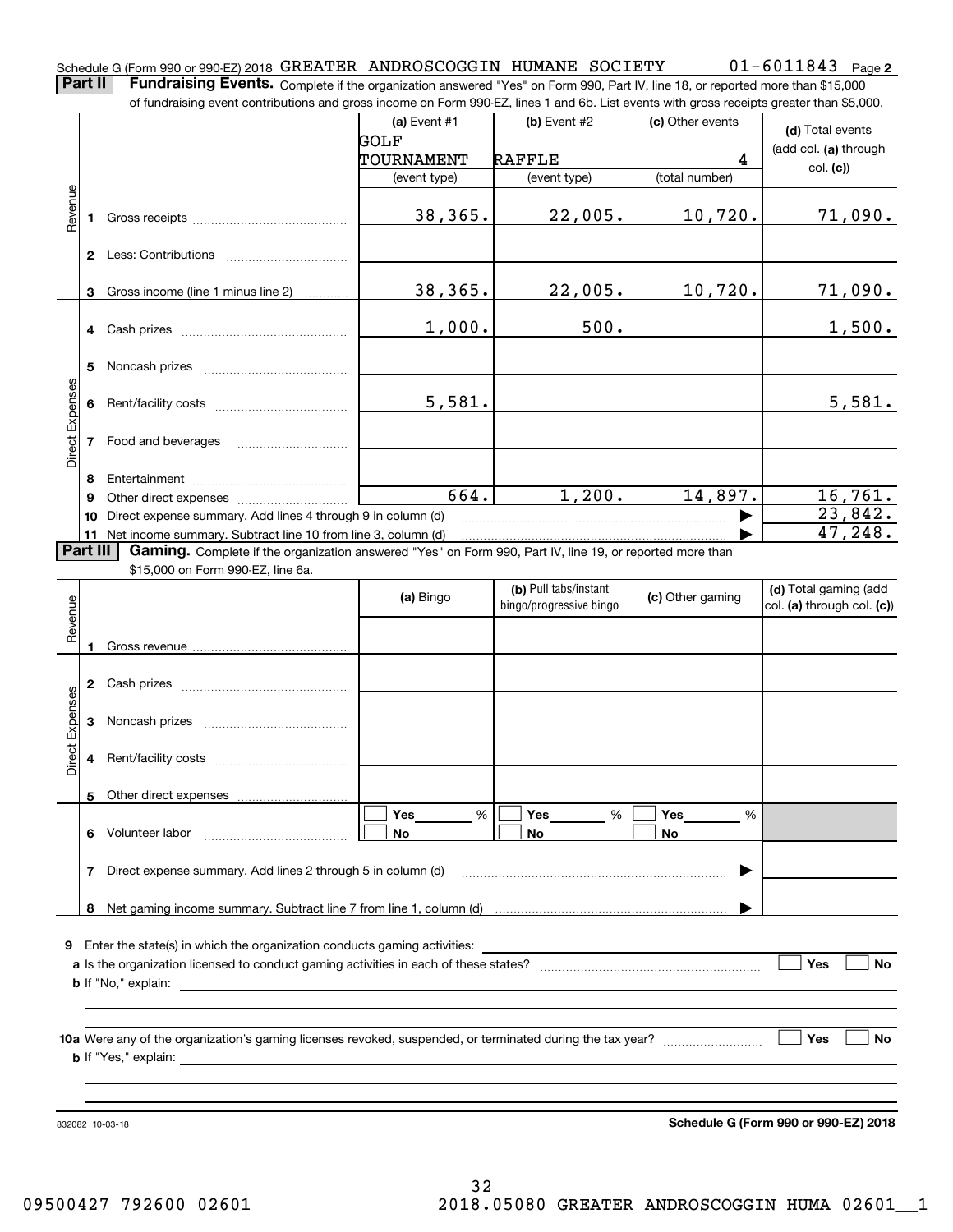|    | Schedule G (Form 990 or 990-EZ) 2018 GREATER ANDROSCOGGIN HUMANE SOCIETY                                                                                                                                            | $01 - 6011843$  | Page 3    |
|----|---------------------------------------------------------------------------------------------------------------------------------------------------------------------------------------------------------------------|-----------------|-----------|
|    |                                                                                                                                                                                                                     | Yes             | No        |
|    | 12 Is the organization a grantor, beneficiary or trustee of a trust, or a member of a partnership or other entity formed                                                                                            | Yes             | No        |
|    | 13 Indicate the percentage of gaming activity conducted in:                                                                                                                                                         |                 |           |
|    |                                                                                                                                                                                                                     | 13а             | %         |
|    |                                                                                                                                                                                                                     | 13 <sub>b</sub> | %         |
|    | 14 Enter the name and address of the person who prepares the organization's gaming/special events books and records:                                                                                                |                 |           |
|    |                                                                                                                                                                                                                     |                 |           |
|    |                                                                                                                                                                                                                     |                 |           |
|    |                                                                                                                                                                                                                     | Yes             | No        |
|    |                                                                                                                                                                                                                     |                 |           |
|    | of gaming revenue retained by the third party $\triangleright$ \$                                                                                                                                                   |                 |           |
|    | c If "Yes," enter name and address of the third party:                                                                                                                                                              |                 |           |
|    | Name $\blacktriangleright$<br><u> 1989 - Andrea Stadt Britain, amerikansk politiker (d. 1989)</u>                                                                                                                   |                 |           |
|    | Address >                                                                                                                                                                                                           |                 |           |
| 16 | Gaming manager information:                                                                                                                                                                                         |                 |           |
|    |                                                                                                                                                                                                                     |                 |           |
|    | $Name \rightarrow$                                                                                                                                                                                                  |                 |           |
|    | Gaming manager compensation > \$                                                                                                                                                                                    |                 |           |
|    |                                                                                                                                                                                                                     |                 |           |
|    |                                                                                                                                                                                                                     |                 |           |
|    |                                                                                                                                                                                                                     |                 |           |
|    | Director/officer<br>Employee<br>Independent contractor                                                                                                                                                              |                 |           |
|    | <b>17</b> Mandatory distributions:                                                                                                                                                                                  |                 |           |
|    | a Is the organization required under state law to make charitable distributions from the gaming proceeds to                                                                                                         |                 |           |
|    | retain the state gaming license?                                                                                                                                                                                    | $\Box$ Yes      | $\Box$ No |
|    | <b>b</b> Enter the amount of distributions required under state law to be distributed to other exempt organizations or spent in the<br>organization's own exempt activities during the tax year $\triangleright$ \$ |                 |           |
|    | <b>Part IV</b><br>Supplemental Information. Provide the explanations required by Part I, line 2b, columns (iii) and (v); and Part III, lines 9, 9b, 10b,                                                            |                 |           |
|    | 15b, 15c, 16, and 17b, as applicable. Also provide any additional information. See instructions.                                                                                                                    |                 |           |
|    |                                                                                                                                                                                                                     |                 |           |
|    |                                                                                                                                                                                                                     |                 |           |
|    |                                                                                                                                                                                                                     |                 |           |
|    |                                                                                                                                                                                                                     |                 |           |
|    |                                                                                                                                                                                                                     |                 |           |
|    |                                                                                                                                                                                                                     |                 |           |
|    |                                                                                                                                                                                                                     |                 |           |
|    |                                                                                                                                                                                                                     |                 |           |
|    |                                                                                                                                                                                                                     |                 |           |
|    |                                                                                                                                                                                                                     |                 |           |
|    | Schedule G (Form 990 or 990-EZ) 2018<br>832083 10-03-18<br>33                                                                                                                                                       |                 |           |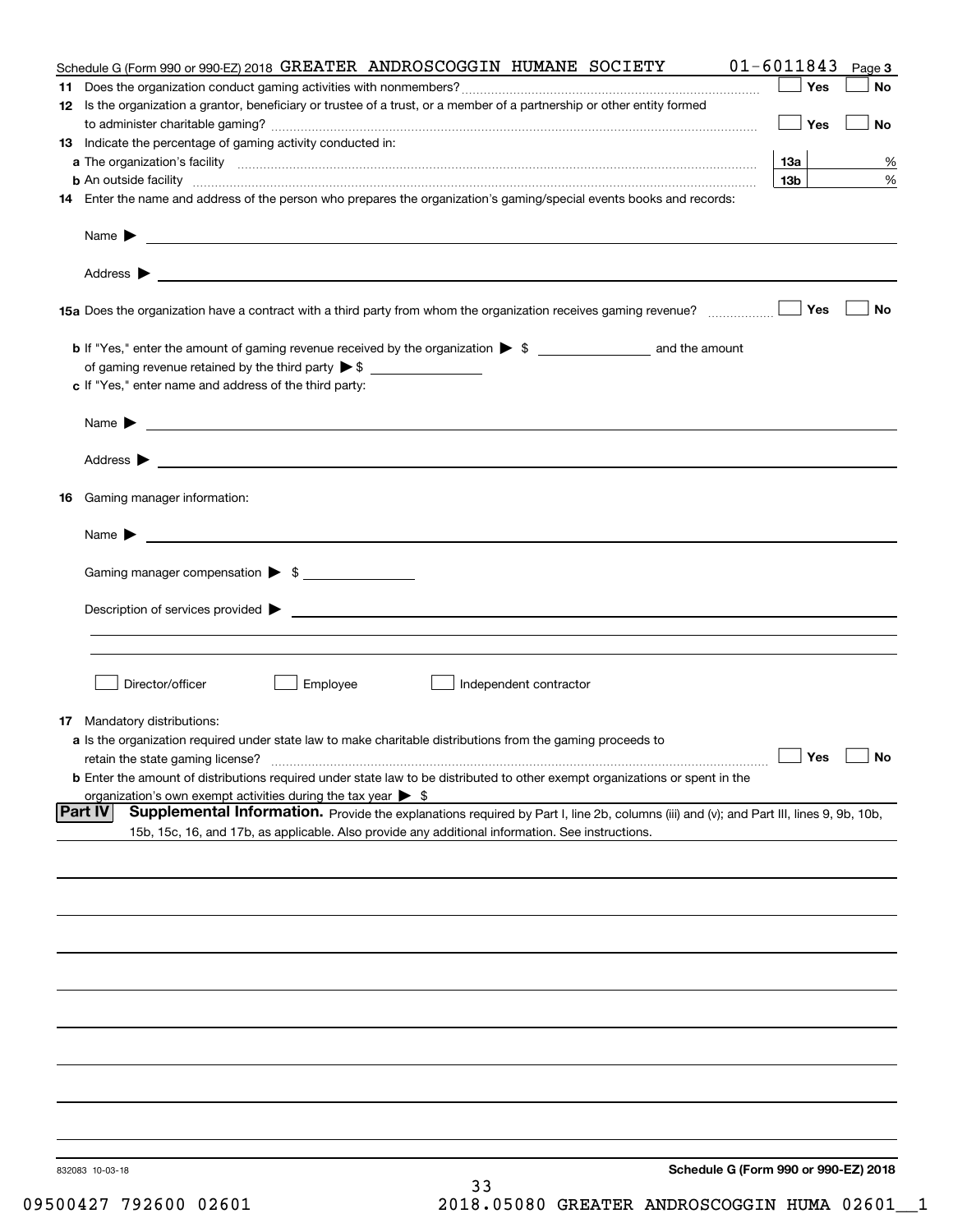|                                                                                          | GREATER ANDROSCOGGIN HUMANE SOCIETY |  | $01 - 6011843$ Page 4           |  |
|------------------------------------------------------------------------------------------|-------------------------------------|--|---------------------------------|--|
| Schedule G (Form 990 or 990-EZ) GREATER AND Part IV Supplemental Information (continued) |                                     |  |                                 |  |
|                                                                                          |                                     |  |                                 |  |
|                                                                                          |                                     |  |                                 |  |
|                                                                                          |                                     |  |                                 |  |
|                                                                                          |                                     |  |                                 |  |
|                                                                                          |                                     |  |                                 |  |
|                                                                                          |                                     |  |                                 |  |
|                                                                                          |                                     |  |                                 |  |
|                                                                                          |                                     |  |                                 |  |
|                                                                                          |                                     |  |                                 |  |
|                                                                                          |                                     |  |                                 |  |
|                                                                                          |                                     |  |                                 |  |
|                                                                                          |                                     |  |                                 |  |
|                                                                                          |                                     |  |                                 |  |
|                                                                                          |                                     |  |                                 |  |
|                                                                                          |                                     |  |                                 |  |
|                                                                                          |                                     |  |                                 |  |
|                                                                                          |                                     |  |                                 |  |
|                                                                                          |                                     |  |                                 |  |
|                                                                                          |                                     |  |                                 |  |
|                                                                                          |                                     |  |                                 |  |
|                                                                                          |                                     |  |                                 |  |
|                                                                                          |                                     |  |                                 |  |
|                                                                                          |                                     |  |                                 |  |
|                                                                                          |                                     |  |                                 |  |
|                                                                                          |                                     |  |                                 |  |
|                                                                                          |                                     |  |                                 |  |
|                                                                                          |                                     |  |                                 |  |
|                                                                                          |                                     |  |                                 |  |
|                                                                                          |                                     |  |                                 |  |
|                                                                                          |                                     |  |                                 |  |
|                                                                                          |                                     |  |                                 |  |
|                                                                                          |                                     |  |                                 |  |
|                                                                                          |                                     |  |                                 |  |
|                                                                                          |                                     |  |                                 |  |
|                                                                                          |                                     |  |                                 |  |
|                                                                                          |                                     |  |                                 |  |
|                                                                                          |                                     |  |                                 |  |
|                                                                                          |                                     |  |                                 |  |
|                                                                                          |                                     |  |                                 |  |
|                                                                                          |                                     |  |                                 |  |
|                                                                                          |                                     |  |                                 |  |
|                                                                                          |                                     |  |                                 |  |
|                                                                                          |                                     |  |                                 |  |
|                                                                                          |                                     |  |                                 |  |
|                                                                                          |                                     |  |                                 |  |
|                                                                                          |                                     |  |                                 |  |
|                                                                                          |                                     |  |                                 |  |
|                                                                                          |                                     |  |                                 |  |
|                                                                                          |                                     |  |                                 |  |
|                                                                                          |                                     |  |                                 |  |
|                                                                                          |                                     |  |                                 |  |
|                                                                                          |                                     |  |                                 |  |
|                                                                                          |                                     |  |                                 |  |
|                                                                                          |                                     |  |                                 |  |
|                                                                                          |                                     |  | Schedule G (Form 990 or 990-EZ) |  |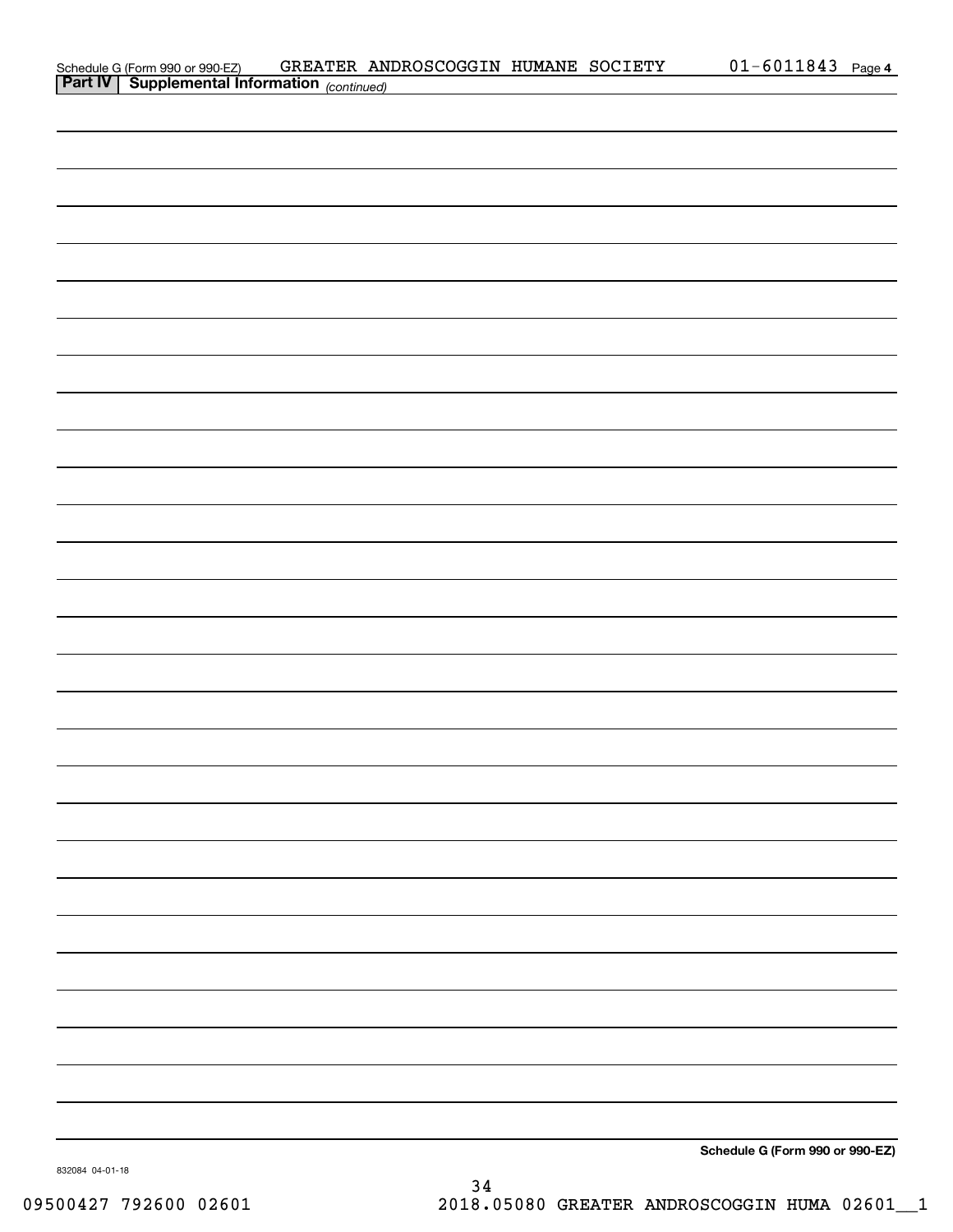**(Form 990 or 990-EZ)**

Department of the Treasury Internal Revenue Service Name of the organization

## **SCHEDULE O Supplemental Information to Form 990 or 990-EZ**

**Complete to provide information for responses to specific questions on Form 990 or 990-EZ or to provide any additional information. | Attach to Form 990 or 990-EZ. | Go to www.irs.gov/Form990 for the latest information.**



GREATER ANDROSCOGGIN HUMANE SOCIETY  $|01-6011843\rangle$ 

**Employer identification number**

Form 990, Part VI, Section A, line 8b:

The Organization has no committees

Form 990, Part VI, Section B, line 11b:

FORM 990 IS REVIEWED BY THE EXECUTIVE DIRECTOR AND TREASURER AND PROVIDED

TO THE BOARD OF DIRECTORS, BEFORE IT IS FILED WITH THE IRS.

Form 990, Part VI, Section B, Line 15b:

ANNUALLY THE EMPLOYEES' COMPENSATION IS REVIEWED BY THE PRESIDENT AND

APPROVED BY THE BOARD OF DIRECTORS

Form 990, Part VI, Section C, Line 19:

THE ORGANIZATION MAKES ITS GOVERNING DOCUMENTS, CONFLICT OF INTEREST POLICY

AND FINANCIAL STATEMENTS AVAILABLE UPON REQUEST.

832211 10-10-18 LHA For Paperwork Reduction Act Notice, see the Instructions for Form 990 or 990-EZ. Schedule O (Form 990 or 990-EZ) (2018)

35 09500427 792600 02601 2018.05080 GREATER ANDROSCOGGIN HUMA 02601\_1